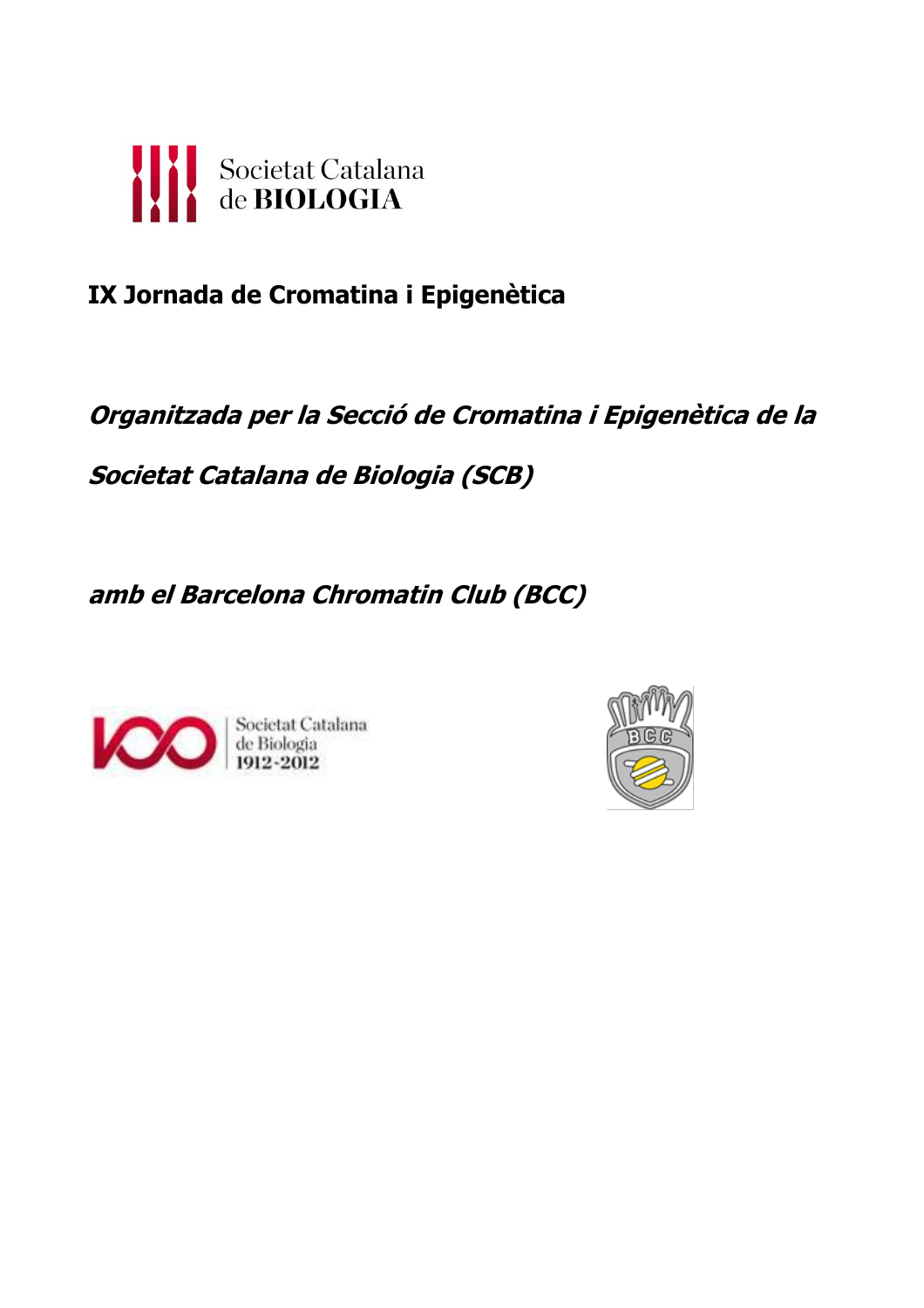# **IX Annual Chromatin and Epigenetics symposium**

**Organized by the Chromatin and Epigenetics section of the Catalan Society of Biology (SCB) —Albert Jordan—**

**and the Barcelona Chromatin Club (BCC) —Sonia Forcales—**

**March 22, 2019**

**IEC, carrer del Carme, 47, Barcelona Prat de La Riba hall**

**Sponsored by:**



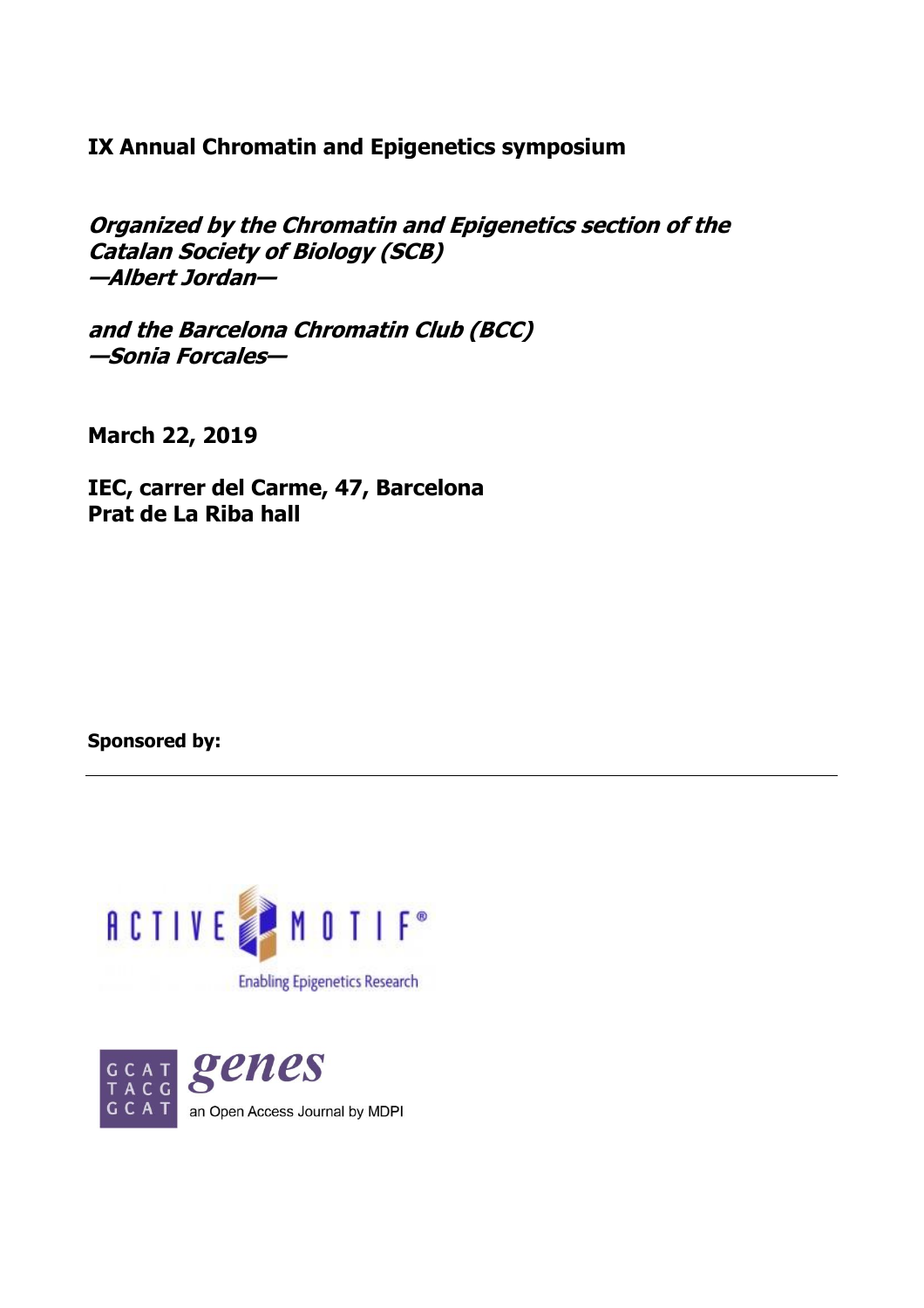# **PROGRAM**

# **8.20-8.50 Registration and documentation pickup 8:50 Opening**

|                                                                                                                                                       | $15min + 5$      |
|-------------------------------------------------------------------------------------------------------------------------------------------------------|------------------|
| $9:00 - 9:20$<br>Manel Esteller (IJC, PEBC-IDIBELL)                                                                                                   |                  |
| Epigenetic reprogramming of the cancer cell proteome                                                                                                  |                  |
| $9:20 - 9:40$                                                                                                                                         | $15min + 5$      |
| <b>Sonia Forcales (UB-IDIBELL, PMPPC-IGTP)</b><br>Binding of RNA processing proteins to a novel macrosatellite-derived lncRNA in colorectal<br>cancer |                  |
| 9:40-10:00                                                                                                                                            | $15min + 5$      |
| Jorge Ferrer (CRG, CIBERDEM, Imperial College London)<br>Non-coding genome function and diabetes                                                      |                  |
| 10:00-10:20                                                                                                                                           | $15min + 5$      |
| Sara Sánchez (Fund. Sant Joan de Déu)<br>Chromatin remodeling in Ewing Sarcoma                                                                        |                  |
| <b>10:20 Short Talk 1</b>                                                                                                                             | $7min + 3$       |
| <b>Laura Barba (CRG)</b><br>Dynamics of DYRK1A-dependent BRCA1 chromatin occupancy                                                                    |                  |
| 10:30-10:35 Sponsor' talk                                                                                                                             | <b>5min</b>      |
| Marcos Arranz (Genes-MDPI)                                                                                                                            |                  |
| 10:35-11:15 Coffee break and poster session                                                                                                           |                  |
| 11:15-11:20 Sponsor' talk                                                                                                                             | 5 <sub>min</sub> |
| <b>Sarantis Chlamydas (Active Motif)</b><br>Focus on chromatin                                                                                        |                  |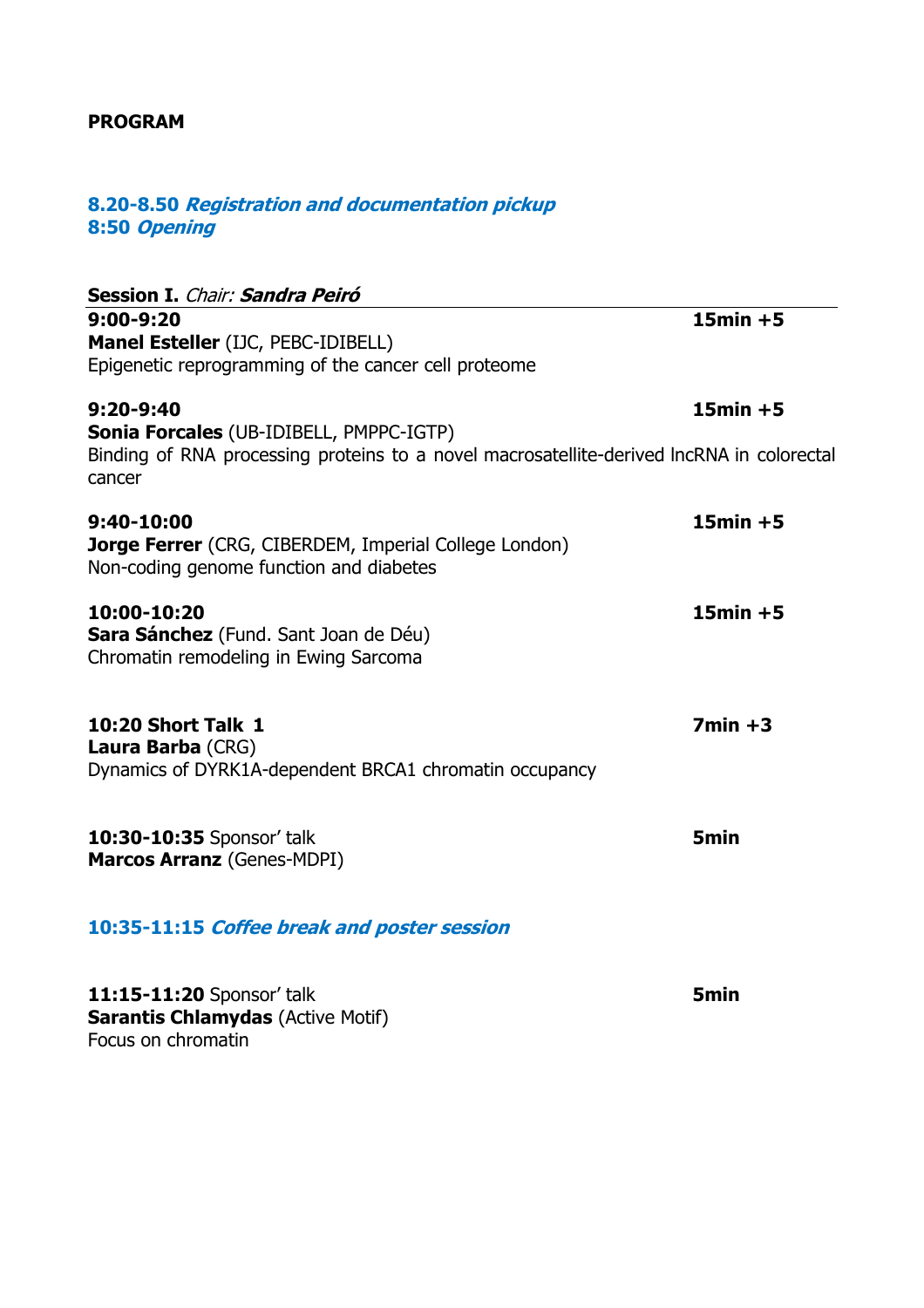| 11:20-11:50                                                                                                                           | $25min + 5$ |
|---------------------------------------------------------------------------------------------------------------------------------------|-------------|
| <b>Olivier Cuvier (CNRS-Univ. Toulouse)</b><br>3D epigenetic heterochromatin spreading and chromatin-encoded cell-to-cell variability |             |
| 11:50-12:20<br>José Carlos Reyes (CABIMER, Sevilla)<br>Coexpression, corregulation and 3D nuclear organization                        | $25min + 5$ |

**12:20 Short Talk 2 7min +3**

**Sergi Aranda** (CRG) Chromatin capture links the metabolic enzyme AHCY to stem cell proliferation

**12:30 Short Talk 3 7min +3 Noelia Díaz** (Max Planck Inst. Mol. Biomed.)

Chromatin conformation analysis of primary patient tissue using a low input Hi-C method

# **12:40 Short Talk 4 7min +3**

**Irene Farabella** (CNAG-CRG) An Integrative 3D Modelling Method for Chromosome Structure Determination Using Super-Resolution Imaging and Hi-C

# **12:50 Short Talk 5 7min +3**

**Marco di Stefano** (CNAG-CRG) Bridging the epigenetic features and the genome 3D organization in Arabidopsis thaliana

# **13:00 Short Talk 6 7min +3**

**Rene Bottcher** (IRB) Rapid reversible changes in compartments and local chromatin organization revealed by hyperosmotic shock

# **13:10 Short Talk 7 7min +3**

**Renee Beekman** (IDIBAPS)

Integration of genomic and epigenomic data, including the 3-dimensional chromatin structure, refines the link between genetic predisposition and the gene regulatory landscape at chronic lymphocytic leukemia risk loci

**13:20-14:30 Lunch and poster session**

# **Session II. –BCC9. 3D nuclear organization**

Chair: **Marc Martí-Renom**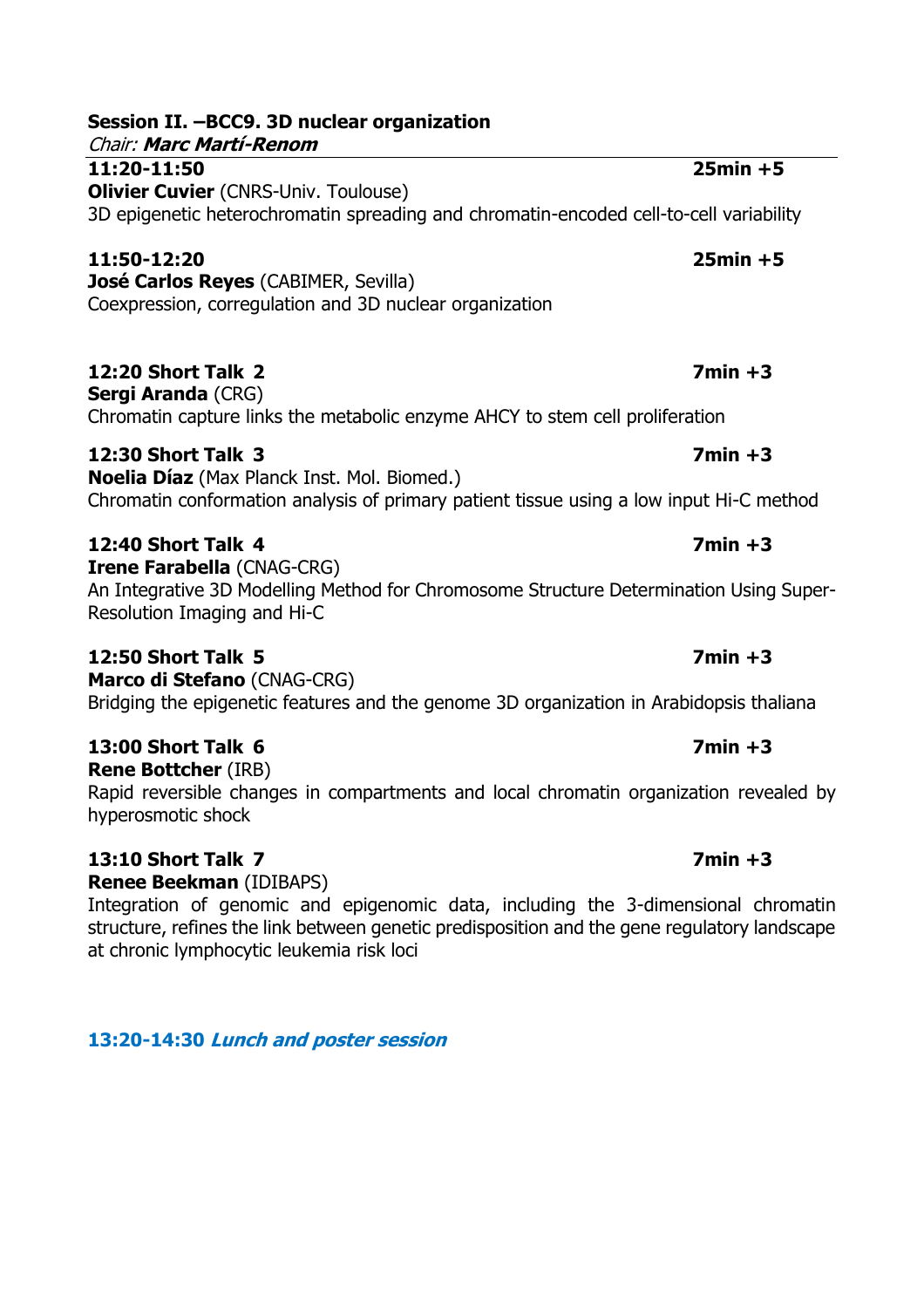| Ferran Azorin (IBMB-CSIC, IRB)<br>Centromeric chromatin and the co-ordination of mitosis                                                         |             |
|--------------------------------------------------------------------------------------------------------------------------------------------------|-------------|
| 14:50-15:10                                                                                                                                      | $15min + 5$ |
| <b>Sara Pagans</b> (IDIBGI-Univ. Girona)<br>Regulome-seg analysis of genetic variation at cis-regulatory regions of human cardiac genes          |             |
| 15:10-15:30                                                                                                                                      | $15min + 5$ |
| <b>Rafael Oliva</b> (IDIBAPS, UB)<br>Contribution of the sperm chromatin to the development and epigenome of the embryo                          |             |
| 15:30-15:50                                                                                                                                      | $15min + 5$ |
| <b>Guillermo Vicent (CRG)</b><br>C/EBPa crosstalks with progesterone receptor to control hormone-dependent cell growth in<br>breast cancer cells |             |
| 15:50 Short Talk 8<br><b>Mariona Nadal (IRB)</b>                                                                                                 | $7min +3$   |
| Sensitive high-throughput single-cell RNA-Seg reveals within-clonal transcript-correlations<br>in yeast populations                              |             |

**16:00 Short Talk 9 7min +3**

**16:10 Short Talk 10 7min +3 Beatriz Pérez** (IGTP) Epigenetic regulation of the Kallikrein family

**16:20-16:50 Coffee break and poster session** 

# **Session III.** Chair: **Àlex Vaquero**

**14:30-14:50 15min +5 Ferran Azorin** (IBMB-CSIC, IRB)

**Ma** Sensitive high-throughput single-cell RNA-Seq reveals within-clonal transcript-correlations in yeast pop

**Elena Vizcaya** (UB) The regulatory genome of Drosophila regeneration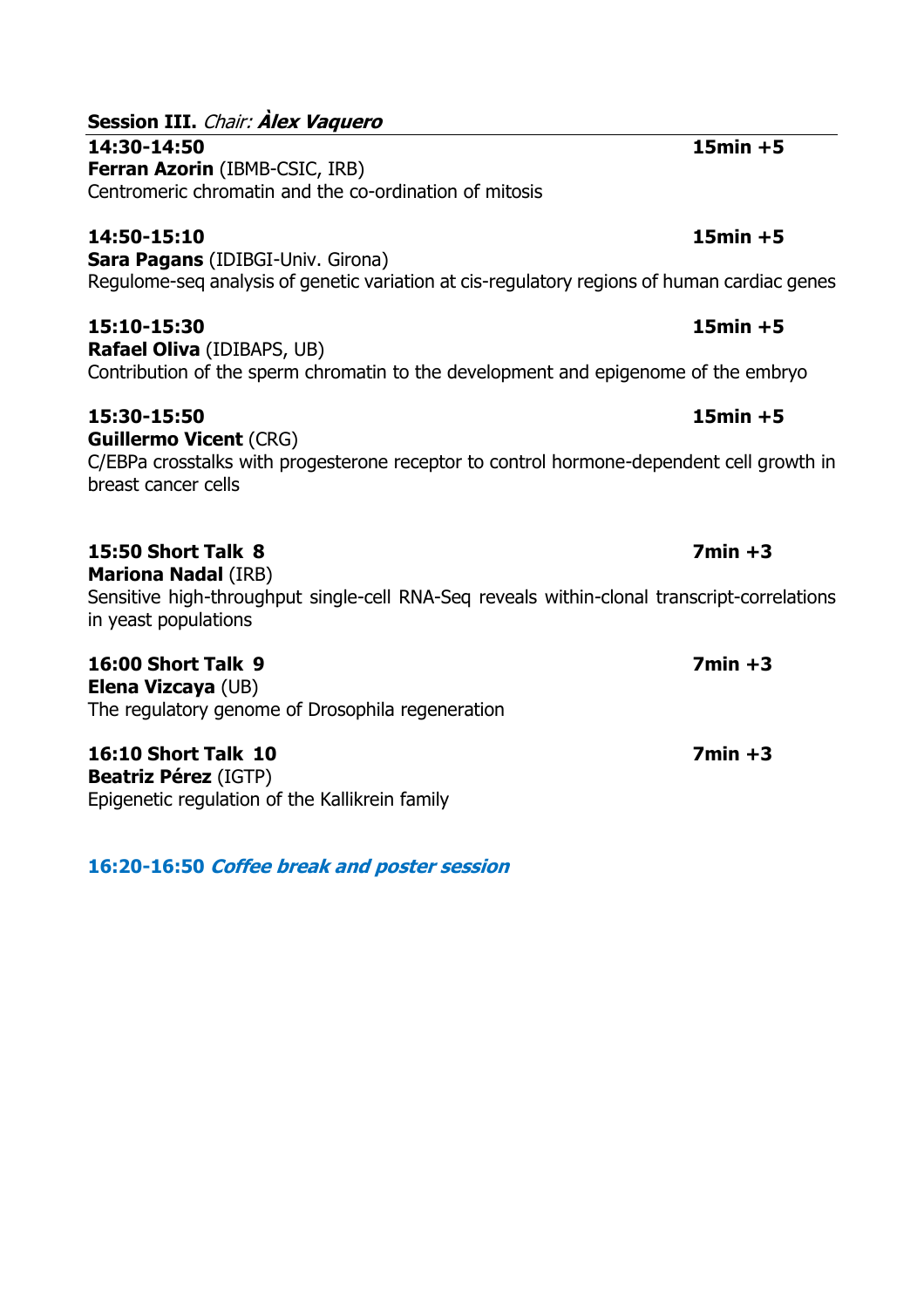| <b>Session IV.</b> Chair: <b>Sonia Forcales</b>                                                                                                                                  |             |
|----------------------------------------------------------------------------------------------------------------------------------------------------------------------------------|-------------|
| 16:50-17:10<br><b>Albert Jordan</b> (IBMB-CSIC)<br>Human histone H1 variants: distribution and especificities                                                                    | $15min + 5$ |
| 17:10-17:30<br><b>Sandra Peiró (VHIO)</b><br>Chromatin dynamics in EMT                                                                                                           | $15min + 5$ |
| 17:30-17:50<br><b>Josep Jimenez</b> (Fund. Sant Joan de Déu)<br>Childhood obesity: Mixing snowballs with epigenetics                                                             | $15min + 5$ |
| <b>17:50 Short Talk 11</b><br><b>Lukas Ded</b> (Charles Univ., Prague)<br>Estrogen alters histone-to-protamine transition process and epigenetic profiles in testis and<br>sperm | $7min + 3$  |
| <b>18:00 Short Talk 12</b><br><b>Sergi Cuartero</b> (CRG, Imperial College London)<br>Cohesin links inducible gene expression and myeloid differentiation                        | $7min +3$   |
| <b>18:10 Short Talk 13</b><br><b>Marina Ruiz (CRG)</b><br>FLEA-ChIP enables reproducible immunoprecipitation from 100 cells                                                      | $7min +3$   |

**18:30 Meet together for a Beer**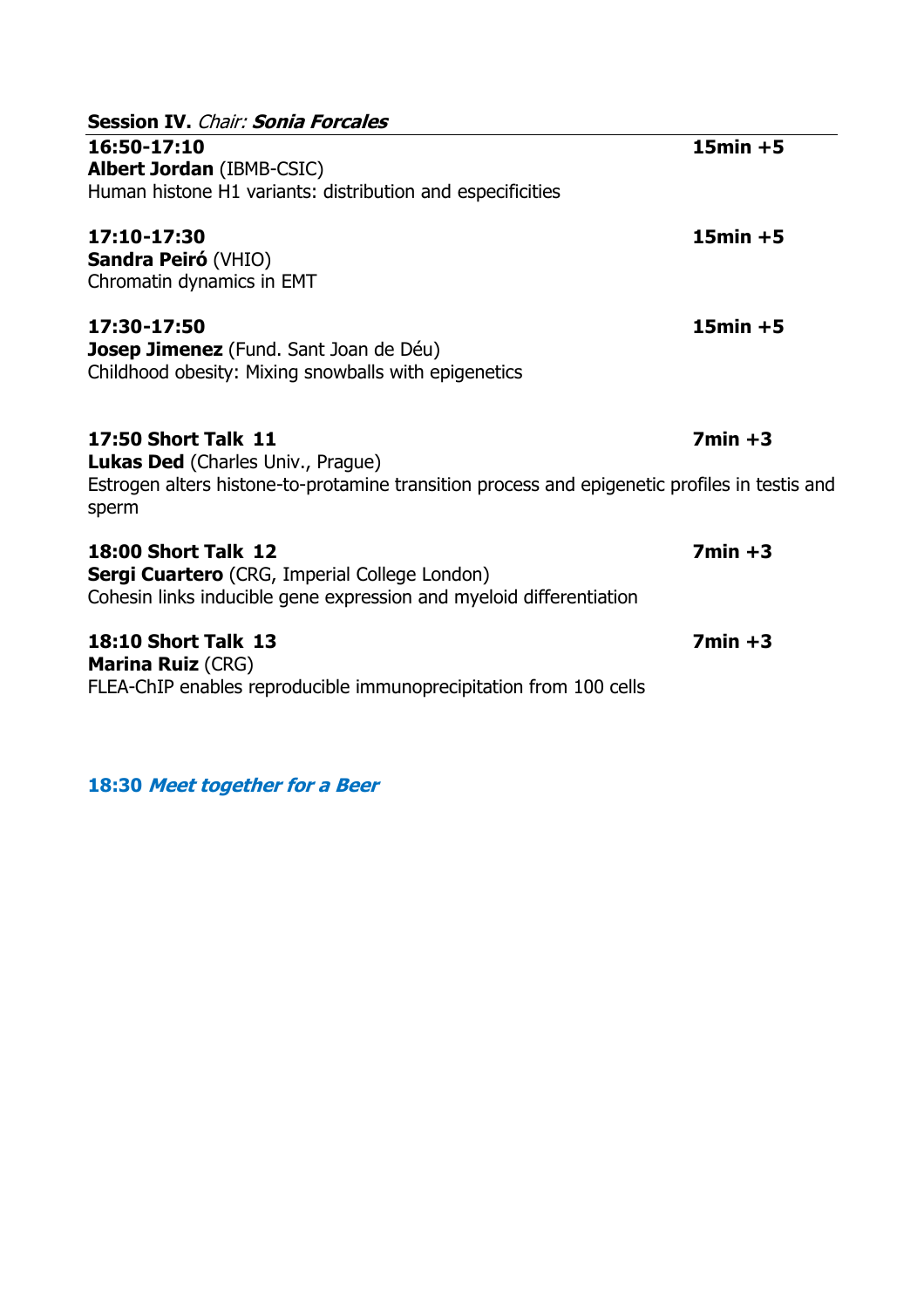# **POSTERS**

# **1. Anna Ardèvol** (URV)

Long-lasting effects of gspe on ileal glp-1 gene expression are associated to a hypomethylation of the glp-1 promoter

# **2. Alba Azagra** (PEBC-IDIBELL)

Unveiling a novel function of the transcriptional repressor HDAC7 during early B cell development

# **3. Celia Corral** (UAB)

Biomarker pairs of sperm miRNA: new tools for a molecular fertility evaluation

# **4. Oriol de Barrios** (IDIBELL)

HDAC7, a novel biomarker and potential therapeutic target for infant pro-B-ALL with MLL-AF4 rearrangement

# **5. Antoni Gañez** (Stockholm Univ.)

SWI/SNF subunits Brg1 and Brm affect alternative splicing by regulating the recruitment of splicing associated factors

# **6. Erica Hurtado** (IGTP)

HDAC11 deficiency induces a shift in skeletal muscle fiber type

# **7. Simona Iacobucci** (IBMB-CSIC)

Impact of PHF8 histone demethylase in astrocytes differentiation

# **8. Vanesa Izquierdo** (UB)

Differential microRNAs expression profile in the hippocampus of senescent mice offspring induced by maternal resveratrol supplementation

# **9. Paula Jauregui** (UB)

H4K5 post-translational modifications dynamics on sperm chromatin remodeling

# **10. Carlos Jimenez** (VHIR)

Targeting the oncogenic role of the chromatin remodeler BRG1 in Neuroblastoma

# **11. Julen Mendieta** (CNAG-CRG)

3D genome structure reconstruction from sparse 3C-based datasets

# **12. Francesca Mugianesi** (CNAG-CRG)

Dynamic regulation of chromatin through 3D epigenetic clusters

# **13. Clara Penas** (UAB)

BET proteins as a novel target to reduce inflammation and enhance functional recovery after **SCI**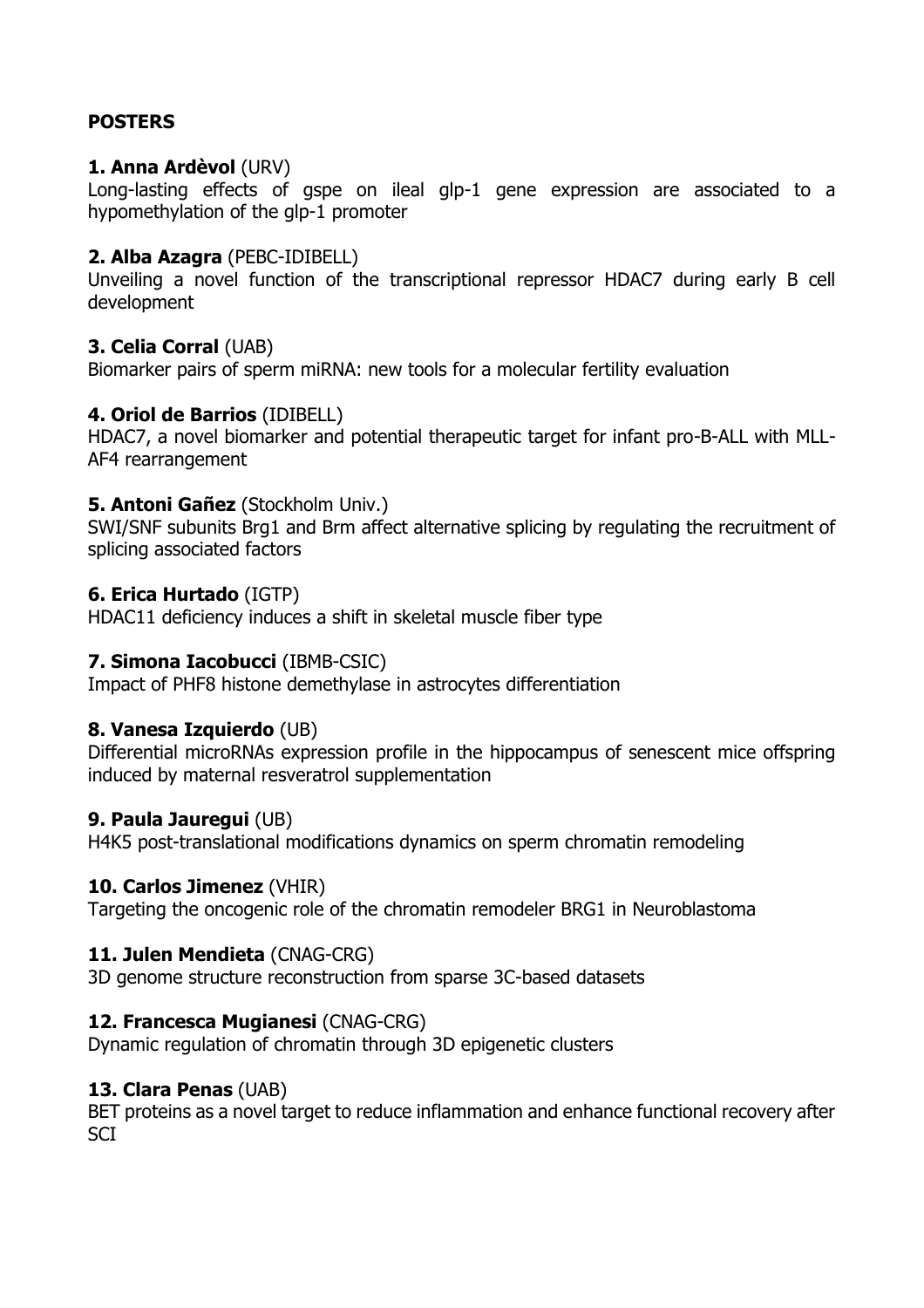# **14. Laia Ribas** (ICM-CSIC)

Identification of gonadal miRNAs in zebrafish exposed to high temperature during early stages of development

# **15. Marta Vicioso** (IBMB-CSIC)

JMJD3-mediated chromatin re-organization controls transcription upon TGFb signaling

# **16. Laura García** (CRG)

Does chromatin metabolism drive breast cancer evolution?

# **17. Eudald Pascual** (UB)

Cis-Regulatory Element (CRE) dynamics during planarian posterior regeneration

# **18. Joan Gil** (IGTP)

The DNA methylation of the Kallikrein locus as a pancancer biomarker

# **19. Ada Soler** (IDIBAPS)

Characterization of human sperm protamine proteoforms through a combination of topdown and bottom-up mass spectrometry approaches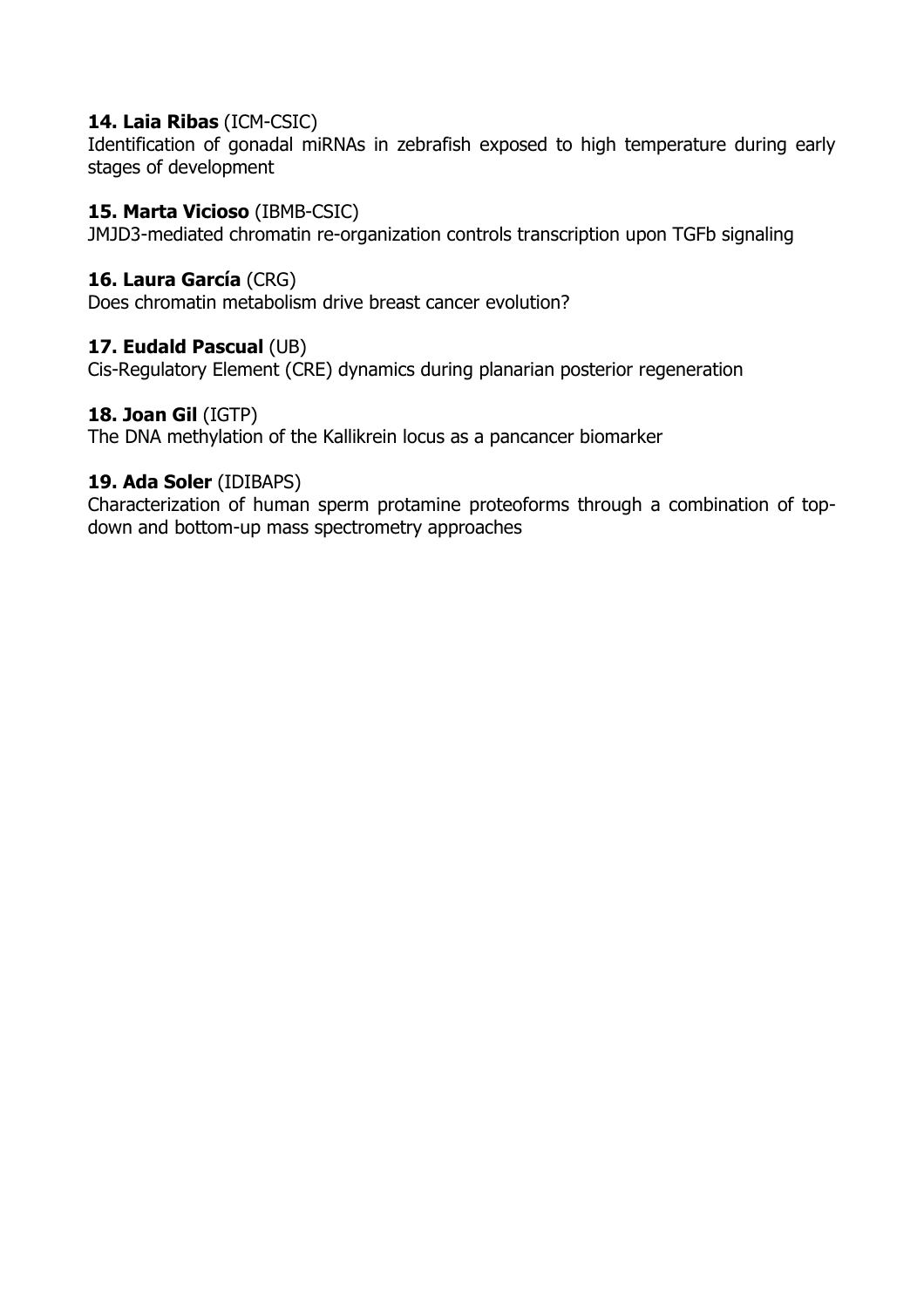## **Secretaries of SCB:**

Mariàngels Gallego and Maite Sánchez Societat Catalana de Biologia C/ Maria Aurèlia Capmany, 14-16, 08001 Barcelona. Tel. 933 248 584; E-mail: [scb@iec.cat](mailto:scb@iec.cat)

# **Organized by:**

Albert Jordan Vallès Coordinator of the Chromatin and Epigenetics section of the SCB Dept. Molecular Genomics, Institut de Biologia Molecular de Barcelona (IBMB-CSIC), Parc Científic de Barcelona A/e: [albert.jordan@ibmb.csic.es](mailto:ajvbmc@ibmb.csic.es?subject=Jornada%20Cromatina%20i%20Epigenetica)

# **Coorganized by:**

Sònia Forcales Coordinator of the Barcelona Chromatin Club Programa de Medicina Predictiva i Personalitzada del Càncer (PMPPC-IGTP) A/e: [bcc@igtp.cat](mailto:bcc@imppc.org)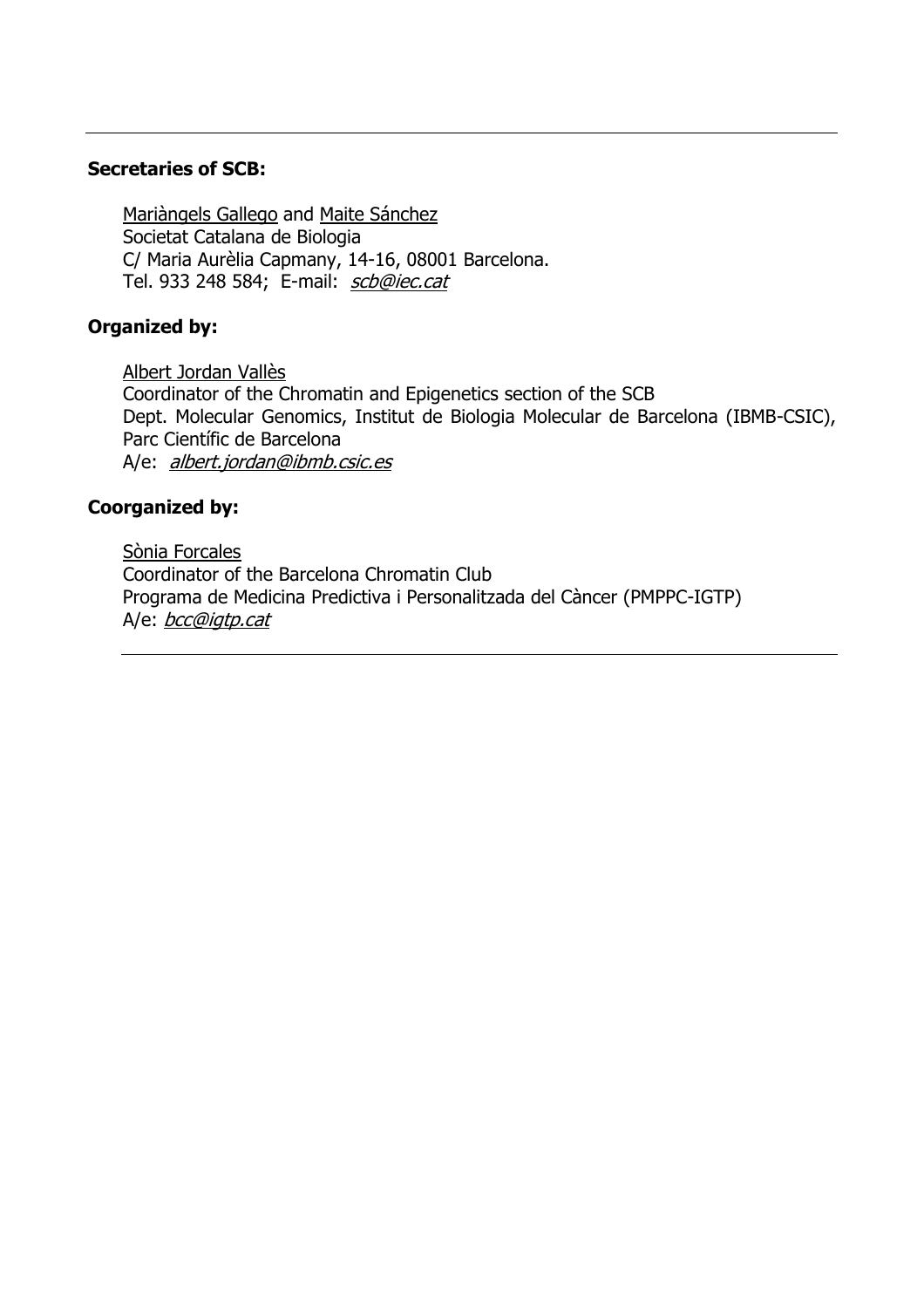# **ABSTRACTS**

# **Short Talk 1**

# **Dynamics of DYRK1A-dependent BRCA1 chromatin occupancy**

Laura Barba<sup>1,2</sup>, Chiara Di Vona<sup>1,2</sup>, Rianne Cort<sup>1,2</sup> and Susana de la Luna<sup>1,2,3</sup>

1- Centre for Genomic Regulation (CRG), The Barcelona Institute of Science and Technology (BIST), and Universitat Pompeu Fabra, Dr. Aiguader 88, Barcelona 08003, Spain. 2- Centre for Biomedical Research on Rare Diseases (CIBERER), Spain.

3- Institució Catalana de Recerca i Estudis Avançats (ICREA), Barcelona, Spain.

DYRK1A (dual-specificity tyrosine-regulated kinase 1A) belongs to a conserved family of protein kinases -DYRK- present in all eukaryotes. DYRK1A is known to participate in cell proliferation and differentiation decisions and to fulfill key roles in brain development. Moreover, dysregulation of DYRK1A has pathological consequences in humans. We have shown that DYRK1A binds to proximal promoter regions enriched in a conserved palindromic motif and acts as a transcriptional activator of target genes. To uncover potential additional factors participating in this process, we analyzed ChIP-Seq data from ENCODE and found that the tumor suppressor BRCA1 is recruited to the DYRK1A-consensus motif. Our results indicate that BRCA1 is in nuclear complexes with the kinase and that it is a substrate of DYRK1A. Indeed, inhibition of DYRK1A kinase activity by the specific inhibitor harmine results in a strong decrease of BRCA1 recruitment to chromatin, supporting a role for DYRK1A in BRCA1 recruitment to its genomic loci. Given the fact that both proteins play roles in the DNA damage response, we have explored the putative interplay between DYRK1A and BRCA1 at chromatin in response to DNA damage. Upon induction of DNA double strand breaks with etoposide, BRCA1 mobilizes to novel genomic loci, mostly promoter regions enriched in the DYRK1A-associated consensus motif. The DNA damageinduced BRCA1 *loci* are co-occupied by DYRK1A, and correspond mostly to actively transcribed genes, as indicated by the presence of elongating RNA polymerase II. Interestingly, harmine treatment leads to a significant reduction of BRCA1 chromatin occupancy at those BRCA1 gained-*loci*, suggesting that DYRK1A-dependent phosphorylation of BRCA1 is required for its mobilization to target loci in response to DNA damage.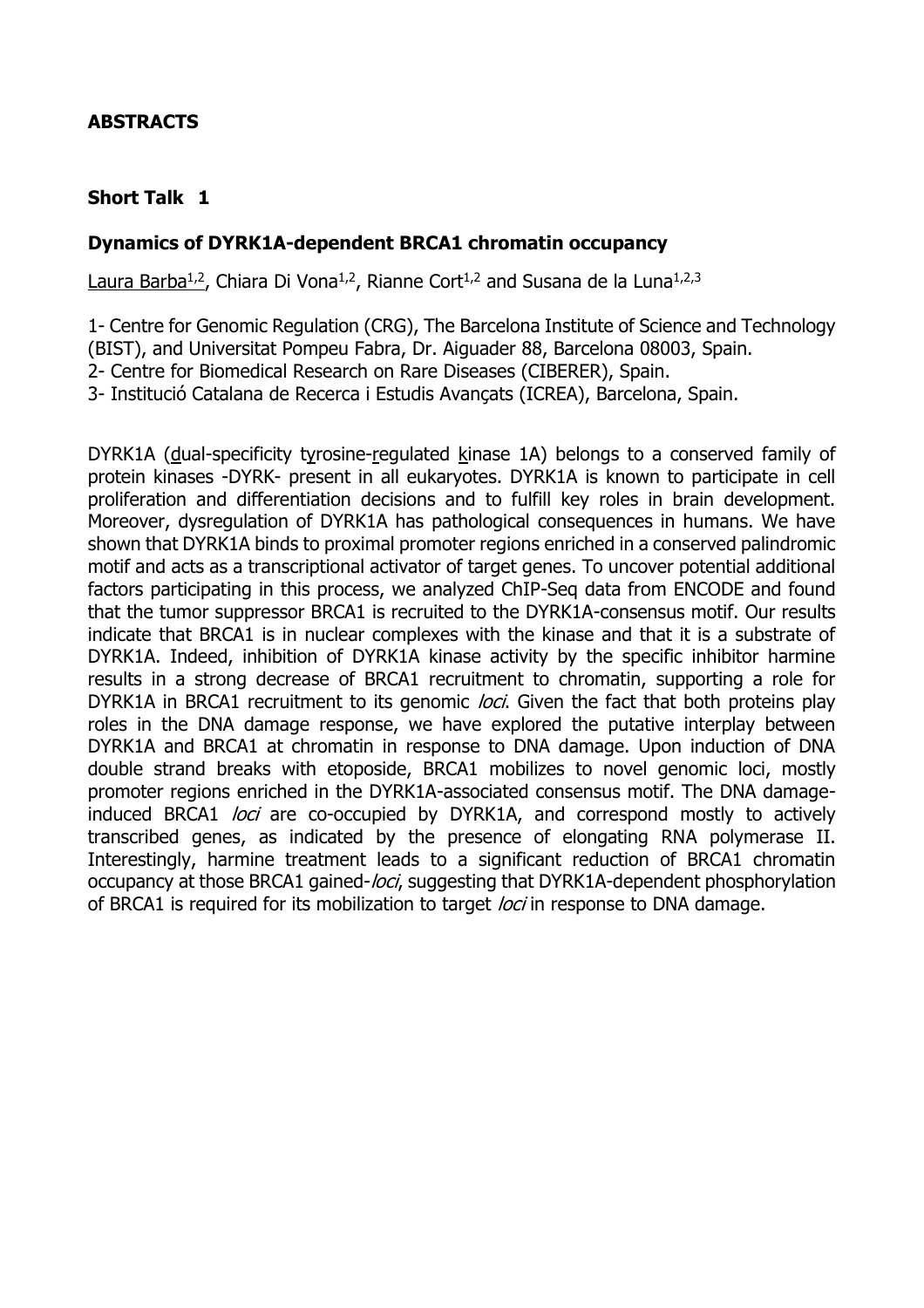# **Chromatin capture links the metabolic enzyme AHCY to stem cell proliferation**

Sergi Aranda\* , Anna Alcaine-Colet, Enrique Blanco, Eva Borràs, Claire Caillot, Eduard Sabidó, Luciano Di Croce\*

Profiling the chromatin-bound proteome (chromatome) in a simple, direct, and reliable manner might be key to uncovering the role of yet uncharacterized chromatin factors in physiology and disease. Here, we have design an experimental strategy to survey the chromatome of proliferating cells by using the DNA-mediated chromatin pull-down technology (Dm-ChP). Our approach provides a global view of cellular chromatome in normal physiological conditions and enables the identification of chromatin-bound proteins de novo. Integrating Dm-ChP with genomic and functional data, we have discovered an unexpected chromatin function for adenosylhomocysteinase (AHCY), a major one-carbon pathway metabolic enzyme, in gene activation. Our study reveals a new regulatory axis between the metabolic state of pluripotent cells, ribosomal protein production, and cell division during early phase of embryo development, in which the metabolic flux of methylation reactions is favored in a local milieu.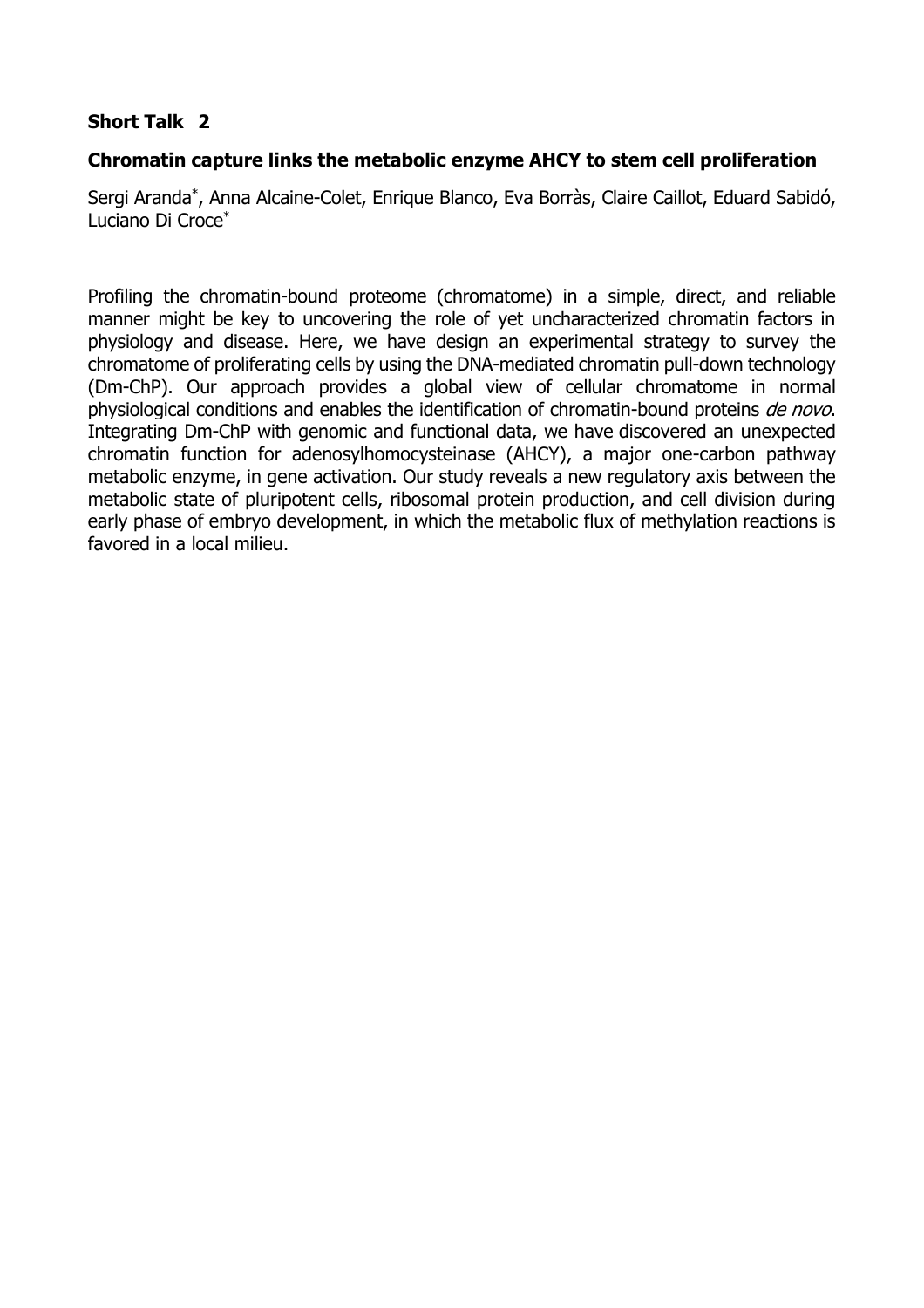Chromatin Conformation Analysis of Primary Patient Tissue Using a Low Input Hi-C Method

Noelia Díaz<sup>1,6</sup>, Kai Kruse<sup>1,6</sup>, Tabea Erdmann<sup>2</sup>, Annette M. Staiger<sup>3,4,5</sup>, German Ott<sup>3</sup>, Georg Lenz<sup>2</sup>, and Juan M. Vaquerizas<sup>1</sup>

<sup>1</sup>Max Planck Institute for Molecular Biomedicine, Röntgenstraße 20, Münster, Germany.

<sup>2</sup>Department of Medicine A, Hematology, Oncology and Pneumology, University Hospital Muenster, Albert-Schweitzer-Campus 1, Gebäude A1, Münster, Germany.

<sup>3</sup>Department of Clinical Pathology, Robert-Bosch-Hospital, Auerbachstrasse 110, Stuttgart, Germany.

<sup>4</sup>Dr. Margarete Fischer-Bosch Institute of Clinical Pharmacology, Auerbachstrasse 112, Stuttgart, Germany

<sup>5</sup>Eberhard Karls Universität Tübingen, Geschwister-Scholl-Platz, Tübingen Germany.

<sup>6</sup>These authors have contributed equally to this work

[noelia.diaz@mpi-muenster.mpg.de](mailto:noelia.diaz@mpi-muenster.mpg.de)

Chromatin conformation constitutes a fundamental level of eukaryotic genome regulation. However, our ability to examine its biological function and role in disease is limited by the large amounts of starting material required to perform current experimental approaches. Here, we present Low-C, a Hi-C method for low amounts of input material. By systematically comparing Hi-C libraries made with decreasing amounts of starting material we show that Low-C is highly reproducible and robust to experimental noise. To demonstrate the suitability of Low-C to analyse rare cell populations, we produce Low-C maps from primary B-cells of a diffuse large B-cell lymphoma patient. We detect a common reciprocal translocation t(3;14)(q27;q32) affecting the  $BCL6$  and IGH loci and abundant local structural variation between the patient and healthy B-cells. The ability to study chromatin conformation in primary tissue will be fundamental to fully understand the molecular pathogenesis of diseases and to eventually guide personalised therapeutic strategies.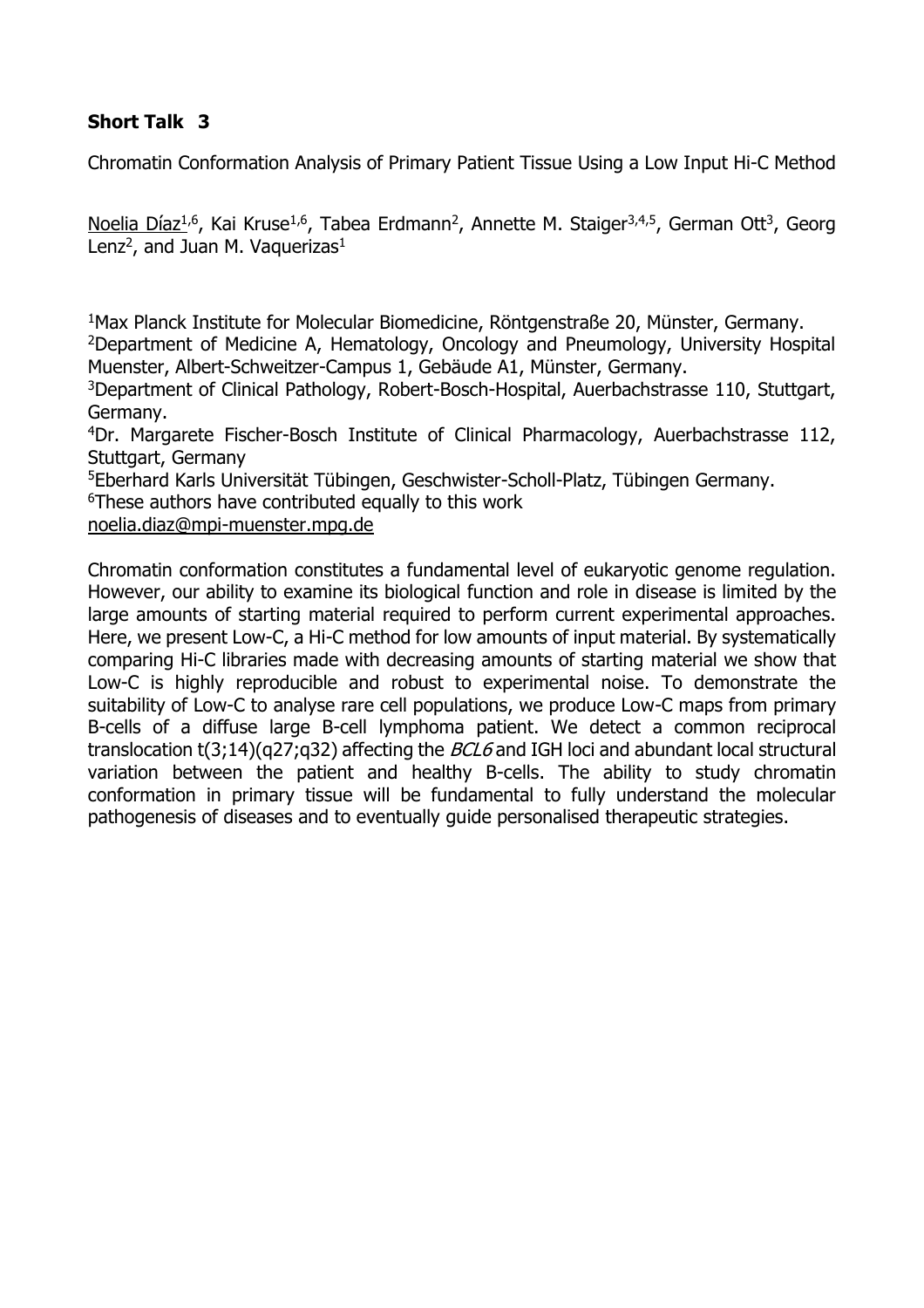# **An Integrative 3D Modelling Method for Chromosome Structure Determination Using Super-Resolution Imaging and Hi-C.**

Irene Farabella<sup>1\*</sup>, Guy Nir<sup>2\*</sup>, Cynthia Perez Estrada<sup>3\*</sup>, Carl Ebeling<sup>6\*</sup>,Brian J. Beliveau<sup>2,4,5</sup>, Hiroshi M. Sasaki<sup>4,5</sup>, Soun H. Lee<sup>2</sup>, Son C. Nguyen<sup>2†</sup>, Ruth McCole<sup>2</sup>, Shyamtanu Chattoraj<sup>2</sup>, Jelena Erceg<sup>2</sup>, Jumana AlHaj Abed<sup>2</sup>, Nuno M. Martins<sup>2</sup>, Huy Nguyen<sup>2</sup>, Mohammed Hannan<sup>2</sup>, Shiekh Russell<sup>3</sup>, Steven Callahan<sup>7</sup>, John Schreiner<sup>7</sup>, Jeff Stuckey<sup>6\*</sup>, Peng Yin<sup>4,5\*</sup>, Erez Lieberman Aiden<sup>3,9,10,11\*</sup>, C.-ting Wu<sup>2,4\*</sup>, Marc Martí Renom<sup>1,12,13\*</sup>.

1. CNAG-CRG, Centre for Genomic Regulation (CRG), Barcelona Institute of Science and Technology (BIST), Baldiri i Reixac 4, 08028, Barcelona, Spain

3. Center for Genome Architecture, Department of Molecular and Human Genetics, Baylor College of Medicine, 1 Baylor Plaza, Houston, TX 77030, USA

- 4. Wyss Institute for Biologically Inspired Engineering, Harvard University, 3 Blackfan Circle, Boston, MA 02115, USA
- 5. Department of Systems Biology, Harvard Medical School, 200 Longwood Avenue, Boston, MA 02115, USA
- 6. Bruker Nano Inc., Suite 230, 630 Komas Drive, Salt Lake City, UT 84108, USA
- 7. Zero Epsilon, LLC, Suite 245, 699 East South Temple, Salt Lake City, UT 84102, USA
- 8. Bruker Nano Inc., Suite 140, 3030 Laura Lane, Middleton, WI 53562, USA
- 9. Center for Theoretical Biological Physics, Rice University, 6100 Main Street, Houston, TX 77005, USA

10. Broad Institute of the Massachusetts Institute of Technology and Harvard University, 415 Main Street, Cambridge, MA 02142, USA

11. Departments of Computer Science and Computational and Applied Mathematics, Rice University, 6100 Main Street, Houston, TX 77005, USA

12. Universitat Pompeu Fabra (UPF), Plaça de la Mercè 10, 08002, Barcelona, Spain

- 13. ICREA, Pg. Lluís Companys 23, 08010, Barcelona, Spain
- †**Current address:** Department of Genetics, University of Pennsylvania, 415 Curie Blvd, Philadelphia, PA 19104 USA

**Corresponding authors:** [martirenom@cnag.crg.eu,](mailto:martirenom@cnag.crg.eu) [twu@genetics.med.harvard.edu,](mailto:twu@genetics.med.harvard.edu) [erez@erez.com,](mailto:erez@erez.com) [Peng\\_Yin@hms.harvard.edu](mailto:Peng_Yin@hms.harvard.edu)

Deciphering the principles of chromatin spatial arrangement in the nucleus is essential to understand chromatin functions and how it affects gene expression. However, characterizing this highly complex three-dimensional (3D) organization remains a challenge. Advances in DNA fluorescent in situ hybridization imaging (FISH) (such as the use of Oligopaint probes in combination with STORM and DNA-PAINT) and Chromosome Conformation Capture (3C) based methods allowed to shed light on the chromatin kilobases to megabases scale folding principles, unveiling a complex multi-scale organisation of structural domains. Modelling the spatial arrangement of such structural domains with respect to each other in cell population has been so far elucidated using data driven or polymer physics modelling approaches. These are viable approaches that shed light on averaging conformations of many chromosomes and helped to infer important biological insight driven by the genomic 3D organisation. How these compartments are packed in 3D at single cell level is only now starting to emerge. To model chromatin spatial arrangement in the contest of a single diploid nucleus we developed a novel integrative modelling approach that combines single cell imaging experiments (as OligoSTORM) with cell ensemble 3C experiments (as Hi-C). We applied our method on 8.16 Mb of Chr19 in human PGP1 fibroblast cell line and successfully decipher for the first time the 3D conformation of two homolog regions of Chr19 in a diploid nucleus, unveiling their folding differences and similarities.

<sup>2.</sup> Department of Genetics, Harvard Medical School, 77 Avenue Louis Pasteur, Boston, MA 02115, USA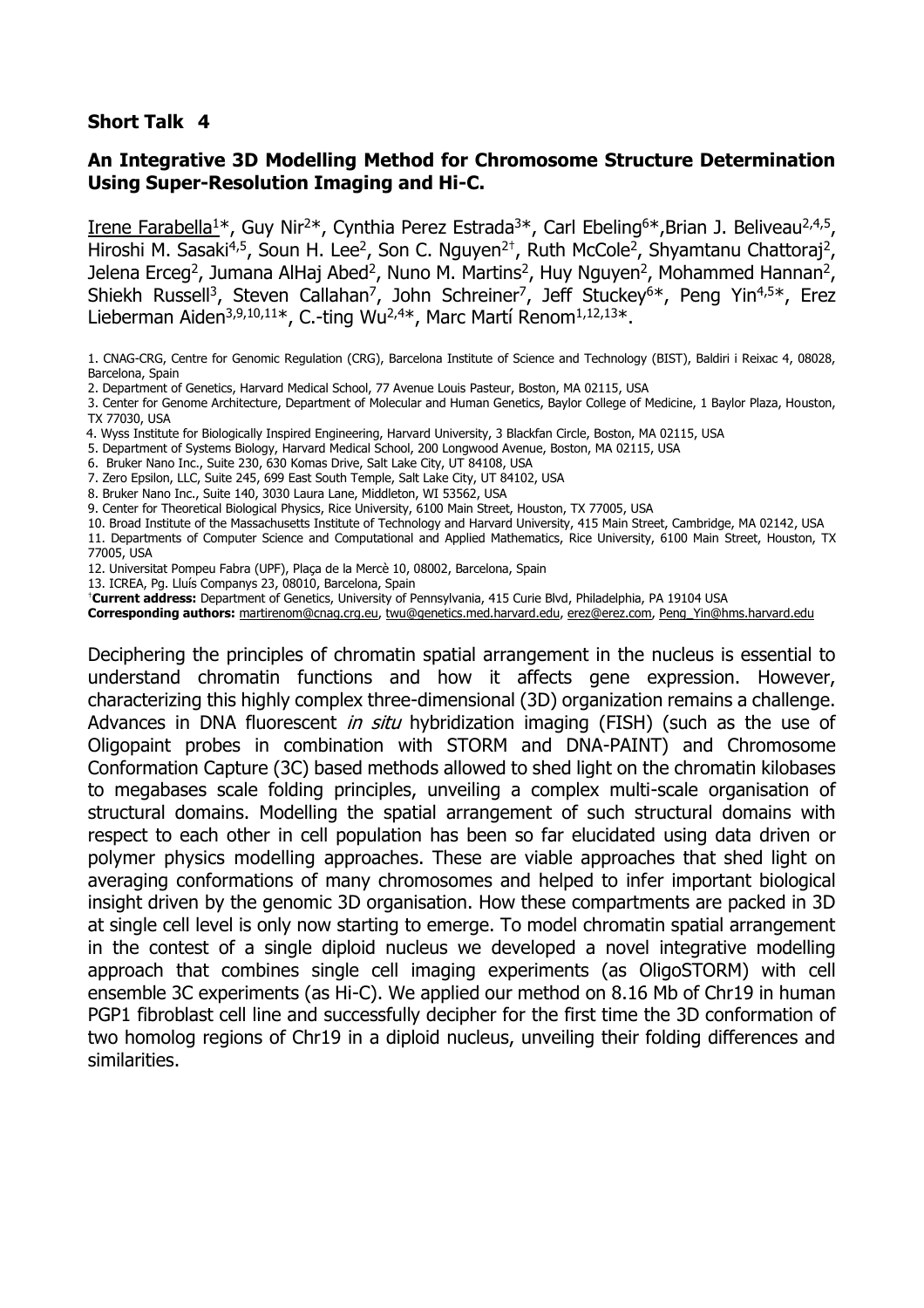# **Bridging the epigenetic features and the genome 3D organization in Arabidopsis thaliana**

<u>Marco Di Stefano</u><sup>1</sup>, Daniel Jost<sup>2</sup>, Marc A. Martí-Renom<sup>1</sup> <sup>1</sup>CNAG-CRG, The Barcelona Institute of Science and Technology (BIST), Barcelona, Spain <sup>2</sup>ENS de Lyon, Univ Claude Bernard Lyon 1, Lyon, France <sup>3</sup>Universitat Pompeu Fabra, Barcelona, Spain <sup>4</sup>CRG, The Barcelona Institute of Science and Technology (BIST), Barcelona, Spain 5 ICREA, Barcelona, Spain Email: marco.distefano@cnag.crg.eu

The *Arabidopsis thaliana* genome has been widely characterized in its spatial and epigenetic organizations. Microscopy revealed, for example, that the nucleolus is constituted by specific sequences (nucleolar organizing regions, NORs), the centromeres are located at the nuclear periphery, and the telomeres are recruited around the nucleolus. Additionally, the chromosome conformation capture (Hi-C) interaction map shows typical patterns such as stripes and long-range loops. Finally, the extensive epigenetic analysis revealed the partition of the genome in at least four states: NORs, constitutive and facultative heterochromatin, and active chromatin. However, a comprehensive interpretation of all these experimental findings is still missing. Here, we used polymer chromosome models and molecular dynamics to test whether the large-scale features of the A. thaliana genome can be explained by using simple short-range interactions (attraction or repulsion) between chromosome regions of different epigenetic states. In our approach, chromosomes are represented as heteropolymers in which each 3kilo-bases monomer is assigned to one of the four epigenetic states. We found that the attraction between NORs particles induces the formation of the nucleolus, that the repulsion between heterochromatic regions and the other states favors both the formation and the preferential location at the nuclear periphery of the centromeres, and the attraction between active particles allows to recapitulate many of the contact patterns revealed in the Hi-C map. Finally, by considering which aspects are poorly reconstructed by our epigenetic-based study, we highlight other possible mechanisms such as long range looping that could be used in future studies.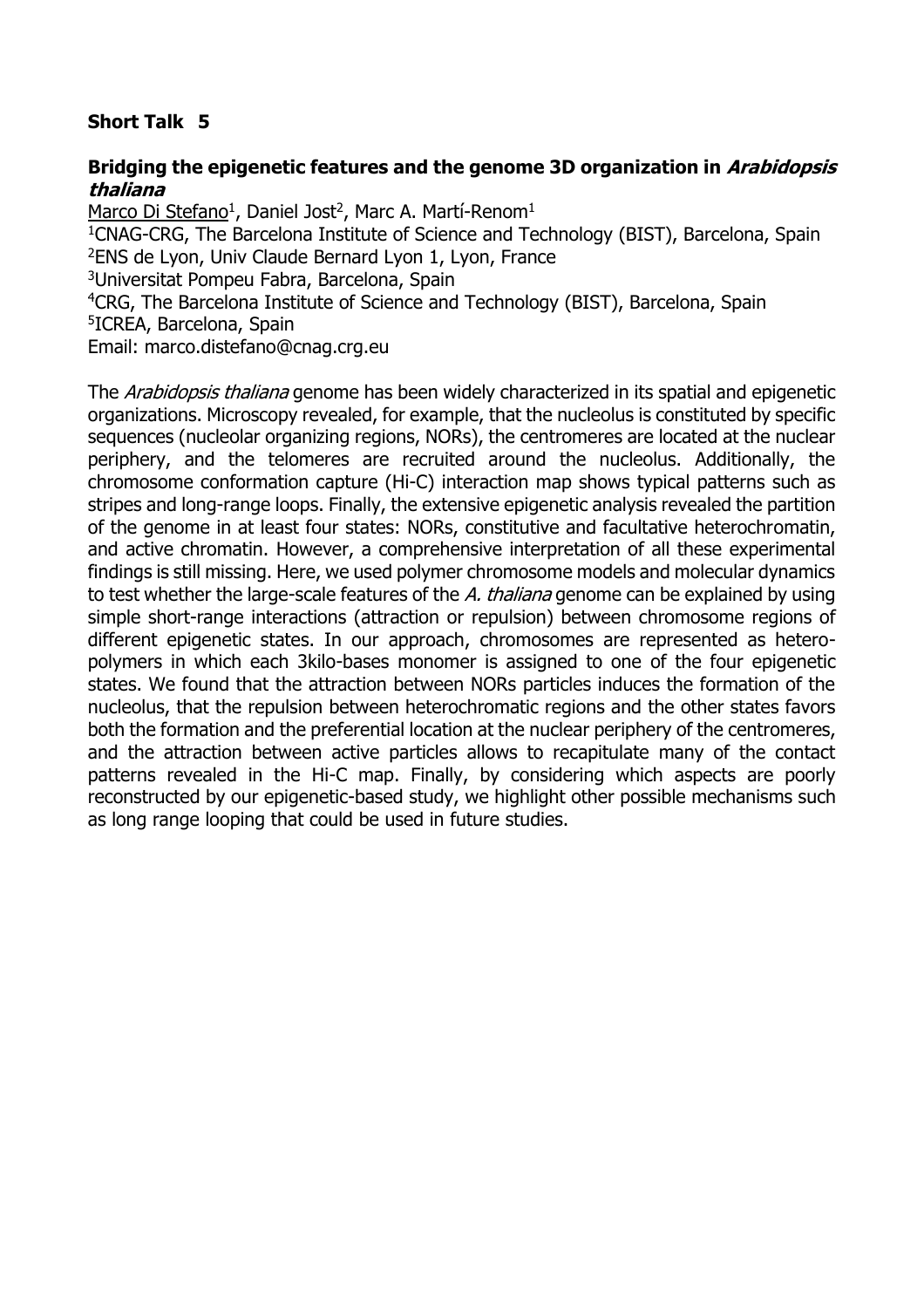# **Rapid reversible changes in compartments and local chromatin organization revealed by hyperosmotic shock.**

[Amat R](https://www.ncbi.nlm.nih.gov/pubmed/?term=Amat%20R%5BAuthor%5D&cauthor=true&cauthor_uid=30523037)<sup>#1,2</sup>, <u>[Böttcher R](https://www.ncbi.nlm.nih.gov/pubmed/?term=B%C3%B6ttcher%20R%5BAuthor%5D&cauthor=true&cauthor_uid=30523037)</u><sup>#1,2</sup>, [Le Dily F](https://www.ncbi.nlm.nih.gov/pubmed/?term=Le%20Dily%20F%5BAuthor%5D&cauthor=true&cauthor_uid=30523037)<sup>#3</sup>, [Vidal E](https://www.ncbi.nlm.nih.gov/pubmed/?term=Vidal%20E%5BAuthor%5D&cauthor=true&cauthor_uid=30523037)<sup>3</sup>, [Quilez J](https://www.ncbi.nlm.nih.gov/pubmed/?term=Quilez%20J%5BAuthor%5D&cauthor=true&cauthor_uid=30523037)<sup>3</sup>, [Cuartero Y](https://www.ncbi.nlm.nih.gov/pubmed/?term=Cuartero%20Y%5BAuthor%5D&cauthor=true&cauthor_uid=30523037)<sup>3,4</sup>, [Beato M](https://www.ncbi.nlm.nih.gov/pubmed/?term=Beato%20M%5BAuthor%5D&cauthor=true&cauthor_uid=30523037)<sup>3,4,5</sup>, de [Nadal E](https://www.ncbi.nlm.nih.gov/pubmed/?term=de%20Nadal%20E%5BAuthor%5D&cauthor=true&cauthor_uid=30523037)<sup>1,2</sup>, [Posas F](https://www.ncbi.nlm.nih.gov/pubmed/?term=Posas%20F%5BAuthor%5D&cauthor=true&cauthor_uid=30523037)<sup>1,2</sup>.

<sup>1</sup> Cell Signaling Research Group, Departament de Ciències Experimentals i de la Salut, Universitat Pompeu Fabra, E-08003 Barcelona, Spain.

2 Institute for Research in Biomedicine (IRB Barcelona), The Barcelona Institute of Science and Technology, 08028 Barcelona, Spain.

<sup>3</sup> Gene Regulation, Stem Cells and Cancer Program, Center for Genomic Regulation (CRG), E-08003 Barcelona, Spain.

<sup>4</sup> CNAG-CRG, The Barcelona Institute of Science and Technology (BIST), E-08003 Barcelona, Spain.

<sup>5</sup> Universitat Pompeu Fabra, 08003 Barcelona, Spain.

# Contributed equally

# **Abstract**

Nuclear architecture is decisive for the assembly of transcriptional responses. However, how chromosome organization is dynamically modulated to permit rapid and transient transcriptional changes in response to environmental challenges remains unclear. Here we show that hyperosmotic stress disrupts different levels of chromosome organization, ranging from A/B compartment changes to reduction in the number and insulation of topologically associating domains (TADs). Concomitantly, transcription is greatly affected, TAD borders weaken, and RNA Polymerase II runs off from hundreds of transcription end sites. Stress alters the binding profiles of architectural proteins, which explains the disappearance of local chromatin organization. These processes are dynamic, and cells rapidly reconstitute their default chromatin conformation after stress removal, uncovering an intrinsic organization. Transcription is not required for local chromatin reorganization, while compartment recovery is partially transcription-dependent. Thus, nuclear organization in mammalian cells can be rapidly modulated by environmental changes in a reversible manner.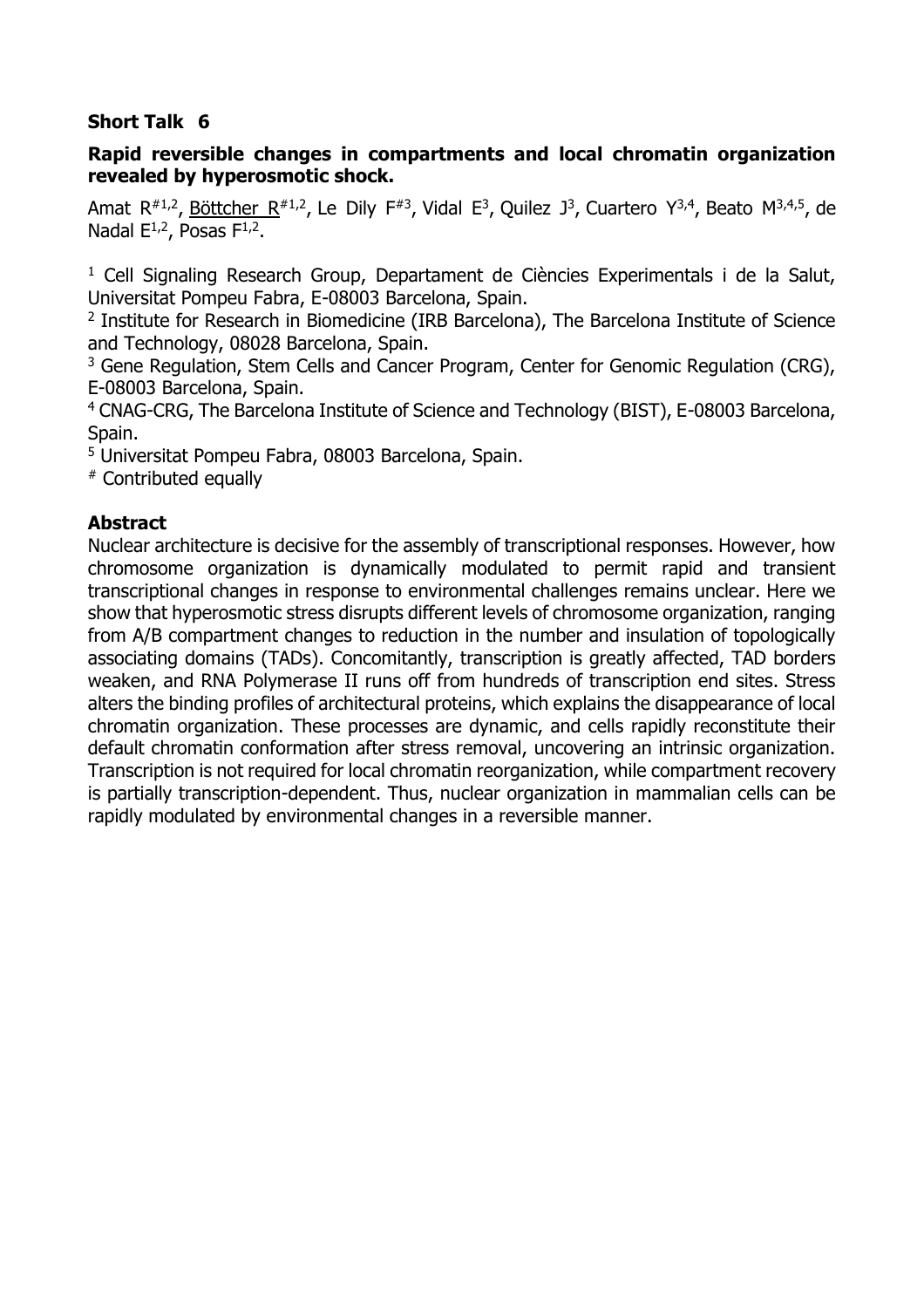# **Integration of genomic and epigenomic data, including the 3-dimensional chromatin structure, refines the link between genetic predisposition and the gene regulatory landscape at chronic lymphocytic leukemia risk loci**

Beekman Renée<sup>1,2\*</sup>, Speedy Helen E.<sup>3\*</sup>, Chapaprieta Vicente<sup>4</sup>, Orlando Giulia<sup>3</sup>, Law Philip J.<sup>3</sup>, Martín-García David<sup>1,2</sup>, Gutiérrez-Abril Jesús<sup>5</sup>, Catovsky Daniel<sup>3</sup>, Beà Sílvia<sup>1,2</sup>, Guillem Clot<sup>1,2</sup>, Montserrat Puiggros<sup>6</sup>, David Torrents<sup>6,7</sup>, Puente Xose S.<sup>2,5</sup>, Allan James M.<sup>8</sup>, López-Otín Carlos<sup>2,5</sup>, Campo Elias<sup>1,2,4,9</sup>, Houlston Richard S.<sup>3\*\*</sup>, Martín-Subero José I.<sup>1,2,4,7\*</sup>

<sup>1</sup>Institut d'Investigacions Biomèdiques August Pi i Sunyer (IDIBAPS), 08036 Barcelona, Spain; <sup>2</sup>Centro de Investigación Biomédica en Red de Cáncer (CIBERONC), Madrid, Spain; <sup>3</sup>Division of Genetics and Epidemiology, Institute of Cancer Research, London SW7 3RP, UK; <sup>4</sup>Departament de Fonaments Clinics, Facultat de Medicina, Universitat de Barcelona, 08036 Barcelona, Spain; <sup>5</sup>Departamento de Bioquímica y Biología Molecular, Instituto Universitario de Oncología (IUOPA), Universidad de Oviedo, 33006 Oviedo, Spain; <sup>6</sup>Programa Conjunto de Biología Computacional, Barcelona Supercomputing Center (BSC), Institut de Recerca -Biomèdica (IRB), Spanish National Bioinformatics Institute, Universitat de Barcelona, Barcelona, Spain; <sup>7</sup>Institució Catalana de Recerca i Estudis Avançats (ICREA), Barcelona, Spain; <sup>8</sup>Northern Institute for Cancer Research, Newcastle University, Newcastle upon Tyne NE2 4HH, UK; <sup>9</sup>Hematopathology Section, Hospital Clinic of Barcelona, Barcelona, Spain.\*/\*\*These authors contributed equally to the work

Genome-wide association studies have provided evidence for inherited predisposition to chronic lymphocytic leukemia (CLL), identifying 42 (non-HLA) genomic regions influencing CLL risk. However, efforts defining mechanisms mediating the risk at these, largely noncoding, loci have been constrained by a lack of integrated genome-wide data in large CLL series.

Here we aimed to refine the gene regulatory mechanisms and biological significance of CLL risk loci by (i) analysing high-resolution chromatin state maps and integrating genetic, epigenetic and transcriptomic information in primary CLL cases, (ii) performing in silico transcription factor (TF) binding analysis and (iii) studying the three-dimensional (3D) chromatin structure using promoter capture Hi-C in normal B cells and CLL.

Eighty-one percent of the risk loci were enriched for regulatory elements in CLL, suggesting a regulatory role for these loci in CLL pathogenesis. More specifically, 30 risk loci were associated with genome activity (H3K27ac), chromatin accessibility (ATAC-seq) and/or gene expression quantitative trait loci (QTLs) in up to 452 primary CLLs. Yet, we characterised the gene regulatory mechanisms at these loci in closer detail by showing that genotypes associated with higher CLL risk result in decreased affinity for B-cell related TFs and increased affinity for FOX, NFAT and TCF/LEF TF family members. Lastly, we observed significant 3D chromatin interactions in CLL and normal B cells between the risk loci and 15 eQTL gene loci, suggesting direct regulatory links between risk loci and target gene expression in relation to CLL predisposition. Importantly, CLL risk loci not necessarily targeted their nearest genes but also influenced expression of distant genes via long-range chromatin interactions.

By characterising regulatory elements and TFs playing a role in mediating the effects of genetic variation at CLL risk loci and determining downstream genotype-dependent effects on gene expression, we offer improved insights into the functional and biological basis of CLL predisposition.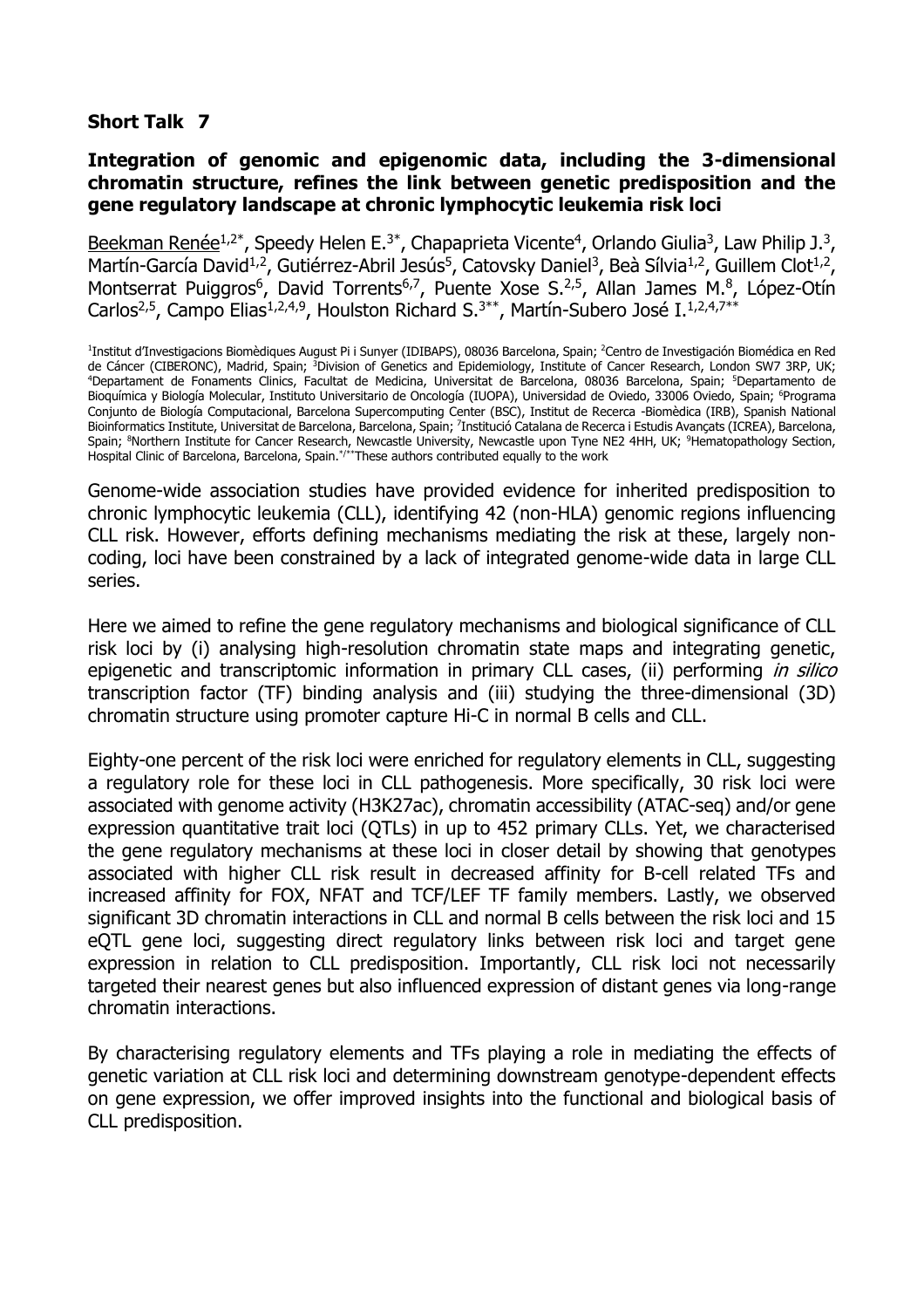# **Sensitive high-throughput single-cell RNA-Seq reveals within-clonal transcriptcorrelations in yeast populations**

Mariona Nadal-Ribelles<sup>1,2,3,4†</sup>, Saiful Islam<sup>1,2†</sup>, Wu Wei<sup>1,2,5†</sup>, Pablo Latorre<sup>3,4†</sup>, Michelle Nguyen<sup>1,2</sup>, Eulàlia de Nadal<sup>3,4</sup>, Francesc Posas<sup>3,4</sup>, Lars M. Steinmetz<sup>1,2,6\*</sup>.

<sup>1</sup>Department of Genetics, Stanford University, School of Medicine, California, USA.

<sup>2</sup>Stanford Genome Technology Center, Stanford University, California, USA.

<sup>3</sup>Departament de Ciències Experimentals i de la Salut, Cell Signaling Research Group, Universitat Pompeu Fabra (UPF), Barcelona, Spain.

4 Institute for Research in Biomedicine (IRB Barcelona). The Barcelona Institute of Science and Technology, Barcelona, Spain

<sup>5</sup>CAS Key Laboratory of Computational Biology, CAS-MPG Partner Institute for Computational Biology, Shanghai Institute of Nutrition and Health, Shanghai Institutes for Biological Sciences, University of Chinese Academy of Sciences, Chinese Academy of Sciences, Shanghai, China

<sup>6</sup>European Molecular Biology Laboratory, Genome Biology Unit, Heidelberg, Germany.

† Equal contribution

\* Corresponding author

# **Abstract**

Single-cell RNA-seq has revealed extensive cellular heterogeneity within many organisms, but few methods have been developed for microbial clonal populations. The yeast genome displays unusually dense transcript spacing, with interleaved and overlapping transcription from both strands, resulting in a minuscule but complex pool of RNA protected by a resilient cell wall. Here, we have developed a sensitive, scalable, and inexpensive yeast single-cell RNA-seq (yscRNA-seq) method that digitally counts transcript start sites in a strand- and isoform-specific manner. YscRNA-seq detects the expression of low-abundant, non-coding RNAs, and at least half of the protein-coding genome in each cell. Within clonal cells, we observed a negative correlation for the expression of sense/antisense pairs, while paralogs and divergent transcripts co-express. Combining yscRNA-seq with index sorting, we uncovered a linear relationship between cell size and RNA content. Although we detected an average of  $\sim$ 3.5 molecules/gene, the number of expressed isoforms are restricted at the single-cell level. Remarkably, the expression of metabolic genes is highly variable, while their stochastic expression primes cells for increased fitness towards the corresponding environmental challenge. These findings suggest that functional transcript diversity acts as a mechanism for providing a selective advantage to individual cells within otherwise transcriptionally heterogeneous populations.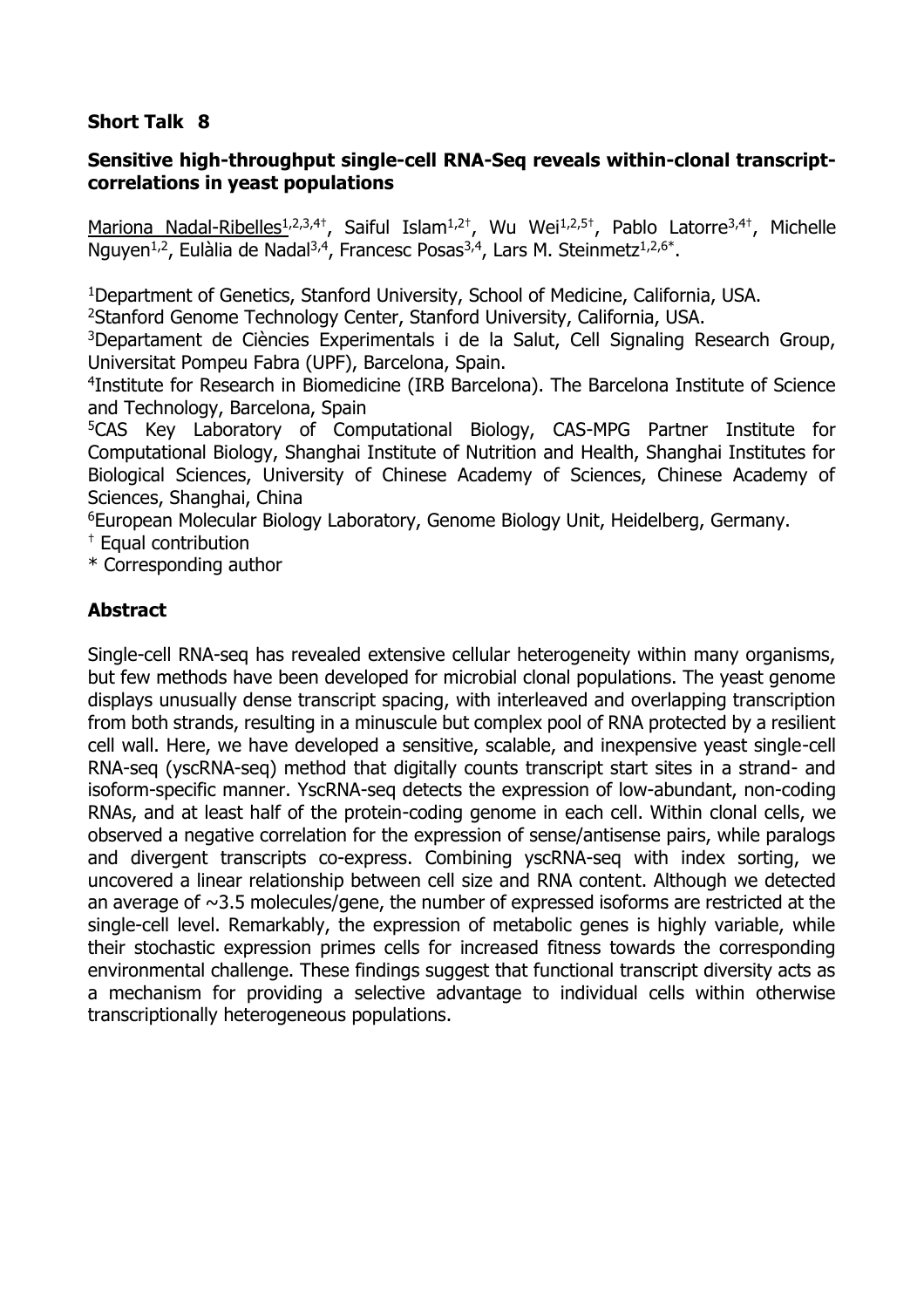# **THE REGULATORY GENOME OF DROSOPHILA REGENERATION**

Elena Vizcaya-Molina<sup>1</sup>, Cecilia C. Klein<sup>2</sup>, Florenci Serras<sup>1</sup>, Roderic Guigó<sup>2</sup> and Montserrat  $Corominas<sup>1</sup>$ 

1. Departament de Genètica, Microbiologia i Estadística, Facultat de Biologia and Institut de Biomedicina (IBUB), Universitat de Barcelona, Barcelona, Catalonia.

2. Centre for Genomic Regulation (CRG), Universitat Pompeu Fabra, Barcelona, Catalonia.

One of the most important questions in regenerative biology is how and when genes change expression to trigger regeneration programs. Resetting of gene expression patterns during injury responses is shaped by the coordinated action of genomic regions that integrate the activity of multiple sequence-specific DNA binding proteins. Using genome-wide approaches to interrogate chromatin function we identify the regulatory elements governing tissue recovery in *Drosophila* imaginal discs, which show a high regenerative capacity after genetically induced cell death. Our findings indicate a global co-regulation of gene expression as well as the existence of a regeneration program driven by different types of regulatory elements. Novel enhancers acting exclusively in the damaged tissue cooperate with enhancers co-opted from other tissues and developmental stages, and with endogenous enhancers that show increased activity after injury. These enhancers host binding sites for regulatory proteins, including a core set of conserved transcription factors that regulate regeneration across metazoans.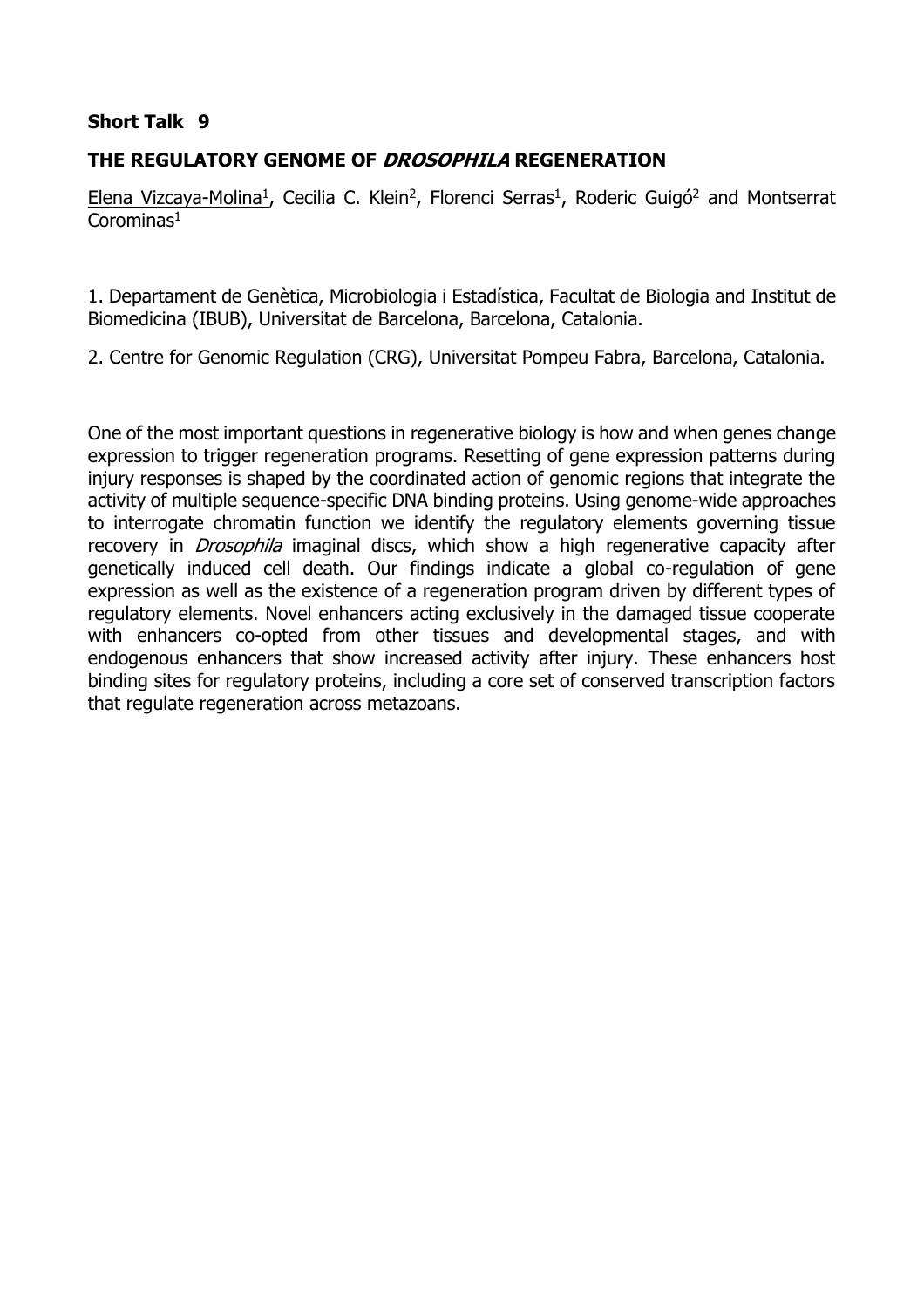# **Epigenetic regulation of the Kallikrein family**

Beatriz Pérez, Joan Gil, Núria Villalmanzo, Mireia Jordà

- 1. Beatriz Pérez: Program of Predictive and Personalized Medicine of Cancer, Germans Trias i Pujol Research Institute (PMPPC-IGTP), Badalona 08916, Spain; [bperez@igtp.cat](mailto:bperez@igtp.cat)
- 2. Joan Gil: Program of Predictive and Personalized Medicine of Cancer, Germans Trias i Pujol Research Institute (PMPPC-IGTP), Badalona 08916, Spain; [jgil@igtp.cat](mailto:jgil@igtp.cat)
- 3. Núria Villalmanzo: Program of Predictive and Personalized Medicine of Cancer, Germans Trias i Pujol Research Institute (PMPPC-IGTP), Badalona 08916, Spain; [nvillalmanzo@igtp.cat](mailto:nvillalmanzo@igtp.cat)
- 4. Mireia Jordà: Program of Predictive and Personalized Medicine of Cancer, Germans Trias i Pujol Research Institute (PMPPC-IGTP), Badalona 08916, Spain; [mjorda@igtp.cat](mailto:mjorda@igtp.cat)

Kallikreins (KLKs) are a family of 15 serine proteases implicated in a vast range of physiological processes (skin desquamation, synaptic plasticity, etc.). They have been associated with different pathologies, mainly with cancer disease, such as KLK3 (PSA) as a biomarker of prostate cancer. This family represents one of the biggest genetic cluster in the human genome (around 265kb) but the regulation at a genomic level is still poorly understood. Previous results from our laboratory showed that some KLKs display aberrant DNA methylation in thyroid cancer. Moreover, the analysis of their expression revealed differential and specific expression profiles associated with the main driver mutations in thyroid cancer, BRAF or RAS, outlining three different domains of expression (A, B and C). Importantly, these domains were maintained in other types of cancer, although displaying different profiles. Therefore, we hypothesize that the KLK cluster is divided in three expression domains that are regionally coregulated through cis interactions between KLKs promoters from different domains and from the same domain and, additionally, distal regulatory elements. First, we identified a region located between domain A and B that is predicted by chromatin state available data from ENCODE to be a strong enhancer only in those cell lines that express the domains B and C of the KLK cluster. Performing luciferase reporter assays, we confirmed its enhancer activity, which was higher in cells expressing domains B and C than in cells not expressing KLKs. Preliminary results checking the DNA methylation levels of the enhancer seem to point out that this epigenetic mechanism is playing a minor role in the regulation of this cluster. Further analysis are currently being performed, such as UMI-4C and CRISPR, to better understand the underlying mechanism of regulation of the KLK family.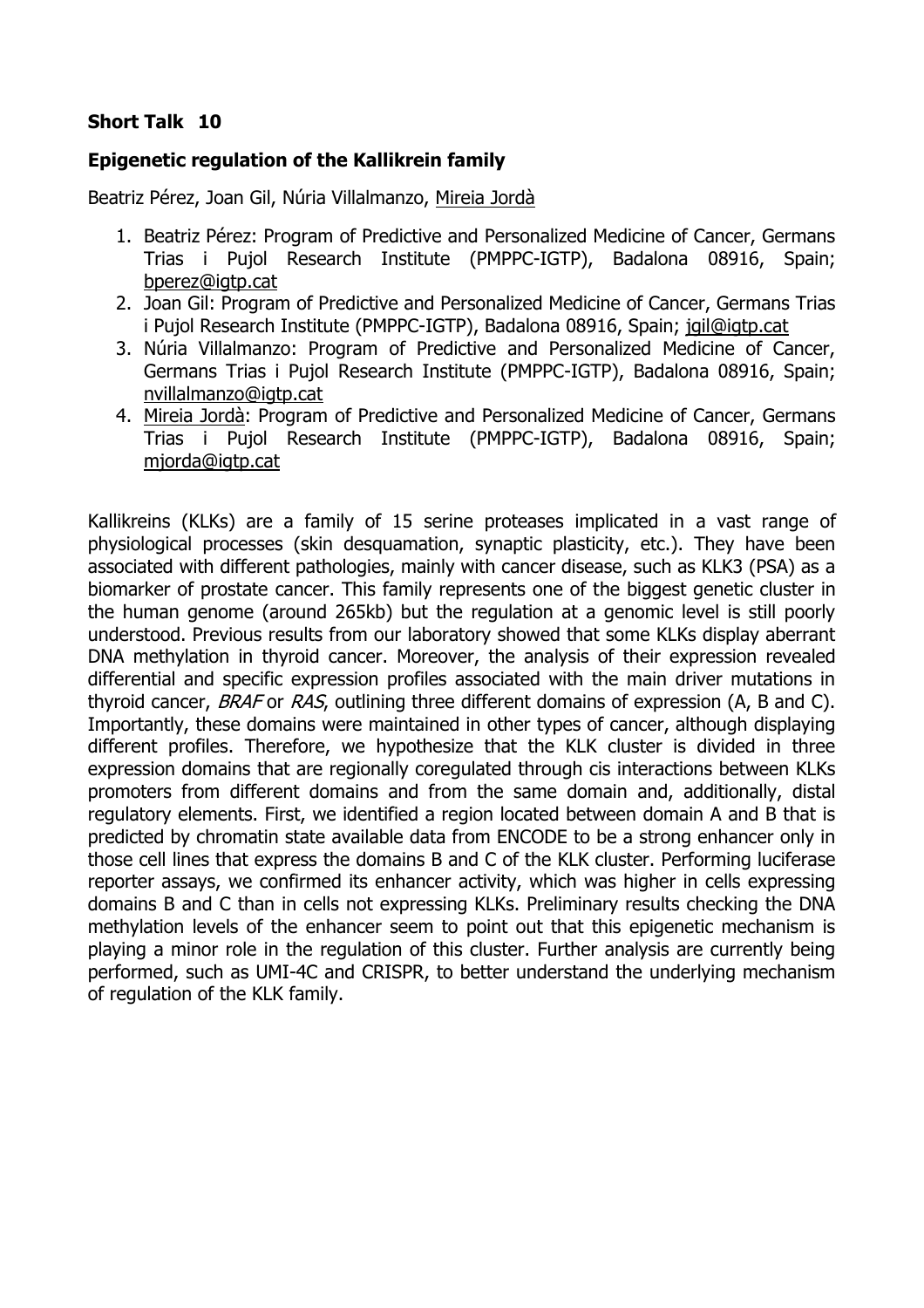# **ESTROGEN ALTERS HISTONE-TO-PROTAMINE TRANSITION PROCESS AND EPIGENETIC PROFILES IN TESTIS AND SPERM**

<u>Děd L.</u>1, Zatecká E.1, Valášková E.1, Frolíková M.1, Dorosh A.1, Margaryan H.1, Elzeinová F.1, Kubátová A.<sup>1</sup>, Pěknicová J.<sup>1</sup>, Paradowska-Dogan A.<sup>3</sup>, Steger K.<sup>3</sup> and Dvořáková-Hortová K.<sup>1,2</sup>

<sup>1</sup>Group of Reproductive Biology, Institute of Biotechnology CAS, v. v. i., BIOCEV, Prumyslova 595, 252 50 Vestec, Czech Republic

<sup>2</sup>Department of Zoology, Faculty of Science, Charles University, Vinicna 7, Prague 2, Czech Republic.

<sup>3</sup>Department of Urology, Pediatric Urology and Andrology, Section Molecular Andrology, Biomedical Research Center of the Justus-Liebig University, Giessen, Germany

Estrogens are a group of steroid compounds, named for their importance in the estrous cycle. They have been for a long time considered mainly as female hormones, but they also play an important role in regulating male reproductive functions. In our previous studies we described the significant effect of several types of natural and synthetic estrogens on various aspects of sperm and testicular physiology. Despite the large body of evidence about the effect of estrogens on male reproductive functions, the epigenetic effect of estrogens on the process of spermatogenesis and its physiological consequences remains largely unexplored. We carried out transgenerational *in vivo* study on mice to study the effect of synthetic estrogen 17a-Ethynylestradiol (EE2) in two doses (environmental - 2.5 ng/L and anticonception - 2.5 µg/L) on the process of histone-to-protamine transition in testicular tissue, epigenetic profile in testicular cells/sperm in males of P generation and to evaluate the effect of EE2 on subsequent F1, F2 generations (with and without continuous exposure). We observed significantly higher retention of histones in mature sperm nuclei in the group of P males exposed to higher dose of EE2 (55.4  $\pm$  9.7 RFU vs 69.1  $\pm$  11.2 RFU). The effect was also propagated to F1 generation, but not observable in F2 generation. The changes in histones abundancies were also accompanied by the changes in their post-translational modifications (H4K12Ac, H3K27me3, H3K36me2) with the prominent effect on H4K12Ac  $(66.4 \pm 7.9$  RFU vs 49.2  $\pm$  9.5 RFU). Our ongoing work is now focused on the evaluation of the testicular tissue sections and individual testicular cell types to determine the exact points of the effect of EE2 on epigenetic profiles during spermatogenesis. Our further work on the presented project should bring new important insights into the process of the hormonal regulation of epigenetic functions in males.

This work was supported by the project "BIOCEV" – Biotechnology and Biomedicine Centre of the Academy of Sciences and Charles University" (CZ.1.05/1.1.00/02.0109), from the European Regional Development Fund (www.biocev.eu), by the project International Mobility of Researchers of Biotechnologický ústav AV ČR, v. v. i. (CZ.02.2.69/0.0/0.0/16\_027/0008353) from the ERDF, by the Grant Agency of the Czech Republic No. GA-18-11275S, by the Charles University in Prague No. SVV260440, by the Institutional support of the Institute of Biotechnology RVO: 86652036

# **Short Talk 12**

# **Sergi Cuartero**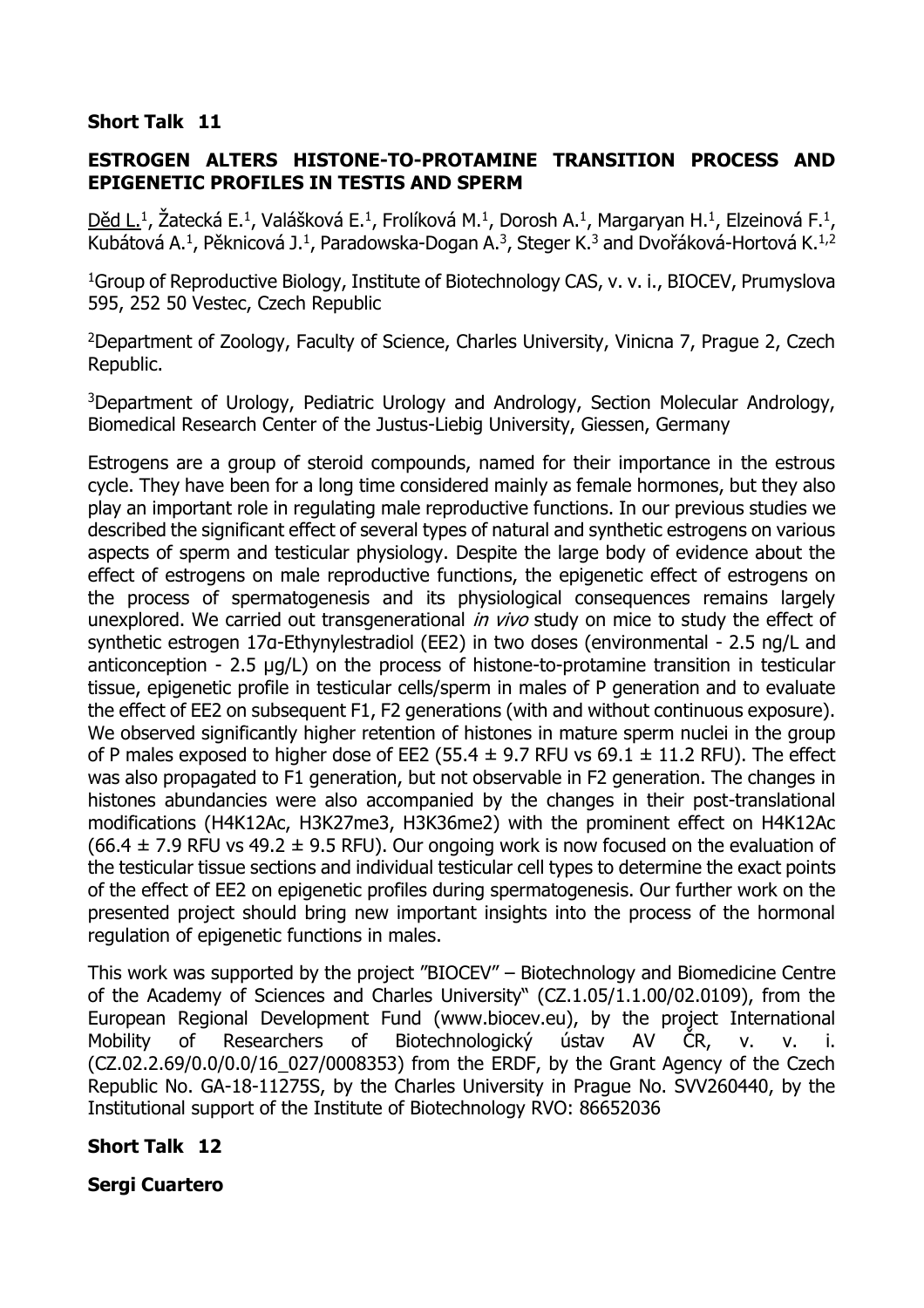# **Cohesin links inducible gene expression and myeloid differentiation**

Cohesin is important for 3D genome organisation in interphase. Nevertheless, even the complete removal of cohesin has surprisingly little impact on steady-state gene transcription and enhancer activity. Here we show that cohesin is critical for the core transcriptional response of primary macrophages to microbial signals, and for inducible enhancer activity that underpins inflammatory gene expression. Consistent with the role of inflammatory signals in promoting myeloid differentiation of haematopoietic stem and progenitor cells (HPSC), cohesin mutations in HSPC led to reduced inflammatory gene expression, and increased resistance to differentiation-inducing inflammatory stimuli. These findings uncover an unexpected dependence of inducible gene expression on cohesin, link cohesin with myeloid differentiation, and help explain the prevalence of cohesin mutations in human acute myeloid leukaemia.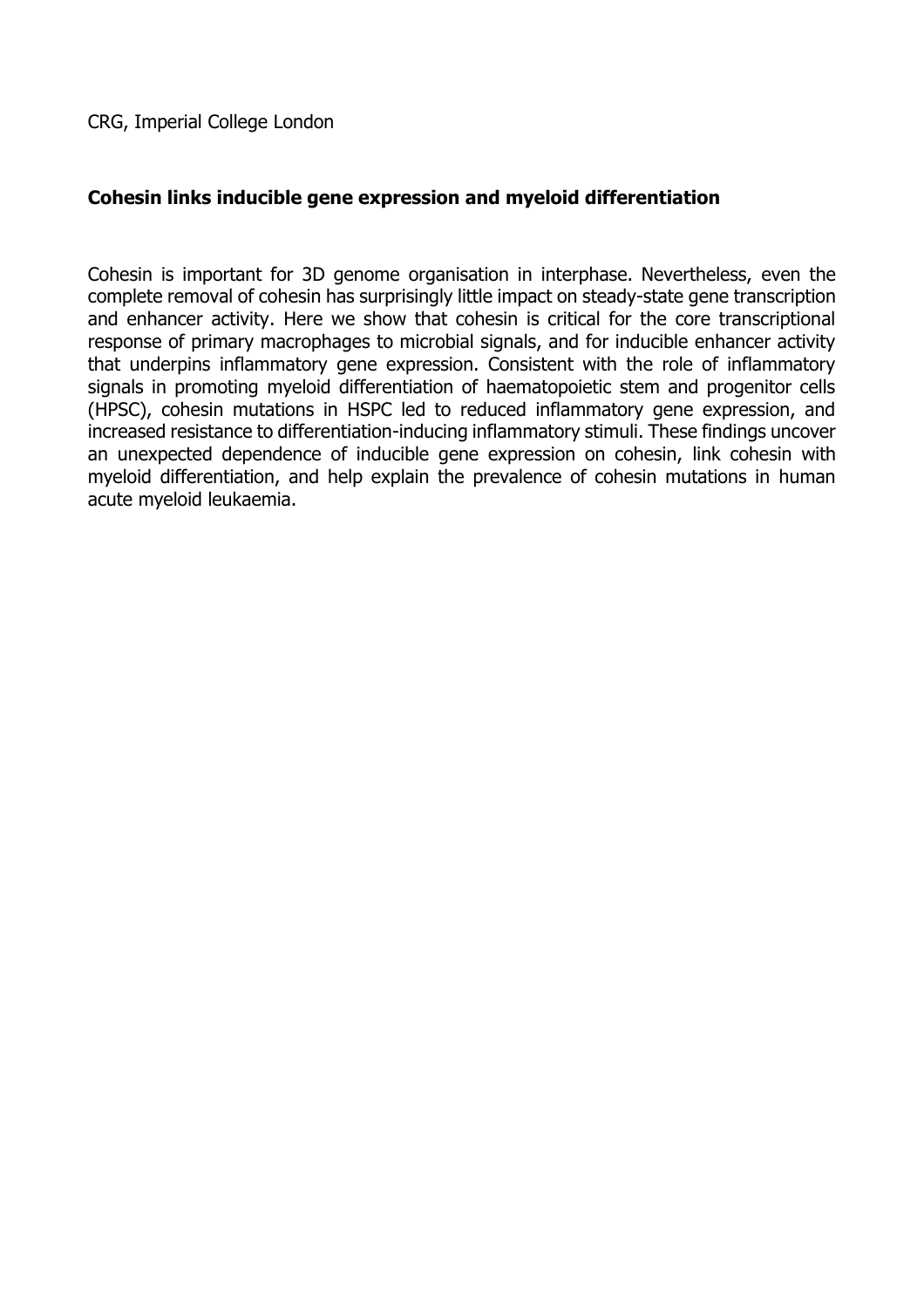# **FLEA-ChIP enables reproducible immunoprecipitation from 100 cells**

Marina Ruiz-Romero<sup>1</sup>, <sup>1,3</sup>Cecilia Coimbra Klein, <sup>1,2</sup>Roderic Guigó, <sup>1</sup>Sílvia Pérez-Lluch.

<sup>1</sup>Centre for Genomic Regulation (CRG), The Barcelona Institute of Science and Technology, Dr. Aiguader 88, Barcelona 08003, Spain

<sup>2</sup>Universitat Pompeu Fabra (UPF), Barcelona, Spain

<sup>3</sup> Departament de Genètica, Microbiologia i Estadística and Institute of Biomedicine (IBUB), Universitat de Barcelona. Barcelona, Catalonia, Spain

Chromatin immunoprecipitation (ChIP) is the preferred technique to uncover *in-vivo* interactions between proteins and DNA regions. The emergence of the Next-Generation Sequencing technologies and their application to the detection of the immunoprecipitated DNA has allowed for a dramatic increase of the throughput, the resolution and the sensitivity of the ChIPs. The increase in the sensitivity of detection has prompted researchers to challenge the input material to perform the assay. The identification of cell-specific interactions will allow for untangling the epigenetic differences existing within cell populations, as well as to uncover co-occurrence of chromatin modifications. Although some approaches have been reported in this direction, the low amount of immunoprecipitated DNA still represents a challenge when performing libraries for next-generation sequencing.

To fill this technological gap we implemented a fast, low-input, easy and affordable ChIP (FLEA-ChIP). This assay is an evolution of the previously reported iChIP (indexed-first) assay. In the latter, chromatin from ultra-low-input samples is immobilized in proteinAmagnetic beads and indexed prior to immunoprecipitation. However, we performed several improvements to support further reduction of the input material and a deeper-sequencing of immunoprecipitated DNA, allowing for ChIP-Seq sample generation from up to 100 cells for a fair cost (140\$ including sequencing). Our approach offers advantages to the currently available protocols: (i) It is highly reproducible; (ii) it can work with frozen samples; (iii) it does not require specific and sophisticated machinery; and (iv) it permits, both, pooling of several samples to reduce technical variability, as well as performing individual assays for those cases in which the sample amount is an important constrain. We applied FLEA-ChIP to produce ChIP-Seq data for the study of chromatin dynamics of *Drosophila* imaginal tissues during differentiation using a wide collection of antibodies. Our results confirm that FLEA-ChIP is an excellent and versatile approach when working with very-low input samples, and a more reliable and reproducible assay to find out differences between several conditions.

In conclusion, FLEA-ChIP protocol is an adaptable method to any low-input condition as low as 100 human cells. It is affordable for all laboratories thanks to a non-sophisticated procedure and its economic budget. Its implementation will favor the production of high quality, replicable, trustworthy results and it allows chromatin immunoprecipitation assays to get a bit closer to the single-cell era.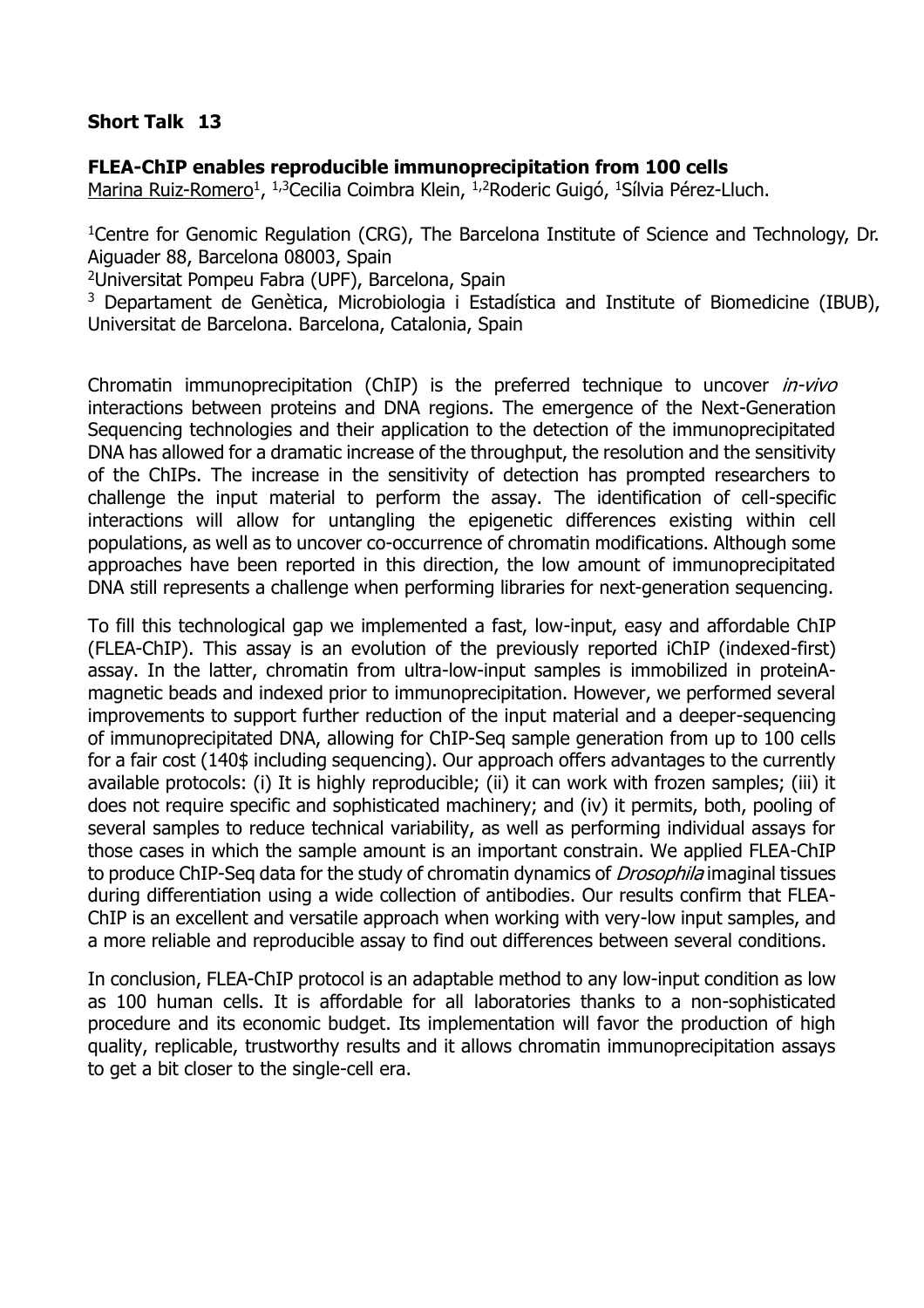# **Sponsor talk**

# **Sarantis Chlamydas**

# **Active Motif**

# **TECHNICAL TALK**: **NOVEL TOOLS IN EPIGENETIC RESEARCH**

Epigenetics, involves an additional layer of information on top of the nucleotide sequence without changing it. This complexed information is mainly based on chemical modifications. These modifications include DNA and RNA methylation as well as post translation modifications of chromatin structure proteins called histones. The study of these reversible changes, elucidates mechanisms of action of DNA binding transcription factors, proteinprotein interactions, mediating changes in gene expression and transcriptome profiling in cases of human disorders, in different cell types and tissues. Recent studies in the area of neurobiology, cancer and metabolism have revealed the importance of epigenetic regulation in specific gene pathways and cascades.

It is clear that a new era of epigenetics study is now possible, thanks to modern highthroughput techniques like Reduced Representation Bisulfite sequencing (RRBS), ChIPseq in clinical samples(Biopsies, FFPE), ChIP-seq followed by Mass Spec, Mass Spec analysis of Histone Modifications (Mod Spec) and ATAC seq. These new techniques are mainly dependent upon high quality, proven reagents and high scientific expertise, suggesting that research reagents like specific, validated antibodies and recombinant enzymes for RNA, DNA and histone modifications, are still as relevant and necessary in this field today as they have ever been.

In this technical talk we will highlight our recent advances in the field of chromatin biology and gene regulation. We will present an overview of our novel tools, epigenetic reagents and discuss a series of data generated by our RnD and Epigenetics Services laboratories in the area of drug discovery and human diseases.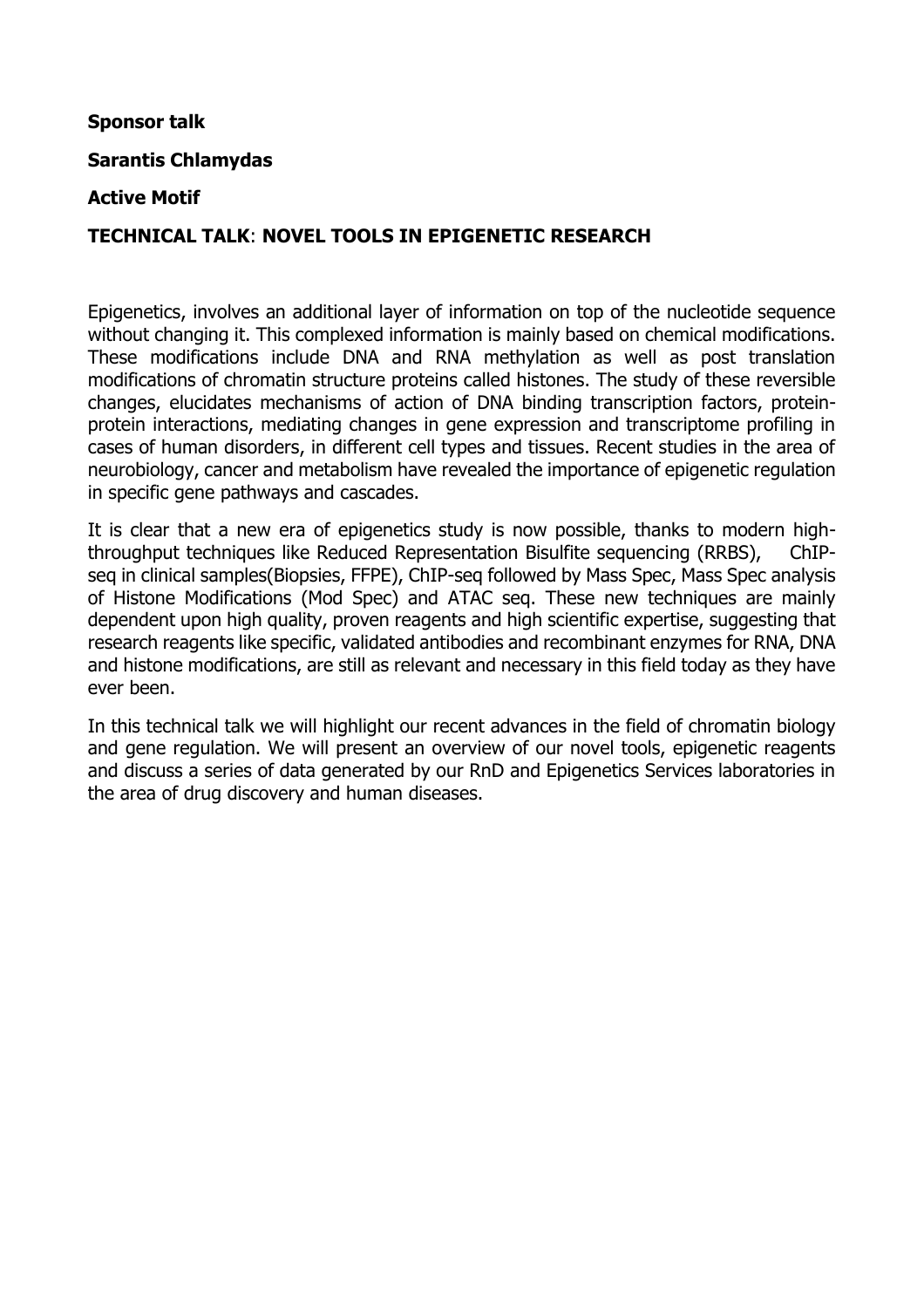# **LONG-LASTING EFFECTS OF GSPE ON ILEAL GLP-1 GENE EXPRESSION ARE ASSOCIATED TO A HYPOMETHYLATION OF THE GLP-1 PROMOTER**

Iris Ginés ª; Katherine Gil-Cardoso ª; Claudio D'Addario b; Anastasia Falconi b; Fabio Bellia b; Raul Beltran<sup>a</sup>; M Teresa Blay <sup>a</sup>; Ximena Terra <sup>a</sup>; Montserrat Pinent <sup>a \*</sup>; <u>Anna Ardévol</u> a

a MoBioFood Research Group, Universitat Rovira i Virgili, Departament de Bioquímica i Biotecnologia, c/ Marcel·lí Domingo nº1, 43007 Tarragona, Spain

**b Faculty of Bioscience and Technology for Food, Agriculture and Environment, University of** Teramo, Via Renato Balzarini 1, 64100 Teramo, Italy

A grape seed proanthocyanidin extract (GSPE) presents long-lasting effects, reducing body weight gain and increasing lipid oxidation in cafeteria-diet-fed animals. It has also shown to modulate the enteroendocrine system. In this paper we determine the role of several GSPE treatments, previously shown to alter body weight gain and/or respiratory quotient in cafeteria-diet-fed rats, in the gene expression of several enterohormones and to ascertain whether they are modulated by epigenetic mechanisms. We found that 10-day GSPE administration prior to administration of the cafeteria diet (pre-treatment) led to upregulation of GLP-1 mRNA in the ileum 17 weeks after the GSPE treatment that was associated with hypomethylation on the GLP-1 promoter. These effects were also found when GSPE treatment was maintained as simultaneous-intermittent treatment (administered every other week) during the 17 weeks of cafeteria-diet treatment. Also, the hypomethylation of the GLP-1 promoter correlated positively with body weight, respiratory quotient and plasma insulin. In the colon, GSPE had no effect on gene expression after pretreatment. On the other hand, GSPE administered at the end of the cafeteria diet upregulated PYY and GLP-1 mRNA, though it was not regulated by either the hypomethylation of the promoters or the acetylation of H3K9 and tri-methylation of H3K27 histones on the GLP-1 promoter. In conclusion, we have identified long-lasting effects of GSPE on GLP-1 gene expression in the ileum. These were partly mediated by a reduction in methylation at the gene promoter, which in turn was associated with changes in body weight, energy expenditure and plasma insulin.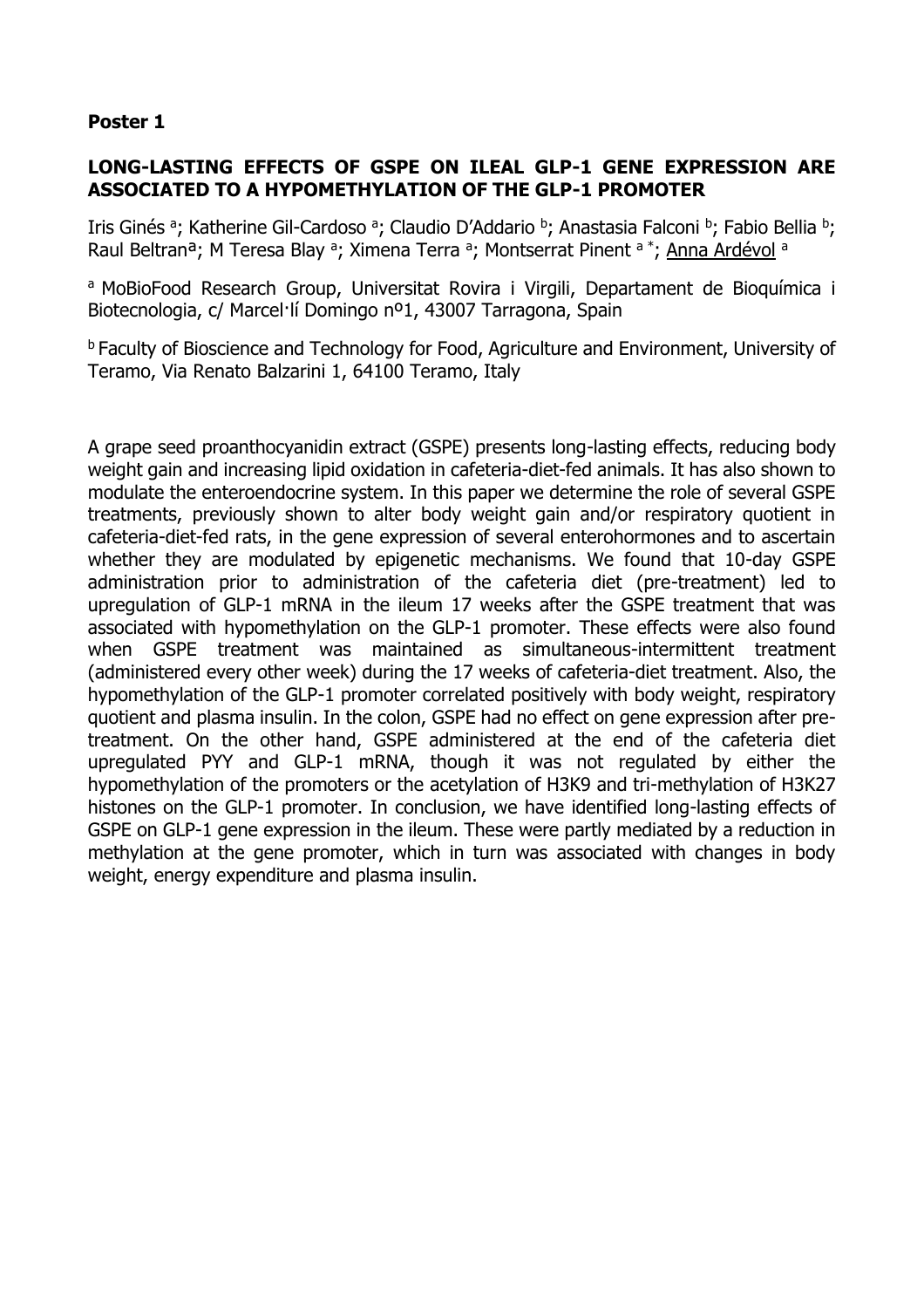# **Unveiling a novel function of the transcriptional repressor HDAC7 during early B cell development**

Alba Azagra<sup>1</sup>, Olga Collazo<sup>1</sup>, Maria Vila-Casadesús<sup>2</sup>, Thomas Graf<sup>2</sup>, Maribel Parra<sup>1</sup>

B lymphopoiesis is the result of several cell lineage choices and differentiation steps whose perturbation leads to B cell malignancies. Cellular transitions for B cell generation have been associated with gene activation by networks of B cell specific transcription factors (TFs) and dynamic changes in DNA methylation. Evidence, however, supports also critical gene silencing functions of these TFs. How gene repression is established and which lineage-specific transcriptional repressors are involved during B cell lymphopoiesis are still not totally understood. Our group has previously reported that the transcriptional repressor HDAC7 is highly expressed in B cell progenitors (pro-B cells) and B cell precursors (pre-B cells) but not in myeloid cells such as macrophages. Using an in vitro system (reprogramming of pre-B cells into macrophages) and an *in vivo* experimental approach (mouse model for specific deletion of HDAC7 in pro-B cells), we have demonstrated that HDAC7 is essential for early B cell development and the acquisition of proper B cell identity. We found that HDAC7 represses myeloid and T lymphocyte genes in pro-B cells through interaction with the TF MEF2C. In normal pro-B and pre-B cells HDAC7 is recruited to the promoters and enhancers of lineage inappropriate genes, leading to their transcriptional silencing. Here, by using our *in vivo* experimental approach, we have found that HDAC7 represses Tet2 (an enzyme that converts 5methylcytosine (5-mC) to 5-hydroxymethylcytosine (5-hmC) resulting in DNA demethylation and directing gene activation) in pro-B cells. Microarray and RT-gPCR analysis show that Tet2 expression is up-regulated in HDAC7 deficient pro-B cells. Graf and colleagues previously demonstrated that Tet2 is up-regulated during the transdifferentiation of pre-B cells into macrophages. Conversely, we have found that HDAC7 is down-regulated during the conversion of pre-B cells into macrophages and that its exogenous expression blocks the up-regulation of Tet2. Chromatin immunoprecipitation (ChIP) experiments revealed that HDAC7 is recruited to the promoter and enhancer of the Tet2 gene in pro-B cells and its absence leads to an increase and a decrease in active and repressive histone marks, respectively. Additionally, we have found that the absence of HDAC7 from pro-B cells results in a significant increase in the percentage of global 5-hydroxymethylation. To definitively prove the role of HDAC7 in 5-hydroxymethylation, we have performed a genome-wide experimental approach. hMeDIP-sequencing experiments reveal an increase in the enrichment of this epigenetic modification at many loci related to lineage inappropriate genes. Finally, we have observed 5-hmC enrichment at retrotrasposon elements (LINE-1) in HDAC7 deficient pro-B cells, suggesting a potential protector function of HDAC7 against chromatin instability and DNA damage. Altogether, our results indicate that HDAC7 is an essential polyvalent transcriptional regulator during early B cell development that silences lineage or functionally inappropriate genes and unveils an unexpected role of a class IIa HDAC in controlling DNA methylation.

- 1. Caner Epigenetics and Biology Program (PEBC), Bellvitge Biomedical Research Institute (IDIBELL), Hospitalet de Llobregat, Barcelona, Spain
- 2. Centre for Genomic Regulation (CRG), Barcelona, Spain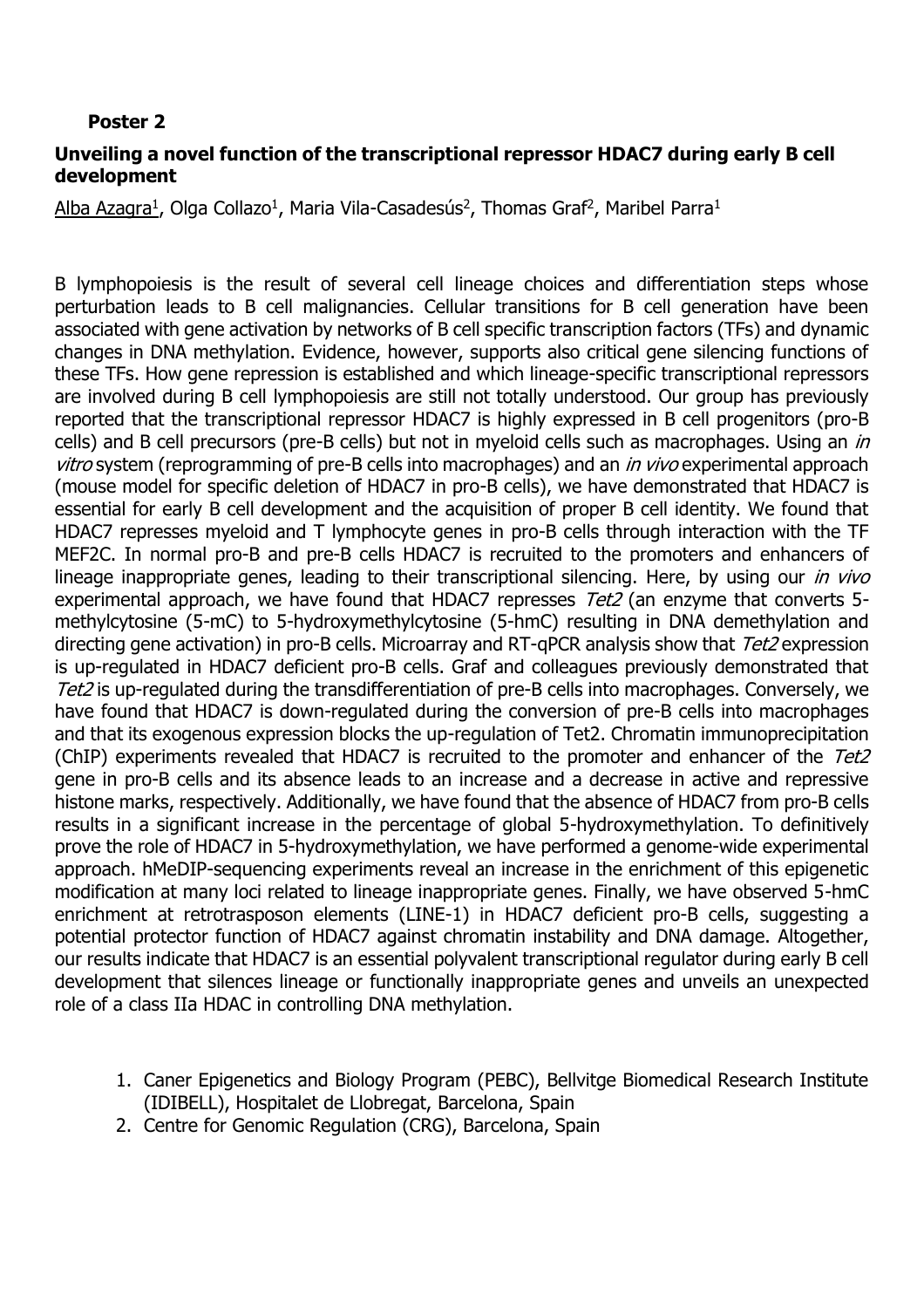# **Biomarker pairs of sperm miRNA: new tools for a molecular fertility evaluation**

Celia Corral-Vazquez, Albert Salas-Huetos, Joan Blanco, Francesca Vidal, Ester Anton.

Genetics of Male Fertility Group, Unitat de Biologia Cel·lular (Facultat de Biociències), Universitat Autònoma de Barcelona, Cerdanyola del Vallès 08193, Spain. [celia.corral@uab.cat](mailto:celia.corral@uab.cat)

Male infertility is commonly assessed trough seminogram analysis. Nevertheless, the limitations of this assay have encouraged the search for trustworthy molecular biomarkers. Research in this area has revealed that certain pairs of sperm transcripts display a correlative expression in fertile populations which is altered in infertile individuals. In this context, this study has been aimed at identifying pairs of sperm miRNAs that display a good potential role as fertility biomarkers.

With this purpose, semen samples were collected from a fertile group of individuals ( $n=10$ ) and four infertile populations with different seminal characteristics: asthenozoospermia (A; n=10), teratozoospermia (T; n=10), oligozoospermia (O; n=10), and normozoospermia (unexplained male infertility; UMI; n=8). Sperm RNA from each individual was isolated and the expression pattern of 736 miRNAs was characterized by qRT-PCR. Correlation between expression values of every possible miRNA-miRNA combination was analyzed (Spearman). Among the 48 miRNA pairs that showed a stable significant correlation in fertile males, the ubiquitous pairs with a non-correlated expression in each infertile population were selected. The relative expression of these pairs was calculated (expression<sub>miRNA1</sub> – expression<sub>miRNA2</sub>) and evaluated by Receiver Operating Characteristic curve analyses in order to determine their biomarker potential. For each infertile population, the pair that obtained the highest Area Under the Curve (AUC) was selected: A: hsa-miR-942-5p/hsa-miR-1208 (AUC=0.91); T: hsa-miR-296-5p/hsa-miR-328-3p (AUC=0.87); O: hsa-miR-139-5p/hsa-miR-1260a (AUC=1); and UMI: hsa-miR-34b-3p/hsa-miR-93-3p (AUC=1). The relative expression of these pairs was verified to be significantly differential between fertile and infertile individuals (Mann-Whitney; p<0.05). The selected miRNA pairs display a remarkable potential as a male infertility biomarker panel that could serve as a molecular complement of seminogram analyses, especially when facing cases of uncertain or difficult diagnosis (e.g. seminal parameters that are close to the standard thresholds or UMI patients).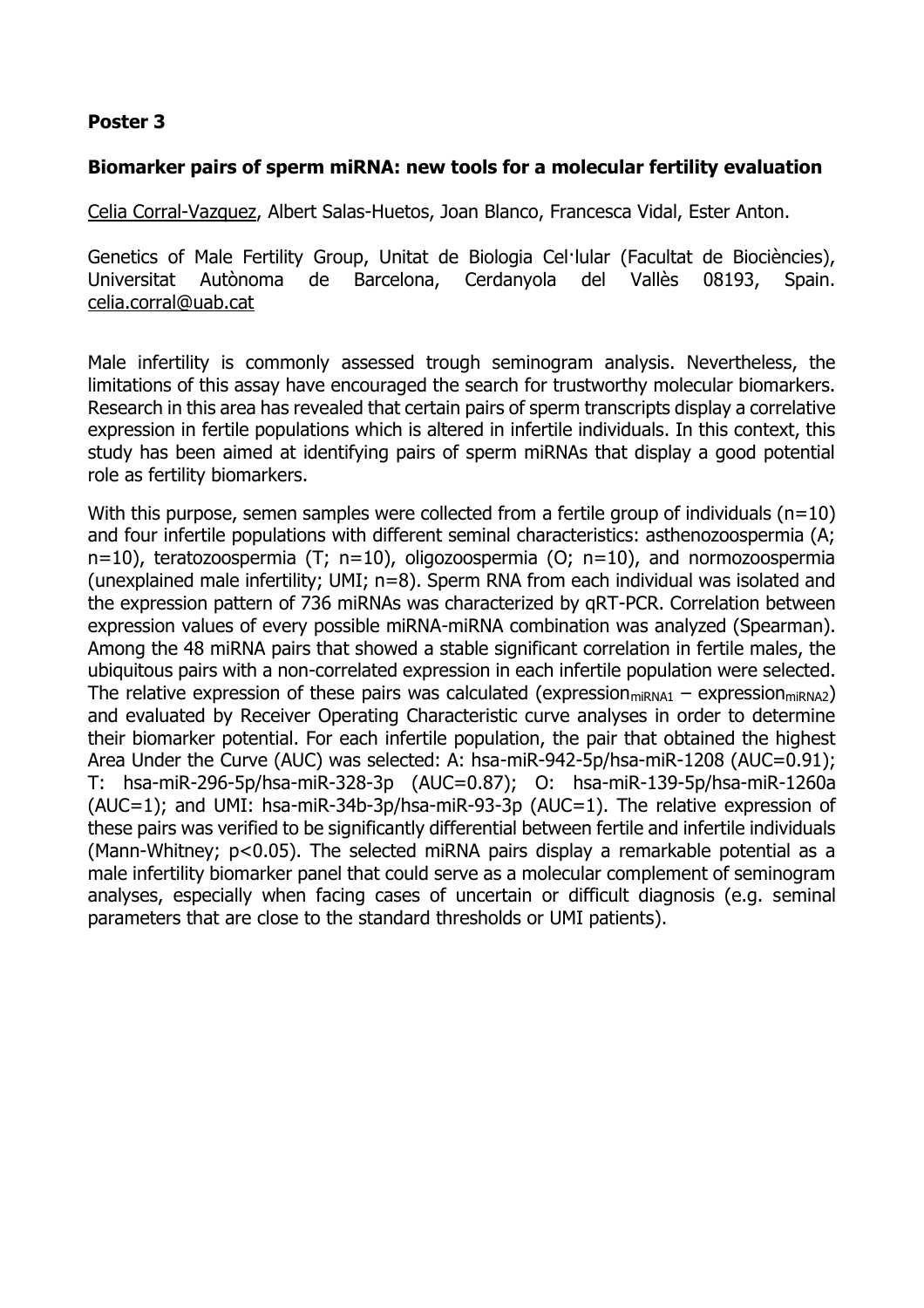#### **HDAC7, a novel biomarker and potential therapeutic target for infant pro-B-ALL with MLL-AF4 rearrangement**

Oriol de Barrios<sup>1</sup>, Alba Azagra<sup>1</sup>, Olga Collazo<sup>1</sup>, Ainara Meler<sup>1</sup>, Antonio Agraz<sup>2,3</sup>, Paola de Lorenzo<sup>4</sup>, Paola Ballerini<sup>5</sup>, Ronald W Stam<sup>6</sup>, Clara Bueno<sup>2</sup>, Ignacio Varela<sup>3</sup>, Pablo Menéndez<sup>2,7,8</sup>, Maribel Parra<sup>1</sup>

- 2 Josep Carreras Leukemia Research Institute and School of Medicine, University of Barcelona, 08036 Barcelona, Spain.
- 3 Instituto de Biomedicina y Biotecnología de Cantabria, Universidad de Cantabria-CSIC, Santander, Spain
- 4 Interfant Trial Data Center, University of Milano-Bicocca, Monza, Italy
- <sup>5</sup>Pediatric Hematology, A. Trousseau Hospital, Paris. France
- <sup>6</sup>Princess Maxima Center for Paediatric Oncology, Utrecht, The Netherlands
- 7 Institucio Catalana de Recerca i Estudis Avançats (ICREA), Barcelona. Spain
- <sup>8</sup>CIBER-ONC-ISCIII, Barcelona. Spain

Acute lymphoblastic leukemia (ALL) is the most common type of cancer in childhood. ALL stemming from developmentally-stalled B cell progenitors (pro-B lymphocytes) constitutes a specific subtype of B-ALL, commonly associated to MLL rearrangements. Pro-B-ALL carrying the t(4;11) encoding for MLL-AF4 oncogenic fusion shows a dismal clinical outcome (5-year survival, below 30%) with common therapy refractoriness and early relapses, especially in infants (younger than 12 months). Unfortunately, despite multiple worldwide efforts, no *bona fide* models recapitulating the  $t(4;11)$  MLL-AF4+ pro-B-ALL pathogenesis (latency and phenotype) exist, challenging our understanding of molecular mechanisms and biomarkers underlying the pathogenesis of this malignancy.

Previous research from our group has demonstrated that the histone deacetylase HDAC7 is a key transcriptional repressor during the early steps of B cell differentiation in mouse models. Moreover, we have also shown that HDAC7 is under-expressed in B-ALL cell lines and primary samples from adult patients with pro-B-ALL. Importantly, a forced ectopic expression of HDAC7 in B-ALL cell lines induces apoptosis, leads to the downregulation of c-Myc oncogene expression and inhibits their oncogenic potential in vivo, in xenograft models.

Here, we report that HDAC7 is significantly downregulated in MLL-AF4+ pro-B-ALL infants (n=14). Indeed, the ectopic overexpression of an MLL-AF4 construct critically downregulates HDAC7 levels, while it induces c-Myc expression. Remarkably, in a large cohort of MLL-AF4+ pro-B-ALL infants (n=40), lower levels of HDAC7 are associated with a shorter overall survival of these patients. In order to corroborate the potential antioncogenic effect of re-expressing HDAC7 in infant MLL-AF4+ pro-B-ALL cells, we have generated a stable pro-B-ALL SEM-K2 cell line expressing a Tet-On/Tight inducible double plasmid system that permits the activation of HDAC7 gene upon doxycycline treatment. Interestingly, both proliferation and cell viability were significantly compromised after 48-72 hours of doxycycline-mediated HDAC7 induction. Additionally, the activation of HDAC7 in SEM-K2 cells led to the repression of RUNX1 and FLT3 (both at mRNA and protein levels), suggesting that the absence of HDAC7 may contribute to the disease pathogenesis by allowing the expression of these key downstream targets of MLL-AF4, previously found involved in the evolution of the disease from a preleukemic clone into an overt leukemia.

This study represents an initial advance in deciphering the relevance of HDAC7 downregulation and the mechanisms underlying HDAC7 repression in driving pathogenesis of infant MLL-AF4+ pro-B-ALL. The identification of these mechanisms will eventually facilitate the development of novel therapeutic strategies aiming to treat this type of leukemia, which still remains as the deadliest among pediatric B-ALL.

<sup>1</sup>Cellular Differentiation Group, Cancer Epigenetics and Biology Program, Bellvitge Biomedical Research Institute, 08908 L'Hospitalet de Llobregat, Barcelona, Spain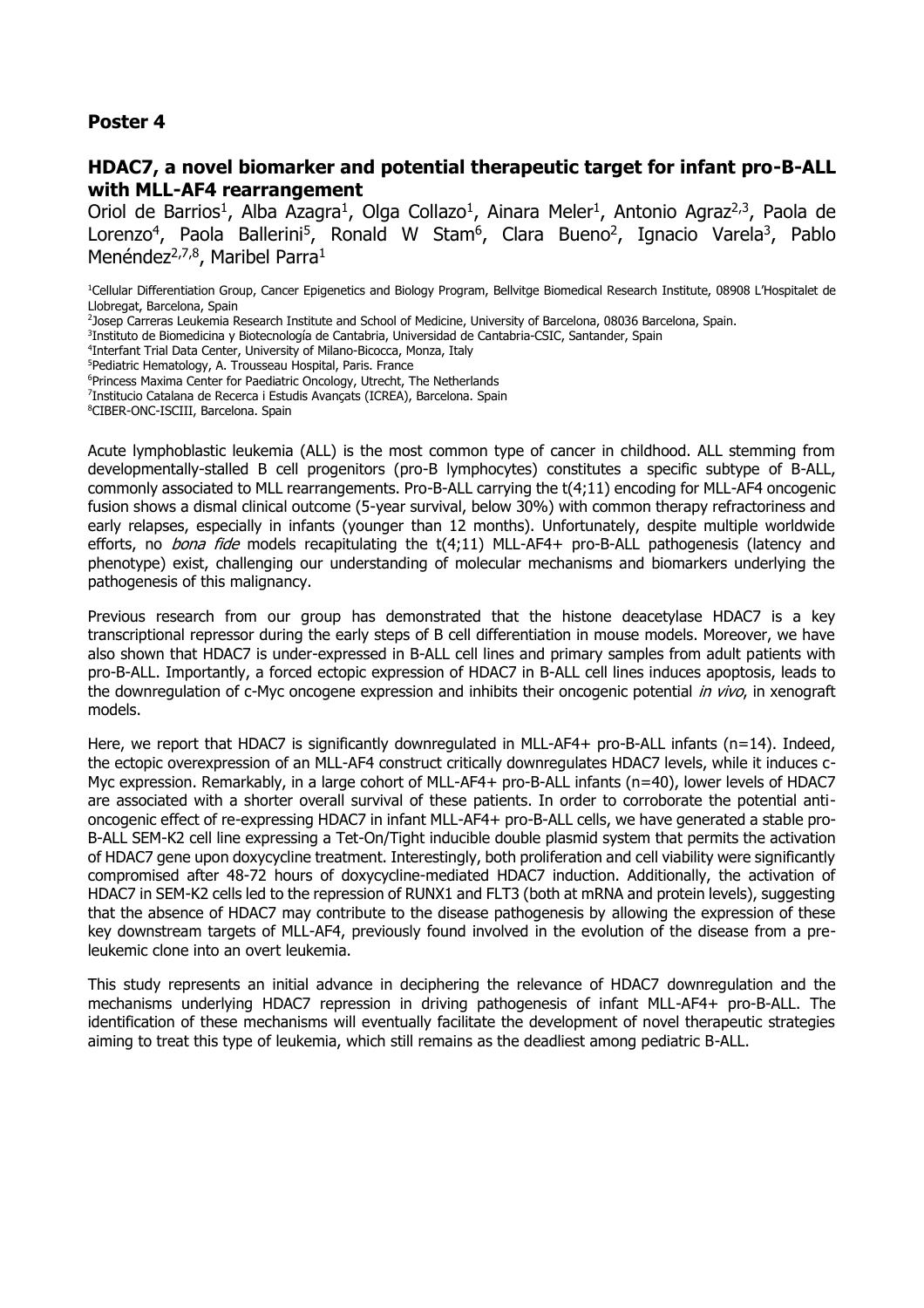# **SWI/SNF subunits Brg1 and Brm affect alternative splicing by regulating the recruitment of splicing associated factors.**

Antoni Gañez Zapater<sup>1</sup>, Yuan Guo<sup>1</sup>, Sebastian Mackowiak<sup>1</sup>, Antonio Jordan-Pla<sup>1</sup>, Marc Friedlander<sup>1</sup>, Neus Visa<sup>1</sup>, Ann-Kristin Östlund-Farrants<sup>1</sup>

1: Department of Molecular Biosciences The Wenner-Gren Institute, Stockholm University

SWI/SNF ATP dependent chromatin remodelling complexes are involved in the regulation of mRNA processing, in particular on splicing and polyadenylation. Although some models have been proposed, little is known about the role of SWI/SNF complexes in alternative splicing. The aim of our study is to investigate the mechanism by which SWI/SNF complexes are involved in RNA processing. We identified a subset of genes which display a change in the exon inclusion/exclusion ratio upon expression of the core SWI/SNF ATPases Brg1-wt (23 exons) or Brm-wt (9 exons) in the SWI/SNF defective cell line C33A. Expressing the ATPasemutated versions of Brg1 and Brm also affected the splicing outcome of genes, but little overlap between genes was observed. Several Brg1 and Brm binding partners were identified in an RNAse treated chromatin fraction by MASS spec, many of which were mRNA processing factors. Several of these factors, such as hnRNPL, hnRNPU, SYF1, SAM68 and DXH15 were recruited to affected exons upon Brg1 and Brm expression. Chromatin RIP showed that Brg1 and Brm changed the binding of the factors to RNA. Our results suggest that SWI/SNF core subunits favour the recruitment of several splicing associated factors to target exons in a gene specific way. We propose that SWI/SNF affects the interaction of factors with the growing RNA chain and that the effect is context specific.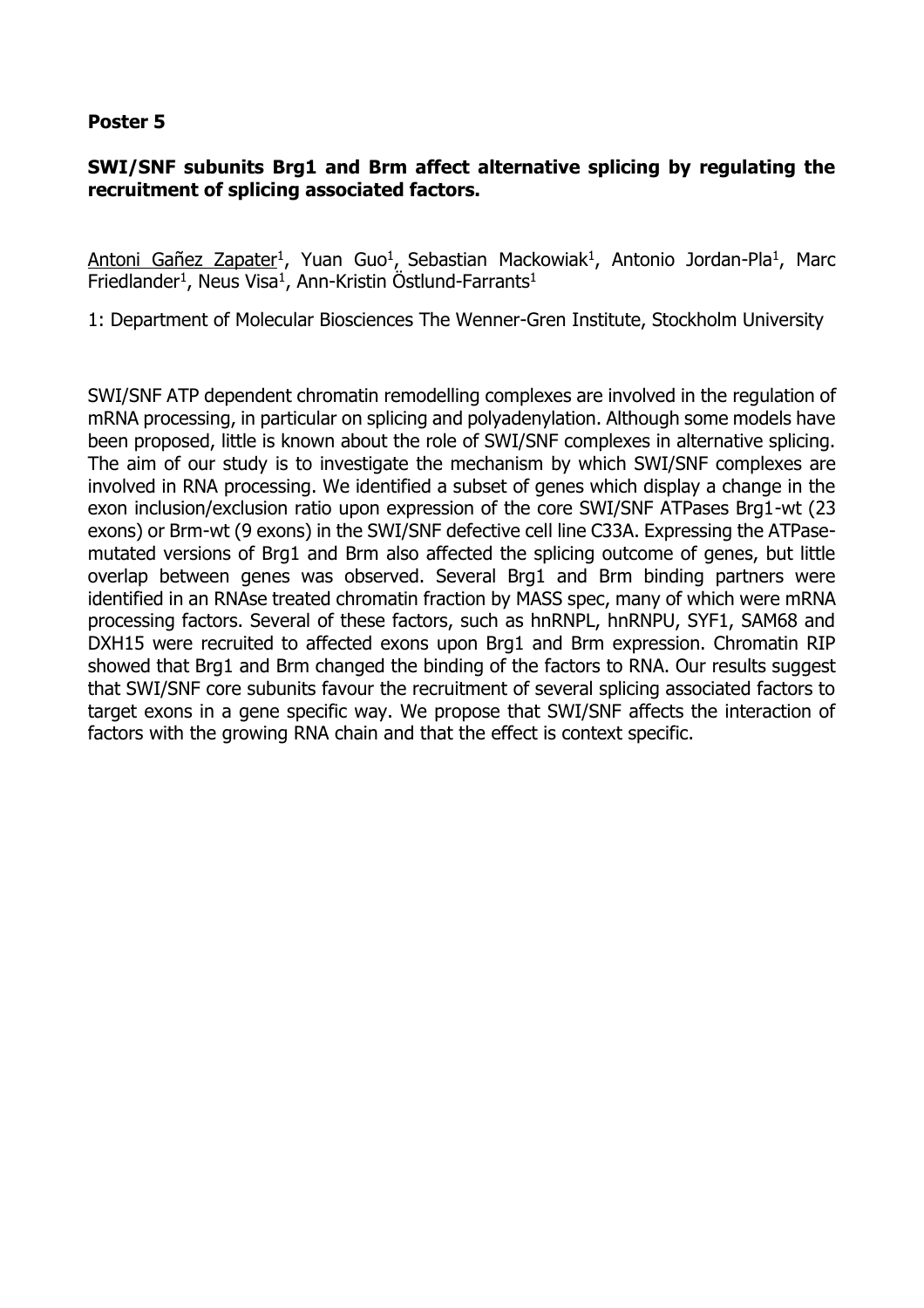# **HDAC11 deficiency induces a shift in skeletal muscle fiber type**

Erica Hurtado-Caballero\*, Yaiza Núñez-Álvarez\*, Mar Muñoz, Cristina Gutiérrez-Caballero, Alberto M. Pendás, Miguel Ángel Peinado and Mònica Suelves

\* Equal contribution

# **ABSTRACT**

Histone deacetylases (HDACs) are essential epigenetic regulators of gene transcription. Histone deacetylase 11 (HDAC11) is the unique member of the class IV HDAC subfamily and its role in skeletal muscle physiology has never been addressed. In the present study, we examine skeletal muscle tissue in wild type (WT) and HDAC11 knockout mice (HDAC11<sup>-/-</sup>). Loss of HDAC11 has no obvious impact on skeletal muscle histology neither in muscle growth. However, lack of HDAC11 promotes a fast-to-slow muscle fiber switch, increasing the number of oxidative myofibers. Transcriptomic analyses of WT and HDAC11 $\cdot$  skeletal muscle show no major differences in the expression levels of genes encoding slow- and fasttype transcription factors, sarcomeric proteins and intracellular calcium channels. These results suggest that HDAC11 is not a major transcriptional repressor of slow-twitch genetic program. Interestingly, loss of HDAC11 increases mitochondrial DNA content in fast-twitch skeletal muscles, where HDAC11 is higher expressed compared to slow-twitch muscles. Moreover, we observe higher phospho-AMPK and phospho-ACC levels in HDAC11 deficient fast-twitch muscles, being both activities implicated in the regulation of fatty acid oxidation. Currently, we are analyzing the oxidative capacity of muscle tissue to address the metabolic reprogramming towards lipid metabolism. In summary, our results suggest that HDAC11 is a metabolic regulator in skeletal muscle and its lack promotes fatty acid metabolism.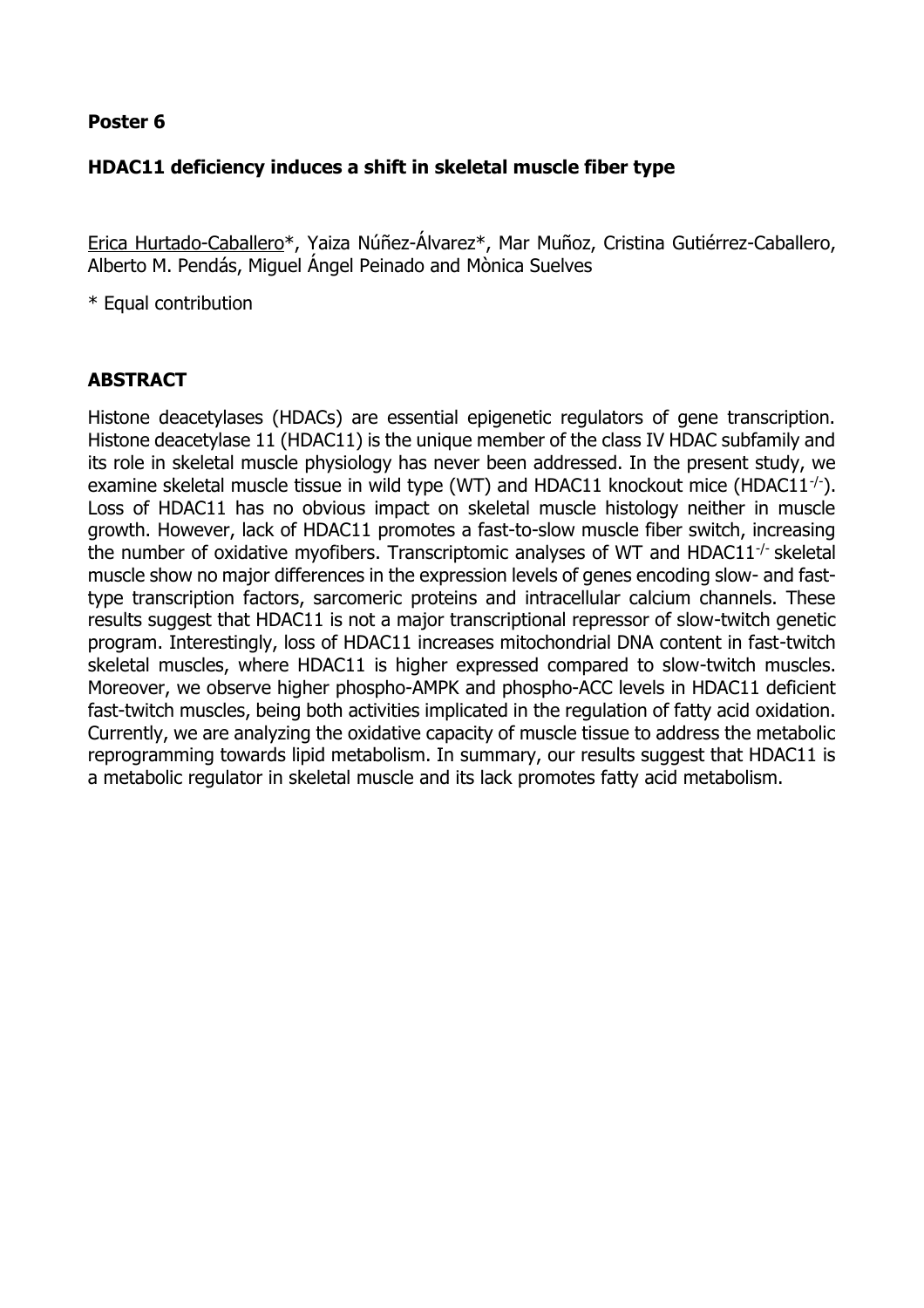# **Impact of PHF8 histone demethylase in astrocytes differentiation.**

Simona Iacobucci<sup>1</sup>, Natàlia Padilla Sirera<sup>2</sup>, Martina Gabrielli<sup>3</sup>, Claudia Verderio<sup>3</sup>, Xavier de la Cruz<sup>2</sup>, Marian Martínez-Balbás<sup>1</sup>.

<sup>1</sup> Department of Molecular Genomics. Instituto de Biología Molecular de Barcelona (IBMB), Consejo Superior de Investigaciones Científicas (CSIC), Barcelona 08028, Spain.

<sup>2</sup> Vall d'Hebron Institute of Research (VHIR), Institut Català per la Recerca i Estudis Avançats (ICREA). Barcelona 08018, Spain.

<sup>3</sup> Institute of Neuroscience (IN), Italian National Research Council (CNR). Milan 20129, Italy.

siabmc@ibmb.csic.es

PHD finger protein 8 is a histone demethylase specific for H4K20me1 and H3K9me2 histone marks and it plays a pivotal role in cell cycle progression, rDNA transcription and brain development. PHF8 mutations have been found in patients with X-linked intellectual disability and cleft lip/palate or autism and many of these mutations impair the histone demethylase catalytic activity. Considering the importance of histone methylation/demethylation during neural development and the lack of molecular data about PHF8 involvement in lineages specification, we investigated the role of PHF8 in glial lineage specification revealing an important contribution of PHF8 in astrocytes differentiation and function. Moreover, the above-mentioned phenotype is due to the lack of PHF8 HDM activity, as demonstrated by rescue experiments, and PHF8 catalytic activity is indeed affected in Xlinked intellectual disabilities and autism spectrum disorders. Overall, we demonstrate that PHF8 is essential for proper astrocytes differentiation and that its depletion affects synapse formation and maturation.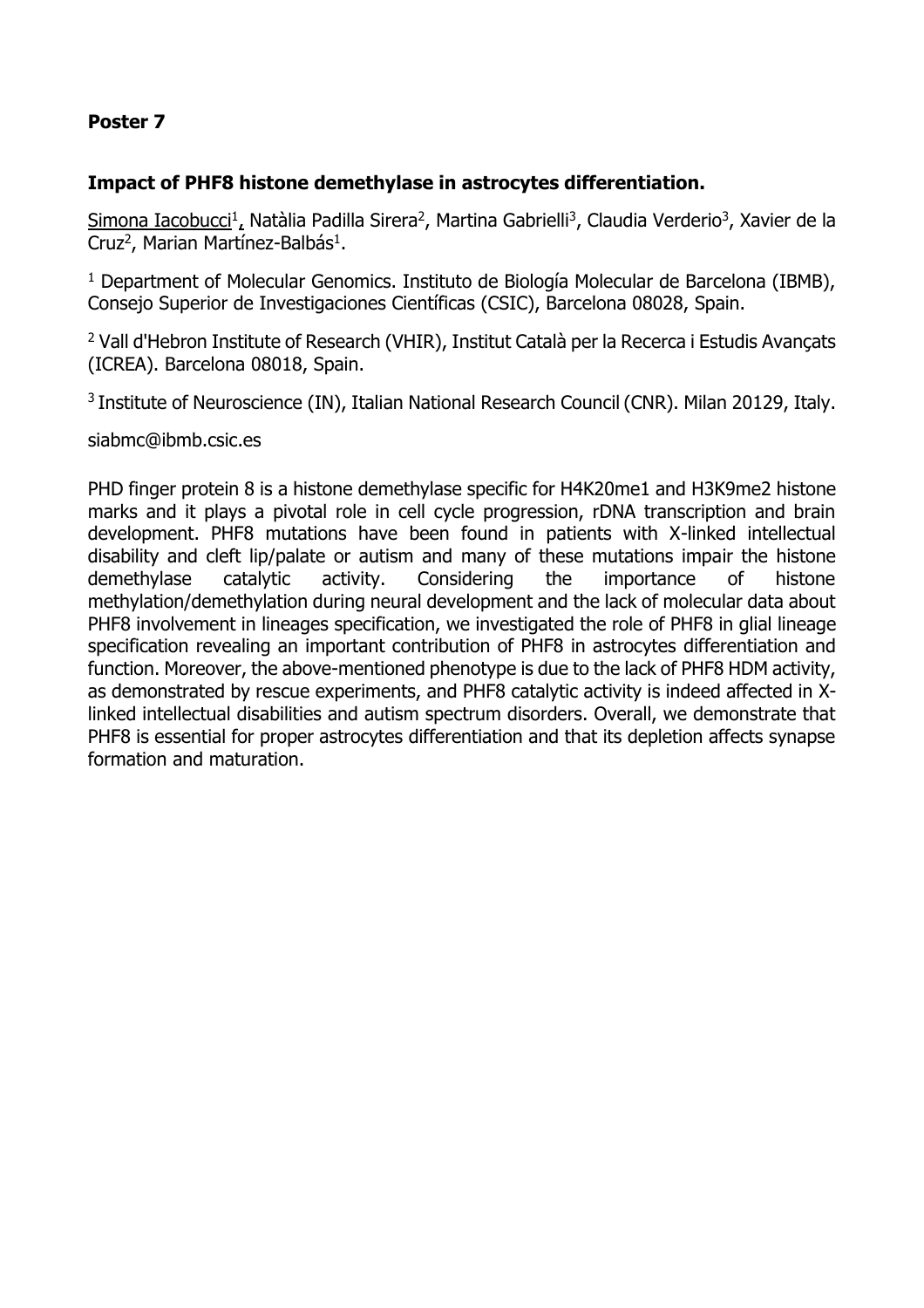# **Differential microRNAs expression profile in the hippocampus of senescent mice offspring induced by maternal resveratrol supplementation**

Vanesa Izquierdo\*, , Verónica Palomera-Ávalos, Mercè Pallàs and Christian Griñán-Ferré.

Pharmacology section, Department of Pharmacology, Toxicology and Therapeutic Chemistry, Institute of Neuroscience, University of Barcelona, Spain

\*vanessa.izq.cad@gmail.com

Nowadays, several studies demonstrate that epigenetic is an important process that regulates the progression of normal and pathological aging and neurodegenerative diseases such as Alzheimer's disease (AD). MicroRNAs (miRNAs), a small non-coding RNAs, are involved in gene expression regulation. These molecules promote the post-transcriptional silencing of their target mRNAs, and alterations in miRNA expression profiles have been associated with aging and cognitive and neurodegenerative disorders. Furthermore, environmental factors such as lifestyle, stress, exercise or diet can modulate epigenetic mechanisms, improving health phenotypes, which can be transmitted across generations. The Senescence-Accelerated Mouse Prone 8 (SAMP8) can be a useful tool for understanding the epigenetic processes during the pathological aging and their transmission across generations. In the present study, we investigated the effect on miRNAs expression profile induced by maternal resveratrol supplementation before pregnancy in the hippocampus of SAMP8 offspring. The offspring was generated from females SAMP8 fed with a resveratrolenriched diet for two months before mating. We analyzed 22 different miRNAs that are known to be altered in SAMP8 and involved in neurological diseases. Compared with the SAMP8 Control, both F1 and F2 from resveratrol fed mother showed differentially expressed 9 miRNAs (mmu-let-7e-5p, mmu-miR-128-3p, mmu-miR-140-5p, mmu-miR-148b-3p, mmumiR-181a-5p, mmu-miR-29c-3p, mmu-miR-431-5p, mmu-miR-298-5p and mmu-miR-101b- $3p$ ) at 6 months of age. Finally, we used bioinformatics approaches TargetScan, miRanda and PicTar software to predict target mRNAs and integrate with our miRNA data. Then, we explored the regulatory networks using GeneMania, an App from Cytoscape. These results indicated changes in miRNA expression profiles induced by resveratrol supplementation that may be of particular interest for understanding the mechanism of age-related cognitive decline, as well as helping to clarify a new neuroprotective mechanism of resveratrol.

ACKNOWLEDGEMENTS: This study was supported by Ministerio de Economíay Competitividad of Spain and FEDER (SAF2016-77703), PCIN-2015-229, and 2017SGR106 (AGAUR, Catalonia). Financial support was provided for V.I. (University of Barcelona, APIF\_2017) and V.P.-Á. (University of Guadalajara, V/2014/2016).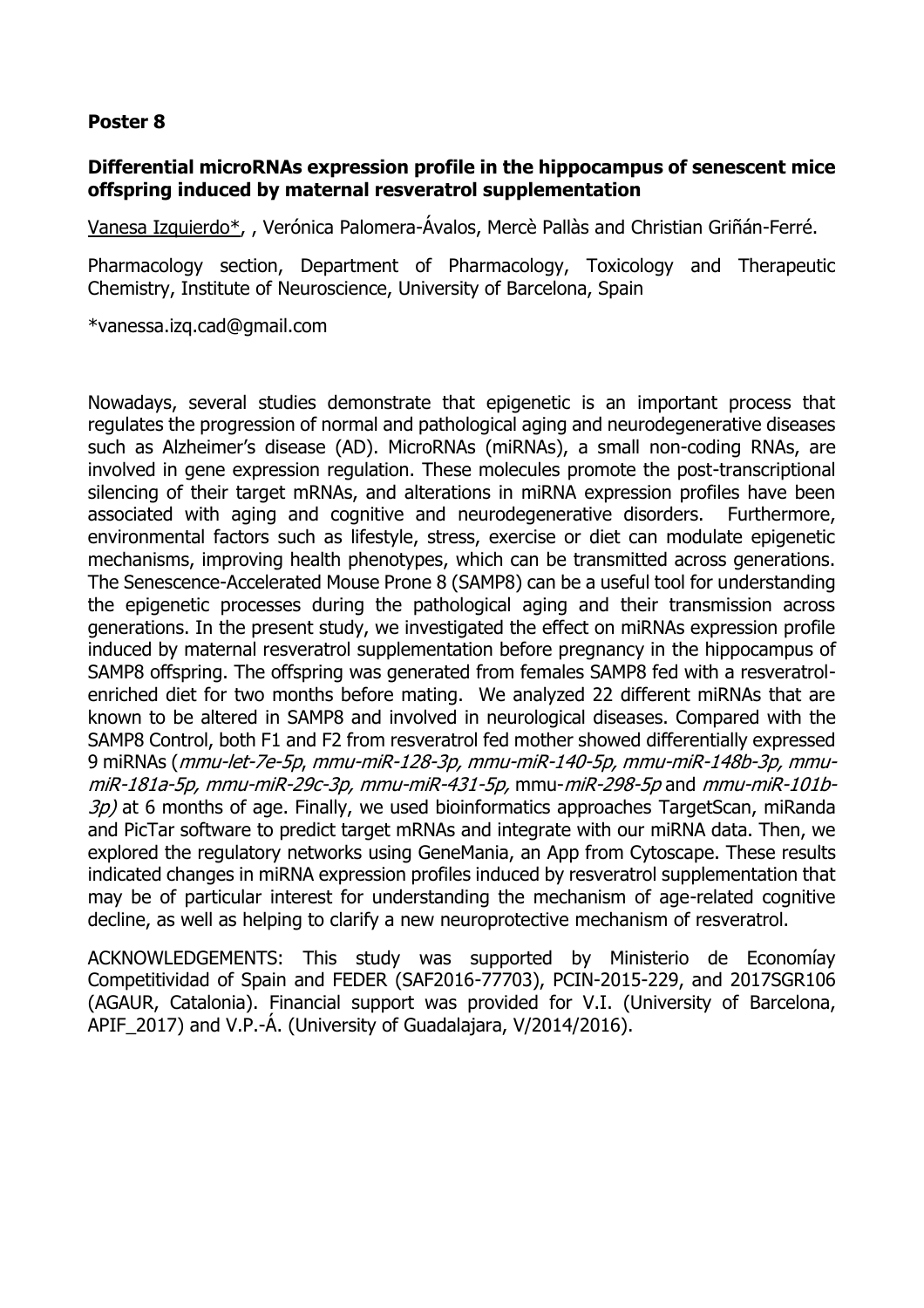# **H4K5 post-translational modifications dynamics on sperm chromatin remodeling**

Paula Jauregi<sup>1\*</sup>, Alberto de la Iglesia<sup>1\*</sup>, Judit Castillo<sup>1</sup>, Ferran Barrachina<sup>1</sup>, Carme Mallofré<sup>2</sup>, Josep Lluís Ballescà<sup>3</sup>, Rafael Oliva<sup>1</sup>

- 1. Molecular biology of Reproduction and Development Research Group, Institut d'Investigacions Biomèdiques August Pi i Sunyer (IDIBAPS), Faculty of Medicine and Health Sciences, University of Barcelona, Barcelona, Spain, and Biochemistry and Molecular Genetics Service, Hospital Clínic, Barcelona, Spain [\(roliva@ub.edu\)](mailto:roliva@ub.edu)
- 2. Department of Pathology, University of Barcelona. Hospital Clínic, Barcelona, Spain
- 3. Clinic Institute of Gynaecology, Obstetrics and Neonatology, Hospital Clínic, Barcelona, Spain
	- \* Both authors contributed equally to this work

During the last phase of the human spermatogenesis, the nucleohistone to nucleoprotamine (NH-NP) transition takes place, giving rise to a unique highly condensed chromatin structure essential for sperm functionality. However, this chromatin remodeling is not complete, and around 5-15% of the histones remain retained in mature human sperm. It is known that histones carry post-translational modifications (PTMs) that are essential for the regulation of sperm chromatin remodeling, such as the well-known lysine acetylation (Kac) and the recently discovered lysine butyrylation (Kbu). Interestingly, Bromodomain testis-specific protein (BRDT) binds to acetylated H4K5 (H4K5ac) and triggers the NH-NP transition, but when this residue is butyrylated (H4K5bu), histones escape the replacement, since BRDT is not capable of recognizing this acylation. Therefore, Kbu is directly competing with Kac. Unpublished immunohistochemistry results from our group in testicular biopsies of patients with normal spermatogenesis revealed high levels for both PTMs around the stages of elongated spermatids, which support the hypothesis of a dynamic H4K5bu-H4K5ac competing mechanism that controls the NH-NP transition. Of note, the presence of both H4K5ac and H4K5bu has been detected in mature sperm from normozoospermic semen samples in the present study, by Fluorescent Western Blotting. Further studies are required to unravel if this represents simply spermatogenic leftovers or, in contrast, might be acting as chromatin epigenetic marks with potential regulatory roles in early embryo development and zygote epigenetic inheritance. Future plans are focused on stablishing the levels of H4K5ac and H4K5bu in mature sperm from normozoospermic semen samples and in sperm with altered chromatin structure. Additionally, to deeply study the relevance of both PTMs beyond fertilization, ChIP-seq analysis will be carried out. Following this line, our goal is to decipher what is hidden behind this differential regulation of NH-NP replacement and its impact in sperm chromatin remodeling and early embryo development.

Funding: this work was supported by grants from Ministerio de Economía y Competitividad (PI16/00346 to R.O, FI17/00224 to A.I and CD17/00109 to J.C.) and FPU15/02306 Ministerio de Educación, Cultura y Deporte to F.B.

**Poster 10**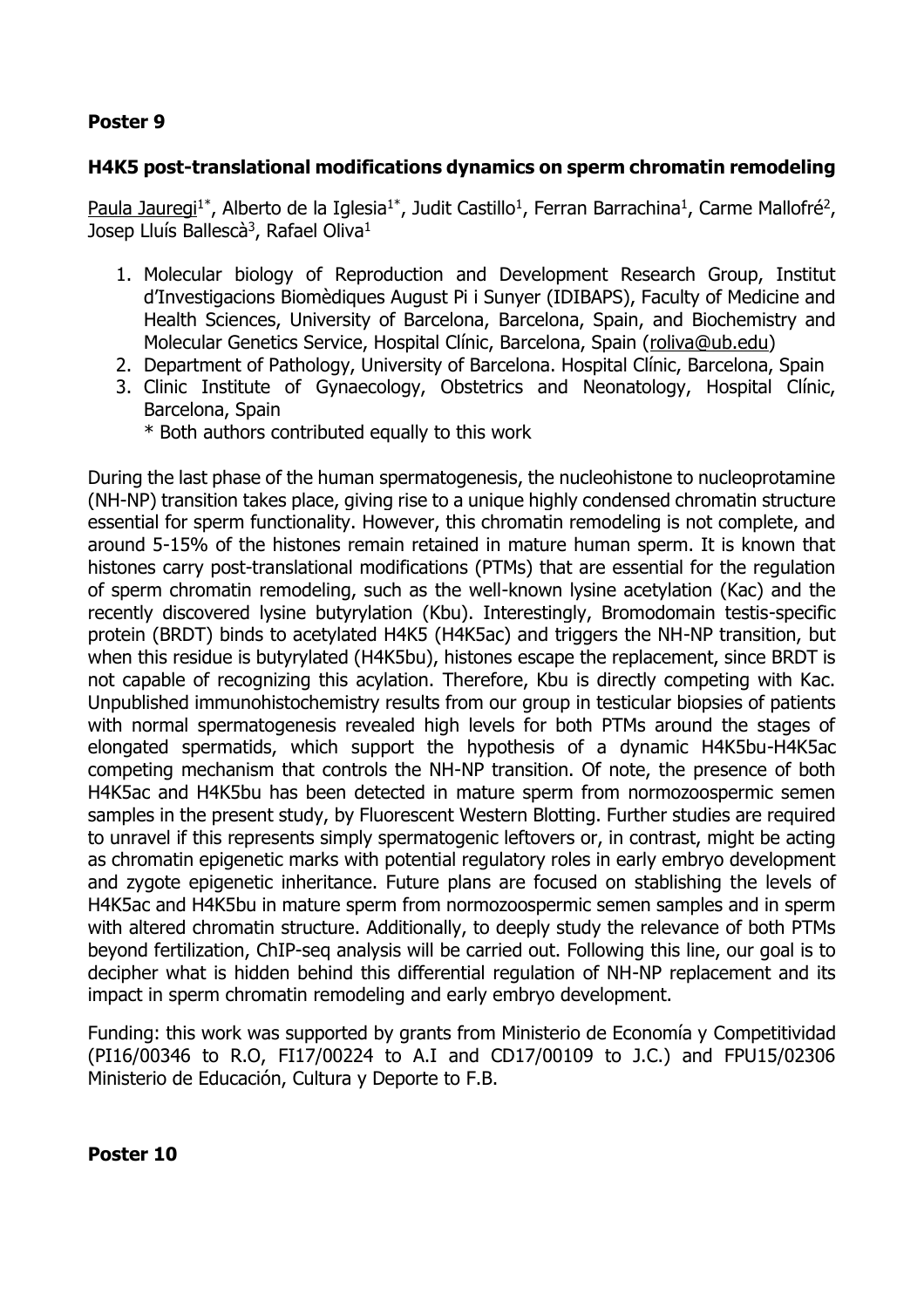# **Targeting the oncogenic role of the chromatin remodeler BRG1 in Neuroblastoma**

Carlos Jiménez, Luz Jubierre, Aroa Soriano, Josep Roma, Soledad Gallego, Josep Sánchez de Toledo, Miguel F Segura

Group of Translational Research in Child and Adolescent Cancer, Vall d'Hebron Research Institute (VHIR), Hospital Universitari Vall d'Hebron, Passeig Vall d'Hebron 119-129 08035 Barcelona (Spain) Collserola building lab 207. carlos.jimenez@vhir.org

Epigenetic therapies targeting regulators of gene expression are a promising strategy for those cancers with drug resistance and poor survival rates, as in the case of high-risk neuroblastoma (NB). BRG1 is the core subunit of the SWI/SNF complex, an ATP-dependent chromatin remodeling complex, and has been widely related to cancer. While in lung or ovarian cancers its expression lost and acts as a tumor suppressor gene, in some cancers like melanoma BRG1 is overexpressed and essential for survival and proliferation.

We recently found that high BRG1 levels correlate with poor prognosis in NB and chemoresistant NB cells depend on BRG1 expression for their growth and viability. Our hypothesis is that the differential role of BRG1 in cancer depends on the subunit composition of the BRG1-containing SWI/SNF complex, which dictates its genomic occupancy and its downstream transcriptional targets. The aims of this study are to find the factors that lead to an oncogenic activity of this protein in NB and to exploit this knowledge to develop a new therapeutic strategy to modulate the oncogenic function of BRG1.

To determine if there is any specific SWI/SNF subunit related to the oncogenic function of BRG1, we analyzed the BRG1 interactome comparing BRG1-dependent and independent NB cells by mass spectrometry. We also performed a whole transcriptome analysis of BRG1 dependent and independent NB cell lines after knockdown of BRG1 to describe the transcriptional programs regulated by this protein in oncogenic and non-oncogenic scenarios. Finally, we characterized the integrity and composition of the remaining SWI/SNF complexes after BRG1 knockdown in BRG1-dependent and independent cells.

These findings, together with further research, will make possible the understanding of the bivalent function of BRG1 in cancer and the detection of new therapeutic targets to inhibit the oncogenic function of the SWI/SNF complex in NB.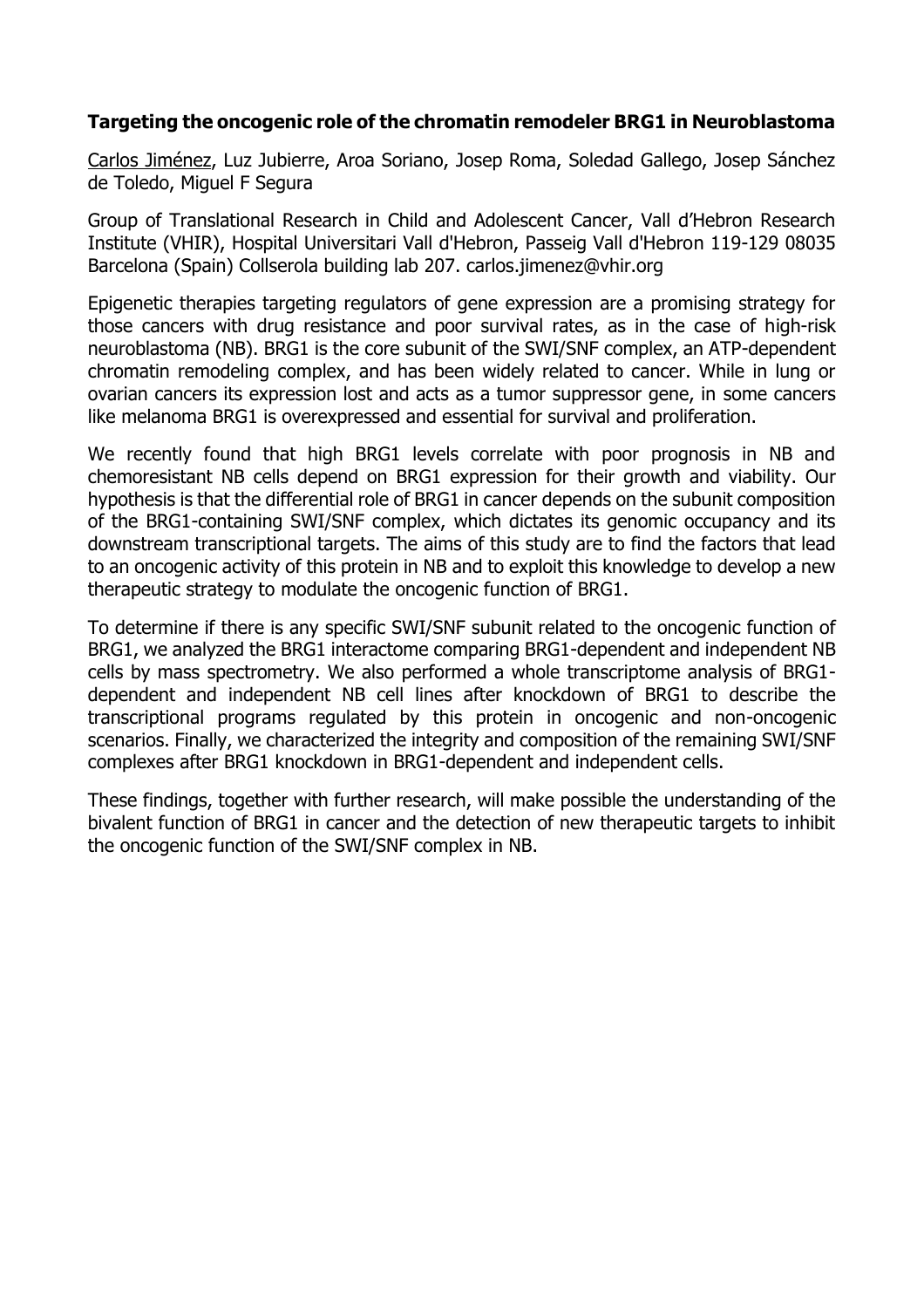# **3D genome structure reconstruction from sparse 3C-based datasets**

Julen Mendieta-Esteban<sup>1</sup>, Irene Farabella<sup>1</sup>, Irene Miguel-Escalada<sup>2-4</sup>, Silvia Bonàs-Guarch<sup>2-</sup> <sup>4</sup>, Inês Cebola<sup>2</sup>, Jorge Ferrer<sup>2-4</sup>, and Marc A. Marti-Renom<sup>1,5-6</sup>

1- CNAG-CRG, Centre for Genomic Regulation (CRG), Barcelona Institute of Science and Technology (BIST), Dr. Aiguader 88, 08003 Barcelona, Spain; 2- Section of Epigenomics and Disease, Department of Medicine, and National Institute for Health Research (NIHR) Imperial Biomedical Research Centre, Imperial College London, London W12 0NN, UK; 3- Genomic Programming of Beta-cells Laboratory, Institut d'Investigacions August Pi i Sunyer (IDIBAPS), 08036 Barcelona, Spain; 4- CIBER de Diabetes y Enfermedades Metabólicas Asociadas, Spain; 5. Universitat Pompeu Fabra (UPF), Barcelona, Spain; 6. Institució Catalana de Recerca i Estudis Avançats (ICREA), Barcelona, Spain.

3C technologies measure the interactions frequency between chromatin regions within the three-dimensional (3D) nuclear space in a population of cells. One of such technologies is Promoter Capture HiC (pcHiC) that measures interactions involving promoters, resulting in sparse interaction matrices that are rich in long-range enhancer-promoter interactions. Here, we introduce a new method to generate chromatin 3D models from pcHiC data combining a new normalisation protocol to handle sparse data matrices with TADdyn polymer-physics based restrain modelling. We use this method to investigate the 3D organisation of loci containing promoters related to diabetes onset. We unveil that enhancers coming from linearly distal genomic regions physically co-localise around the promoter, constituting 3D enhancer hubs in Pancreatic Islet (PI) cells.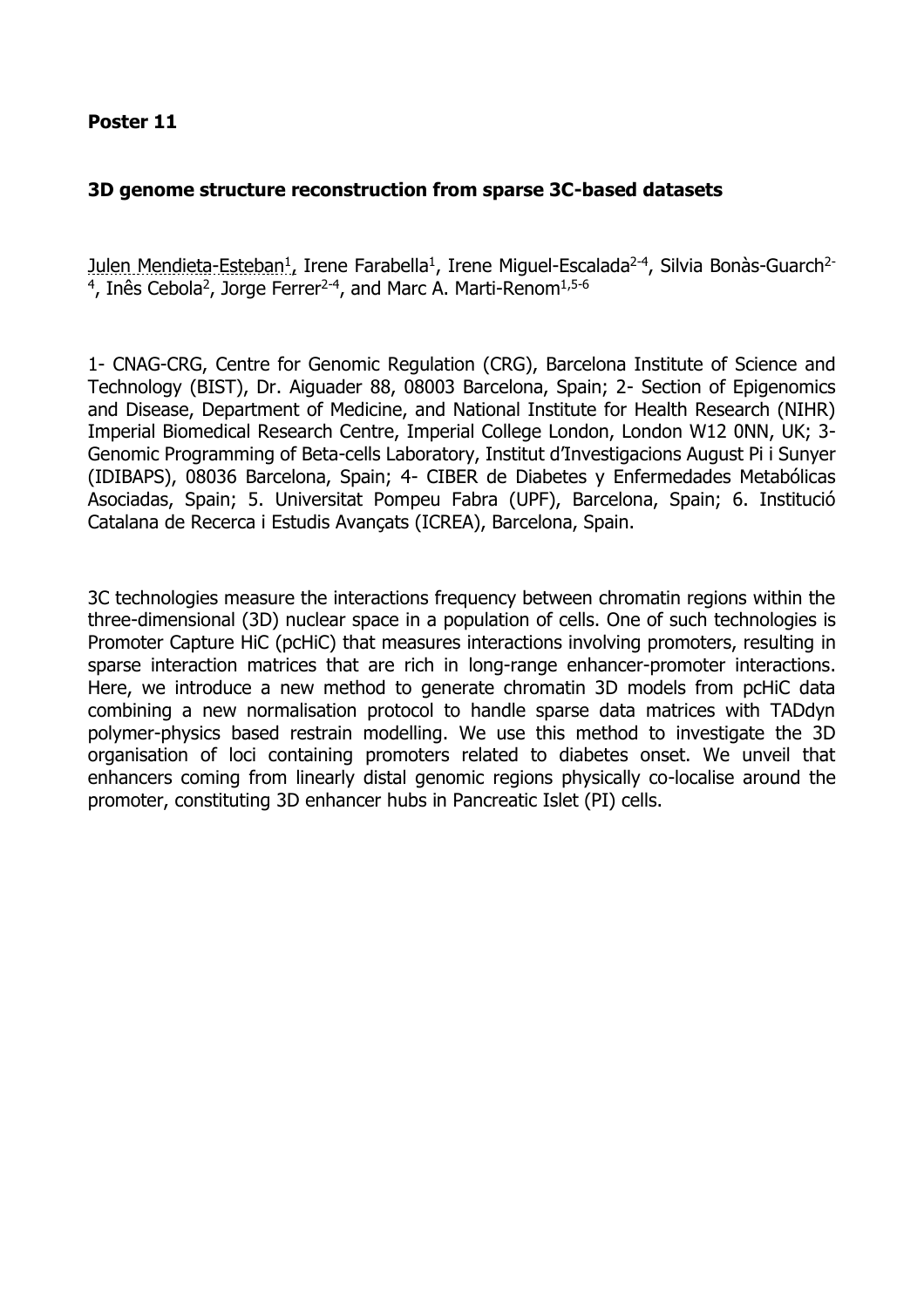Dynamic regulation of chromatin through 3D epigenetic clusters

Francesca Mugianesi<sup>1,2</sup>, Luciano Di Croce<sup>1</sup>, and Marc A. Marti-Renom<sup>2</sup> 1Epigenetic Events in Cancer Group, Centre de Regulació Genómica (CRG), Barcelona, Spain 2Structural Genomics Group, Centre Nacional d'Anàlisi Genòmica-Centre de Regulació Genómica (CNAG-CRG), Barcelona, Spain

During embryonic development, proper orchestration of gene expression programs is accompanied by precise epigenetic and topological rearrangements of chromatin, tightly regulated in both space and time. Unfortunately, the link between gene expression, epigenetic modifications and genome architecture is still poorly understood. To get a unified vision of epigenetic and topological features of the genome, we aim to characterize *three-dimensional (3D) epigenetic clusters*. These are sets of chromatin elements that recurrently colocalize in the nucleus with possible implications in gene transcription. Chromatin elements include histone modifications, DNA-binding proteins, and functional elements such as promoters and enhancers. To address this challenge, we have developed and applied *3DEpINT*, a new computational method to integrate chromatin structure data from Hi-C interaction matrices and epigenetic data from ChIP-seq profiles. Explicitly, we define an epigenetic coefficient for each pair of chromatin loci, weighted on their three-dimensional physical interaction in the cell nucleus. Thanks to this, we are able to automatically detect chromatin long-range physical interactions concomitant with enrichment for epigenetic marks, which correspond to 3D epigenetic clusters.

Investigating their dynamic changes during mouse embryonic stem cell differentiation in a quantitative and genome-wide manner will help deciphering the complex relationship between genome function, its 3D architecture and the epigenome.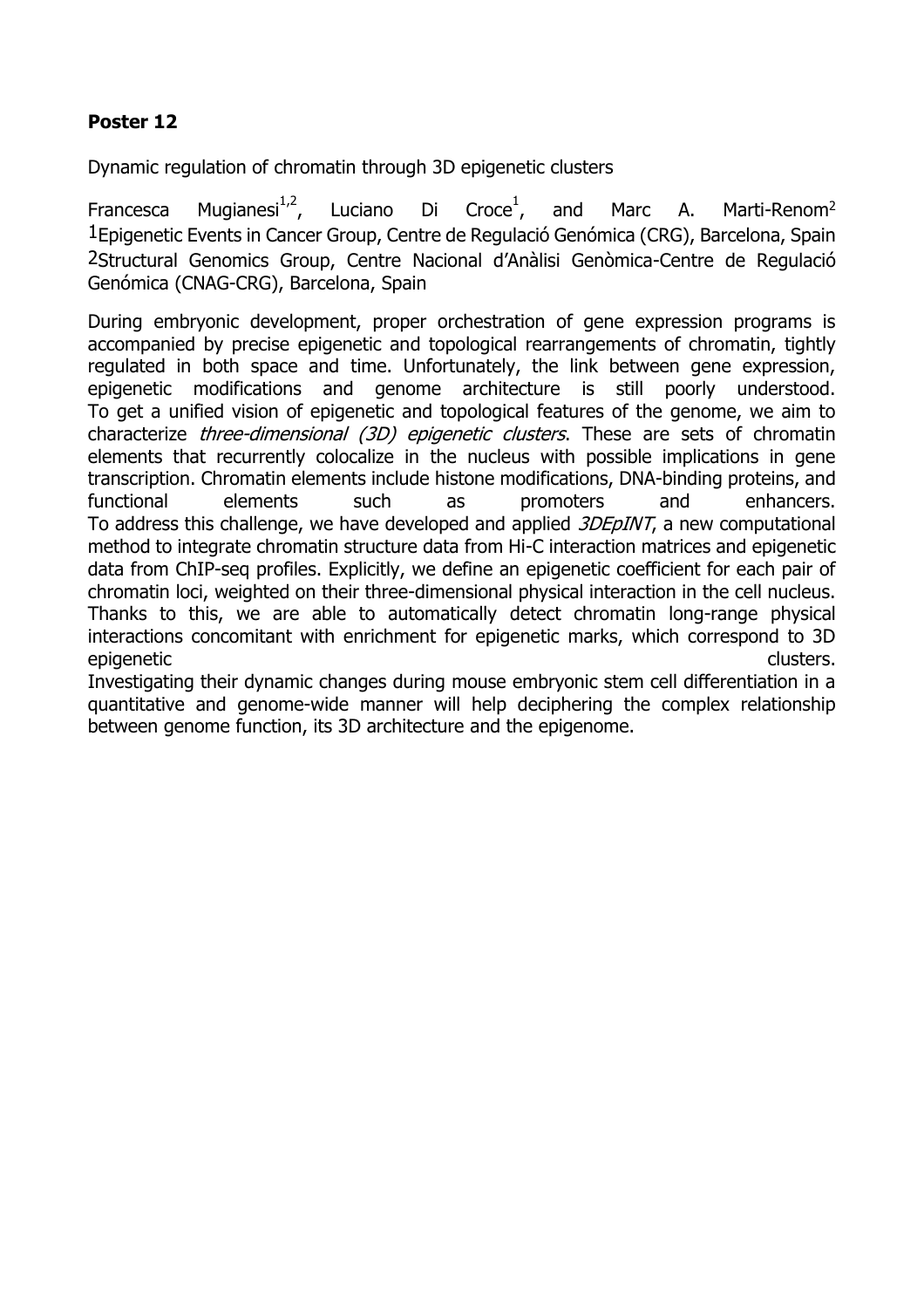# **BET protein as a novel target to reduce inflammation and enhance functional recovery after spinal cord injury**

Judith Sánchez-Ventura, Xavier Navarro, Clara Penas

Spinal cord injury (SCI) usually causes a devastating lifelong disability for patients. After a traumatic lesion, disruption of the blood-spinal cord barrier induces the infiltration of macrophages into the lesion site, and the activation of resident glial cells, which release cytokines and chemokines. These events result in a persistent inflammation, which has both detrimental and beneficial effects, but eventually limits functional recovery and contributes to the appearance of neuropathic pain. Bromodomain and extra-terminal domain (BET) proteins are epigenetic readers that regulate the expression of inflammatory genes by interacting with acetylated lysine residues. While BET inhibitors are a promising therapeutic strategy for cancer, little is known about their implication after SCI. Thus, the current study was aimed to investigate the anti-inflammatory role of BET inhibitors in this pathologic condition. We found that the BET inhibitor JQ1 reduced the levels of pro-inflammatory mediators, and increased the expression of anti-inflammatory cytokines. Treatment with JQ1 also decreased reactivity of microglia/macrophages, enhanced neuroprotection and functional recovery, and acutely reduced neuropathic pain after SCI. These novel results demonstrate for the first time that targeting BET proteins is an encouraging approach for SCI repair and a potential strategy to treat other inflammatory pathologies.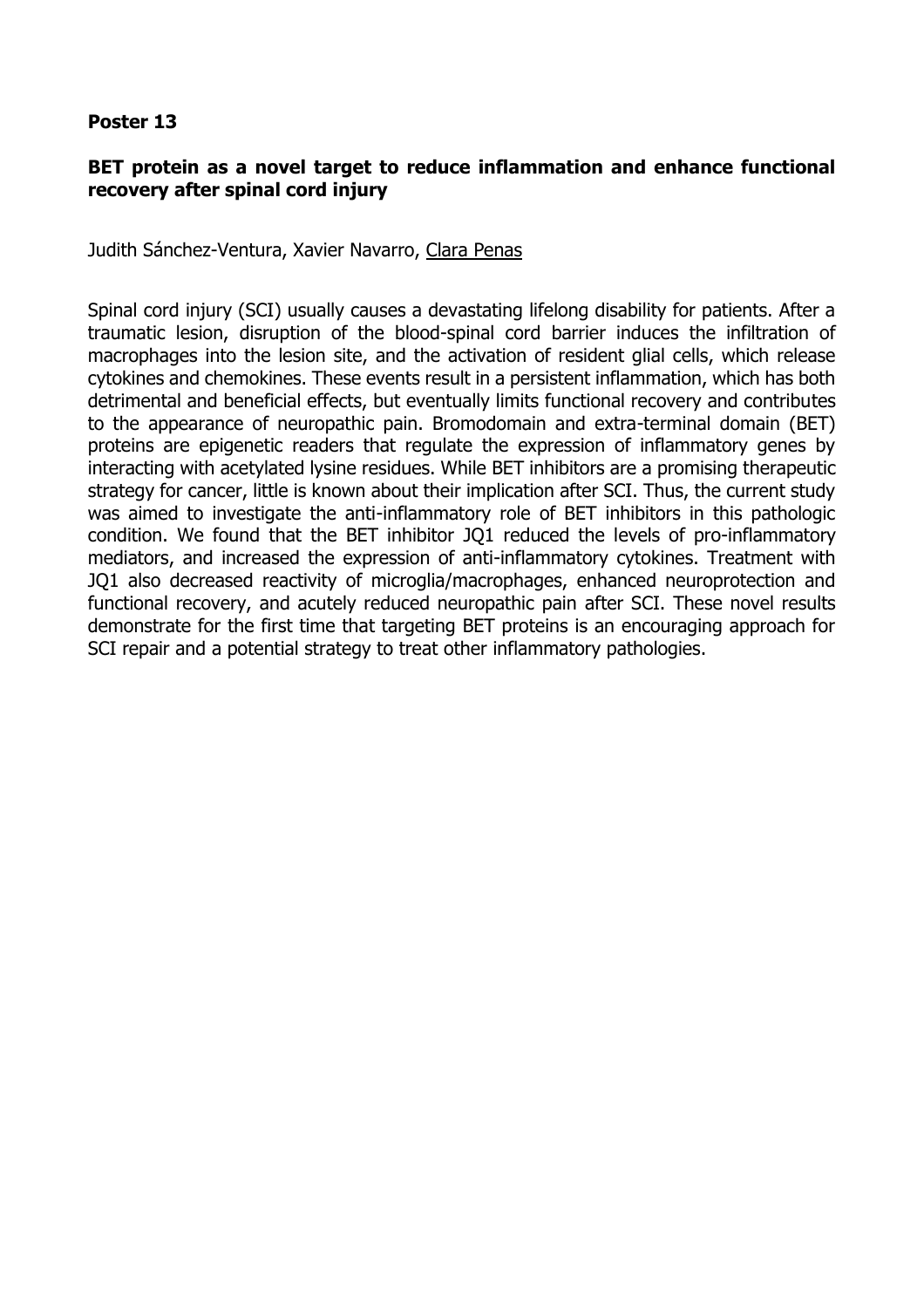Identification of gonadal miRNAs in zebrafish exposed to high temperature during early stages of development

J. Moraleda<sup>1</sup>, J. Montfort<sup>2</sup>, A. Valdivieso<sup>1</sup>, S. Joly<sup>1</sup>, J. Bobe<sup>2</sup>, F. Piferrer<sup>1</sup> and <u>L. Ribas<sup>1</sup></u>

1. Institut de Ciències del Mar, Consejo Superior de Investigaciones Científicas (ICM-CSIC), 08003, Barcelona.

2. Laboratoire de Physiologie et Génomique des Poissons, Institut National de la Recherche Agronomique (LPGP-INRA), 35042, Rennes, France.

Keywords: epigenetic, high temperature, biomarkers

MicroRNAs (miRNAs) are important post-transcriptional regulators of gene expression in a wide variety of physiological processes. In some fish species (e.g., rainbow trout and medaka), it has been shown that miRNAs play regulatory functions in the reproductive system and that some of them are specific to the fish gonads. However, how miRNAs change their gonadal dynamics in fish subjected to environmental factors (i.e., high-temperature) during early stages of life, has not been studied yet. In order to understand the role of the epigenetic regulation mediated by miRNAs in the gonads, we exposed zebrafish (*Danio rerio*) to elevated temperatures during early development (18-32 days post fertilization, dpf), a treatment that is known to result in male-skewed sex ratios. Once the fish reached adulthood (90 dpf), 8 ovaries and 8 testes were dissected and kept at -80ºC. MiRNAs were isolated and specific small RNA libraries were prepared and sequenced by Illumina technology (50 bp 1x50, v4, HiSeq). About 8 million reads were obtained from gonadal samples. Sequencing results were analyzed by miRDeep2 software that allowed, with high accuracy, to trim the sequencing data, to detect known miRNA from several databases and to identify novel miRNAs. Analysis of the expression levels of the miRNA identified a total of 25 and 1 unique miRNAs in ovaries and testes, respectively. After retrieving UTR regions, we analyzed these 26 identified miRNA by Miranda software and after filtering, we obtained almost 400 potential RNA targets. Currently, validation of the differentially expressed miRNAs by qPCR analysis is being performed. This study will provide a catalogue of both sex-specific and thermosensitive miRNAs in the zebrafish gonads that might be used as potential molecular biomarkers of the effect of temperature during sex differentiation.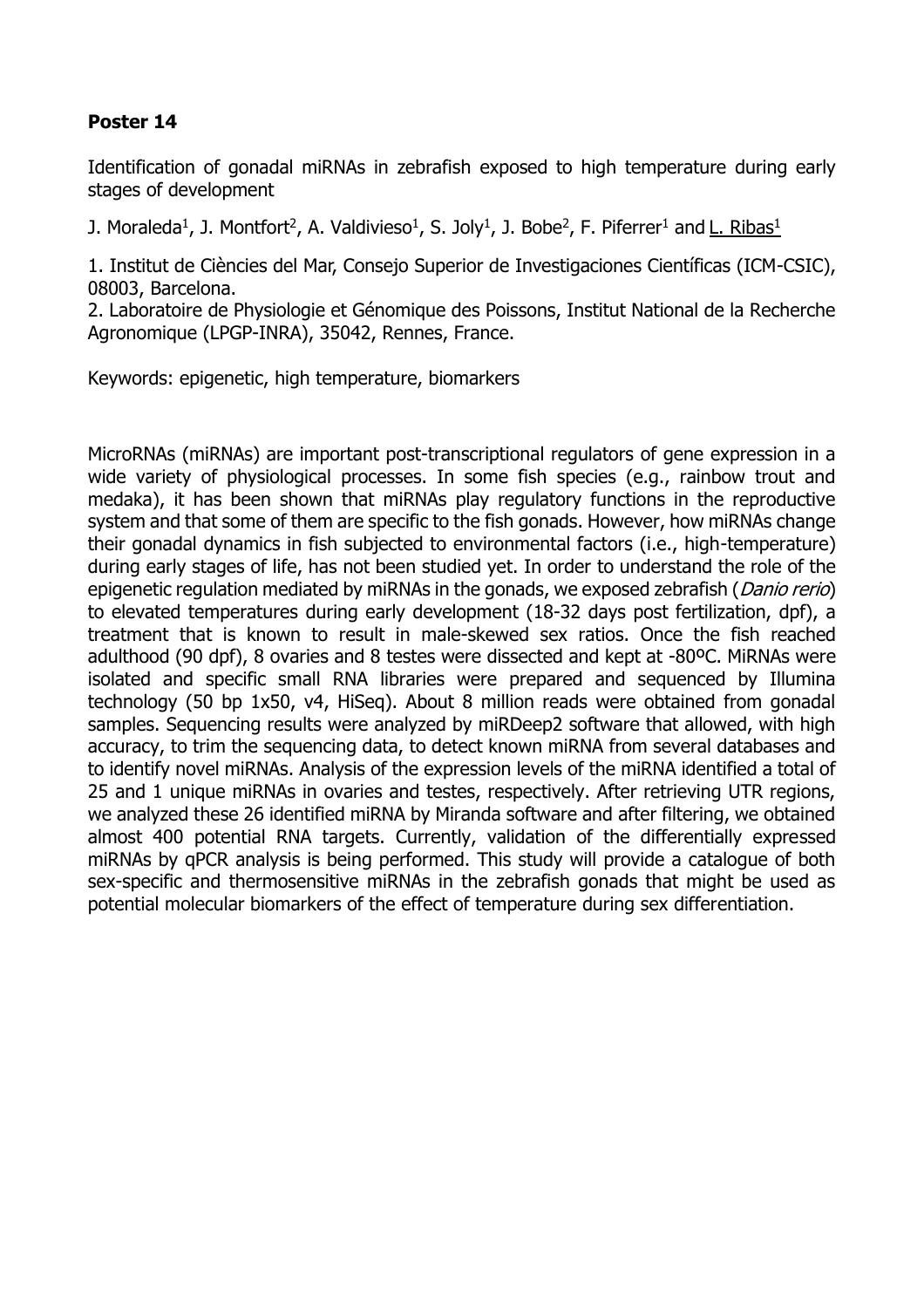# **JMJD3-mediated chromatin re-organization controls transcription upon TGFβ signaling**

<u>Marta Vicioso-Mantis<sup>1</sup>,</u> Raquel Fueyo<sup>1</sup>, Sara Cruz-Molina<sup>2</sup>, Álvaro Rada-Iglesias<sup>2</sup>,

Xavier de la Cruz<sup>3</sup> and Marian A. Martínez-Balbás<sup>1</sup>.

<sup>1</sup>Department of Molecular Genomics. Instituto de Biología Molecular de Barcelona (IBMB), Consejo Superior de Investigaciones Científicas (CSIC), Barcelona 08028, Spain.

<sup>2</sup>Center for Molecular Medicine Cologne (CMMC), University of Cologne, Robert-Koch-Strasse 21, 50931 Cologne, Germany.

<sup>3</sup>Vall d'Hebron Institute of Research (VHIR), Passeig de la Vall d&#39; Hebron, 119; E-08035 Barcelona, Spain. Institut Català per la Recerca i Estudis Avançats (ICREA). Barcelona 08018, Spain**.**

#### mvmbmc@ibmb.csic.es

JMJD3 is a histone demethylase which catalyzes the removal of the repressive marks H3K27me2/3. During neural development it participates in the commitment and differentiation of neural stem cells to the neuronal lineage. The molecular mechanisms underlying this regulation are starting to be uncovered. In this work, we have used neural stem cells as a model to unravel JMJD3 role during early neurogenesis. We have shown that in response to TGFβ, JMJD3 regulates specific gene expression programs by promoting neuronal enhancers' activation. To do that, it participates in the establishment of enhancerpromoter and enhancer-enhancer contacts in a TGFβ-dependent manner, which in turn leads to enhancer and gene expression activation. Finally, our data suggest that JMJD3 finetunes chromatin conformation by promoting a liquid-liquid de-mixing process, which contributes to the formation of a functional super-enhancer where co-activators and transcription factors accumulate to prompt gene expression.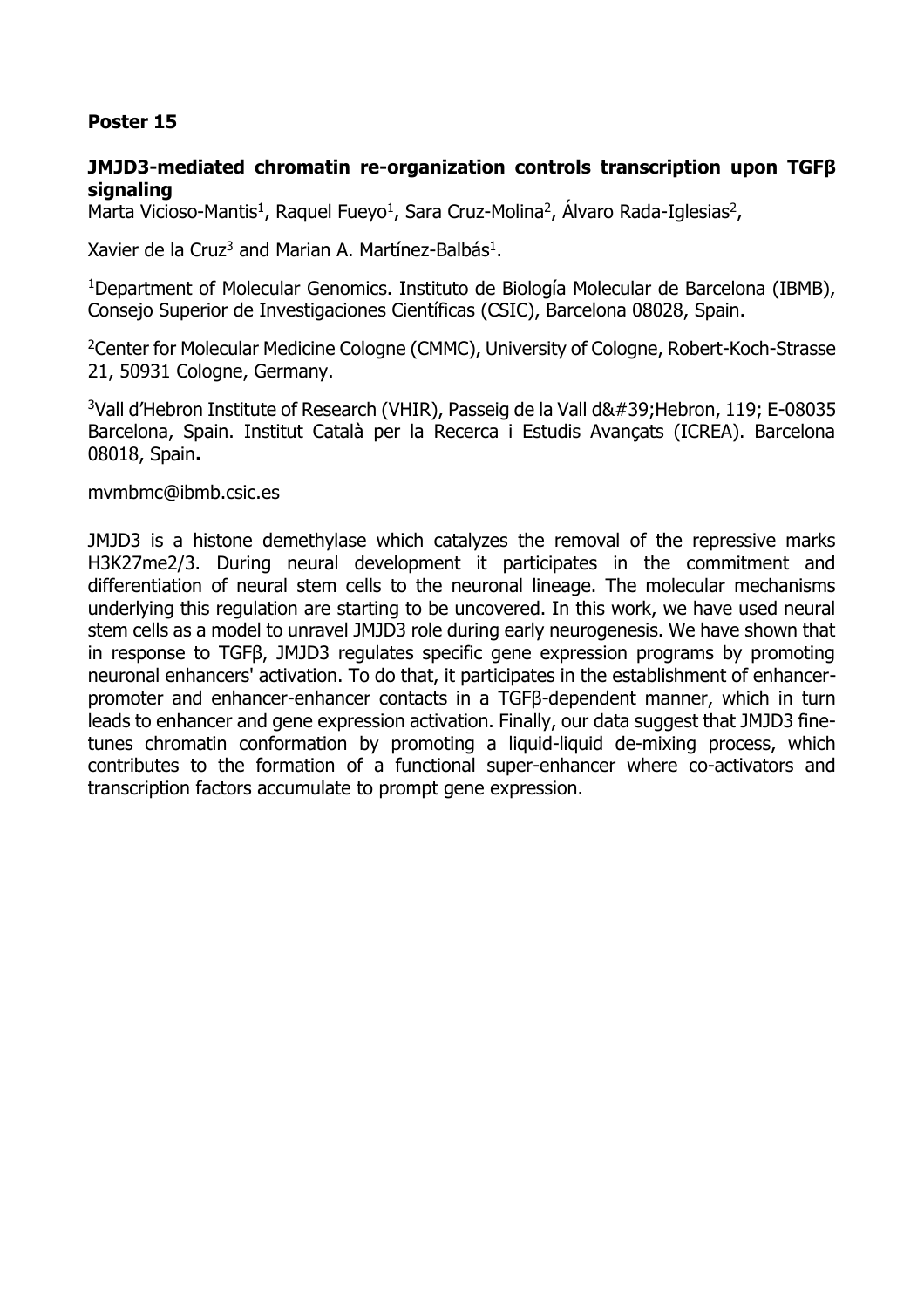# **Does chromatin metabolism drive breast cancer evolution?**

García, L., Guirola, M. and Sdelci, S.

Centre de Regulació Genòmica (CRG), 08003, sara.sdelci@crg.eu

We want to study the role of cancer metabolism in triple negative breast cancer with the final aim to identify a targeted therapy for this unmet medical need. The treatment of breast cancer is still a worldwide health challenge, due to the high intrinsic heterogeneity of the disease. There are three fundamental types of breast cancer, which are characterized by the expression ER, PrR and/or HER2 or by the absence of all those three receptors (triple negative breast cancer). The triple negative is the most aggressive one because no targeted therapy has been found until now, fact that limits the treatment to non selective and aggressive chemotherapeutic agents, and strongly reduces the probability of patient survival.

The focus of our team is to study the role of cancer metabolism in epigenetic and transcriptional regulation. It has become evident during the last years that certain metabolic enzymes localizes on chromatin despite their canonical cytoplasmic localization and function. We aim to study the role of metabolic enzymes specifically recruited on chromatin in triple negative breast cancer, to understand their contribution to tumor progression. For this, we started setting up a protocol for chromatin purification MS-coupled, which will allow us to investigate the chromatome of selected breast cancer cell lines recapitulating the different breast cancer phenotypes. By comparing the chromatome of those cell lines, we will select enzymes specifically recruited to chromatin in triple negative breast cancer and investigate what is their function there. The identification of a metabolic enzyme whose chromatin localization is selectively required in triple negative breast cancer could open up new possibilities for the successful treatment of this aggressive tumor.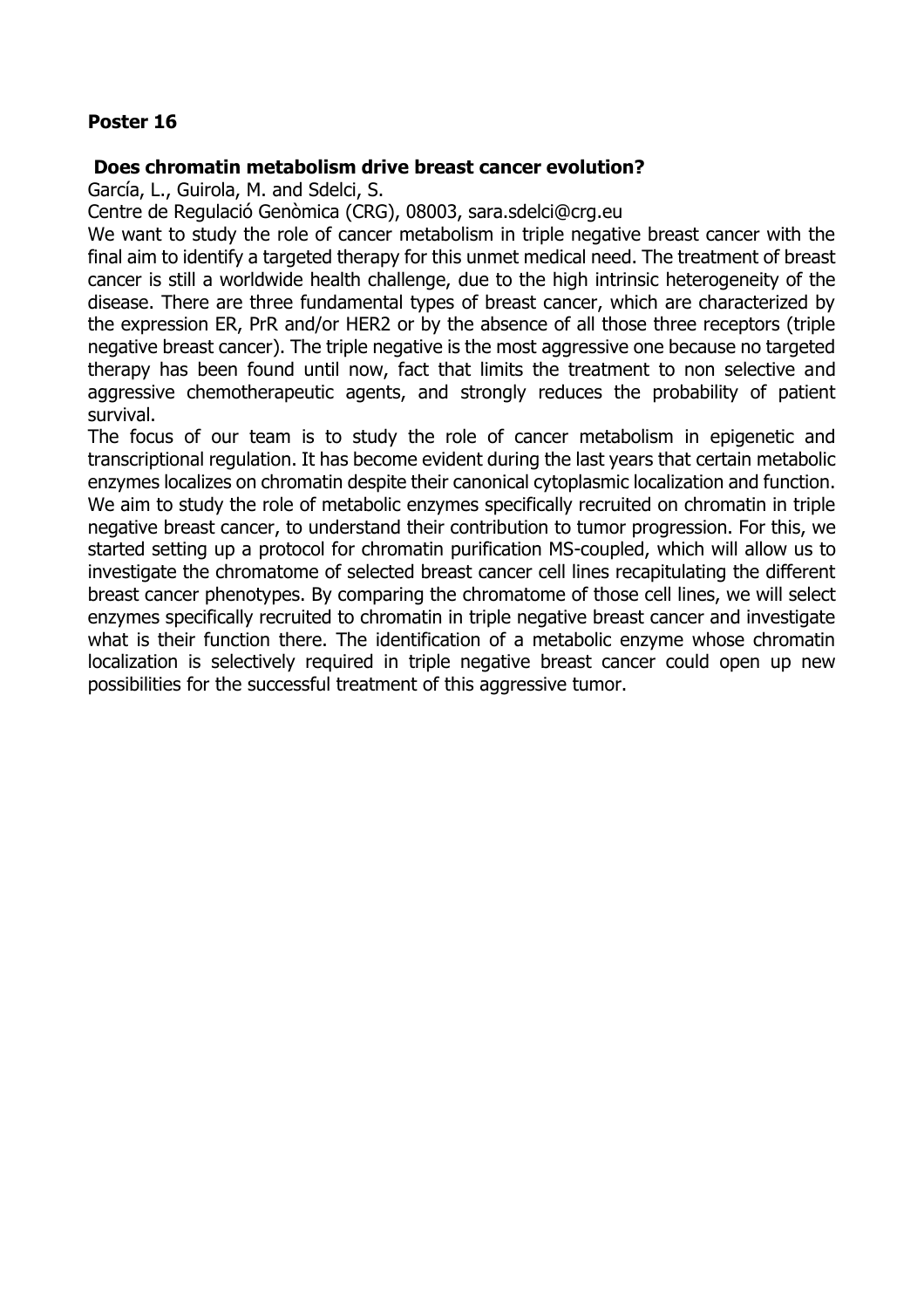# **Cis-Regulatory Element (CRE) dynamics during planarian posterior regeneration**

E. Pascual-Carreras<sup>1</sup>, M. Marín<sup>1</sup>, M.S. Magri<sup>2</sup>, J.L. Gomez-Skarmeta<sup>2</sup>, E. Saló<sup>1</sup> and T. Adell<sup>1</sup>

1. Department of Genetics, Microbiology and Statistics, Universitat de Barcelona (UB) & Institute of Biomedicine of Universitat de Barcelona (IBUB), Barcelona, Spain.

2. Centro Andaluz de Biología del Desarollo (CABD), Universidad Pablo de Olavide, Sevilla

Organizers or signaling centers are a group of cells with the ability to specify the fate of adjacent cells, allowing a patterned growth. The activity of organizers relies in the secretion of signaling molecules, or morphogens, which are received and interpreted by the surrounding cells. Organizers are well studied in embryonic models. However, their function is also required in adult tissues, for instance for patterning regenerating organs. In planarians, flatworms that are able to regenerate any missing body part, the anterior and the posterior tips behave as organizers. The posterior organizer is defined by the expression of *wnt1*, and its inhibition leads to tailless or two-headed planarians. The anterior organizer is defined by the expression of *notum*, a secreted inhibitor of Wnt, and its inhibition leads to headless or two-tailed planarians. It is known that until 24 hours of regeneration both wnt1 and notum are expressed in any wound. At around 36 hours their expression is restricted to the posterior or the anterior tip, respectively, forming the organizers. To further understand the molecular interactions that finally allow the formation of the specific organizer in each tip we are performing ATAC-seq and ChIP-seq analysis of anterior and posterior regenerating blastemas of wild-type, wnt1 RNAi and notum RNAi animals. We have characterized specific Cis-Regulatory Elements (CREs) of anterior and posterior regeneration and compared them with active CREs of *wnt1* and *notum* RNAi animals. We have found that already at 12 hours of regeneration the accessible CREs in anterior blastemas of *notum* RNAi animals are almost identical to the ones found in wild-type posterior blastemas, indicating that specific anterior or posterior chromatin changes induced by amputation occur much earlier than the formation of the organizers. We have also identified transcription factors specifically related to posterior CREs and thus essential for posterior identity specification.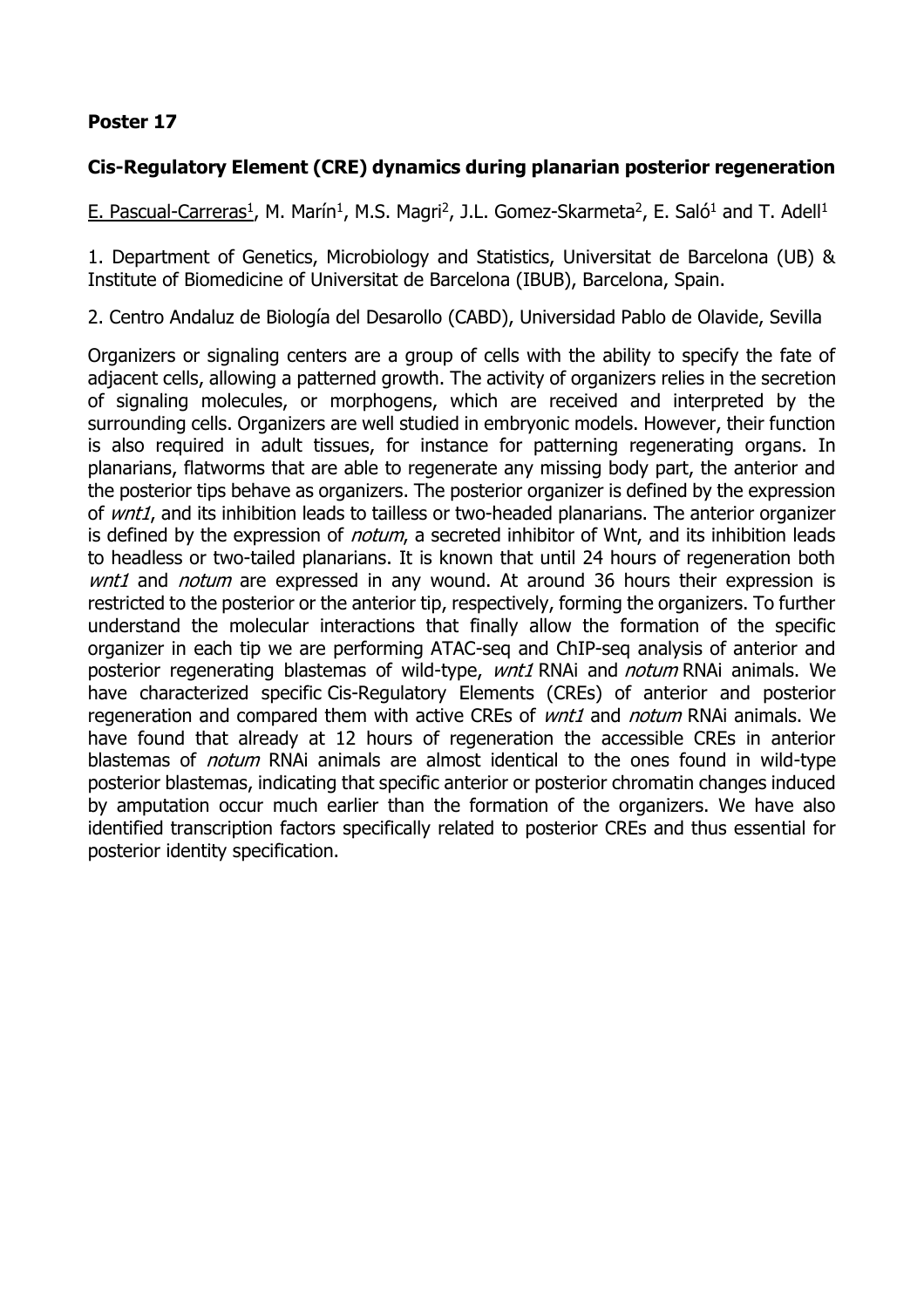The DNA methylation of the Kallikrein locus as a pancancer biomarker Joan Gil and Mireia Jordà

Program of Predictive and Personalized Medicine of Cancer, Germans Trias i Pujol Research Institute (PMPPC-IGTP), Ctra. Can Ruti, Camí de les Escoles s/n, 08916 Badalona, Barcelona, Spain.

Aberrant DNA methylation is a hallmark of cancer and has been used as a diagnostic and prognostic biomarker in several cancers. The human tissue Kallikrein (KLK) gene family is constituted by 15 members located in a 265 kb cluster on chromosome 19. KLKs are secreted serine proteases implicated in a vast range of physiological processes and pathologies. They are highly dysregulated in cancer, where they have a dual role being oncogenic or tumor-suppressor, and constitute an important source of tumor biomarkers. It has been reported that some KLKs are under the regulatory control of DNA methylation. Using TCGA data from 9,865 samples covering 32 cancer types, we observed differences between normal and cancer tissue in the KLK locus methylation. Interestingly, while there is a general hypomethylation of the cluster, some specific cancers show a global hypermethylation. Importantly, this difference is greater in recurrent and metastatic samples. In addition, the aberrant methylation of the KLK locus in primary tumors is associated with mortality and recurrence in a pancancer analysis. Finally, the expression of some kallikreins and the methylation of the KLK locus correlate in some cancers pointing to a functional role of the epigenetic status of the locus. In conclusion, we propose the DNA methylation status of the KLK locus as a novel pancancer diagnostic and prognostic biomarker.